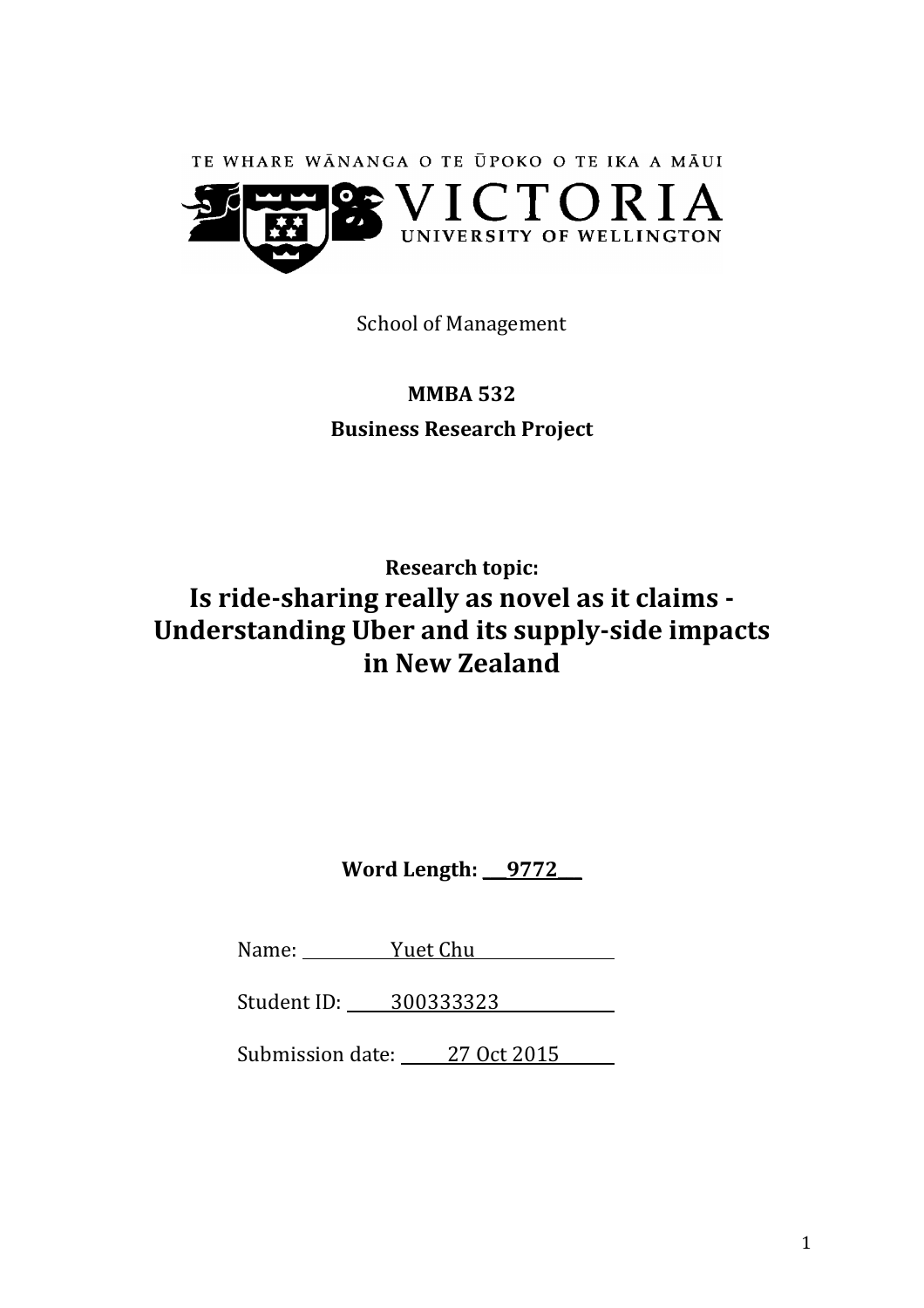# **Content**

|                | <b>Description</b>                                         | Page(s)        |  |
|----------------|------------------------------------------------------------|----------------|--|
| $\mathbf{1}$   | Acknowledgements                                           |                |  |
| $\overline{2}$ | List of tables and figures<br>$\overline{4}$               |                |  |
| 3              | Executive summary                                          |                |  |
| $\overline{4}$ | Introduction<br>6                                          |                |  |
| 5              | <b>Literature Review</b>                                   | $\overline{7}$ |  |
|                | 5.1 Understanding sharing economy                          |                |  |
|                | 5.2 Controversies around sharing economy                   |                |  |
|                | 5.3 Uber and the ride-sharing business model               |                |  |
|                | 5.4 New Zealand business and regulatory environment in     |                |  |
|                | relation to Uber                                           |                |  |
| 6              | Research design                                            | 17             |  |
|                | 6.1 Research objectives                                    |                |  |
|                | 6.2 Research methodology                                   |                |  |
| 7              | Research data                                              | 23             |  |
|                | Insights on the New Zealand taxi industry<br>7.1           |                |  |
|                | 7.2 Uber's effect on the taxi industry                     |                |  |
|                | 7.3 Regulatory issues surrounding Uber's entry             |                |  |
|                | 7.4 Uber driver-partners – Who they are and what motivates |                |  |
|                | them                                                       |                |  |
|                | 7.5 Discussions                                            |                |  |
| 8              | Conclusion                                                 | 36             |  |
| 9              | References                                                 | 38             |  |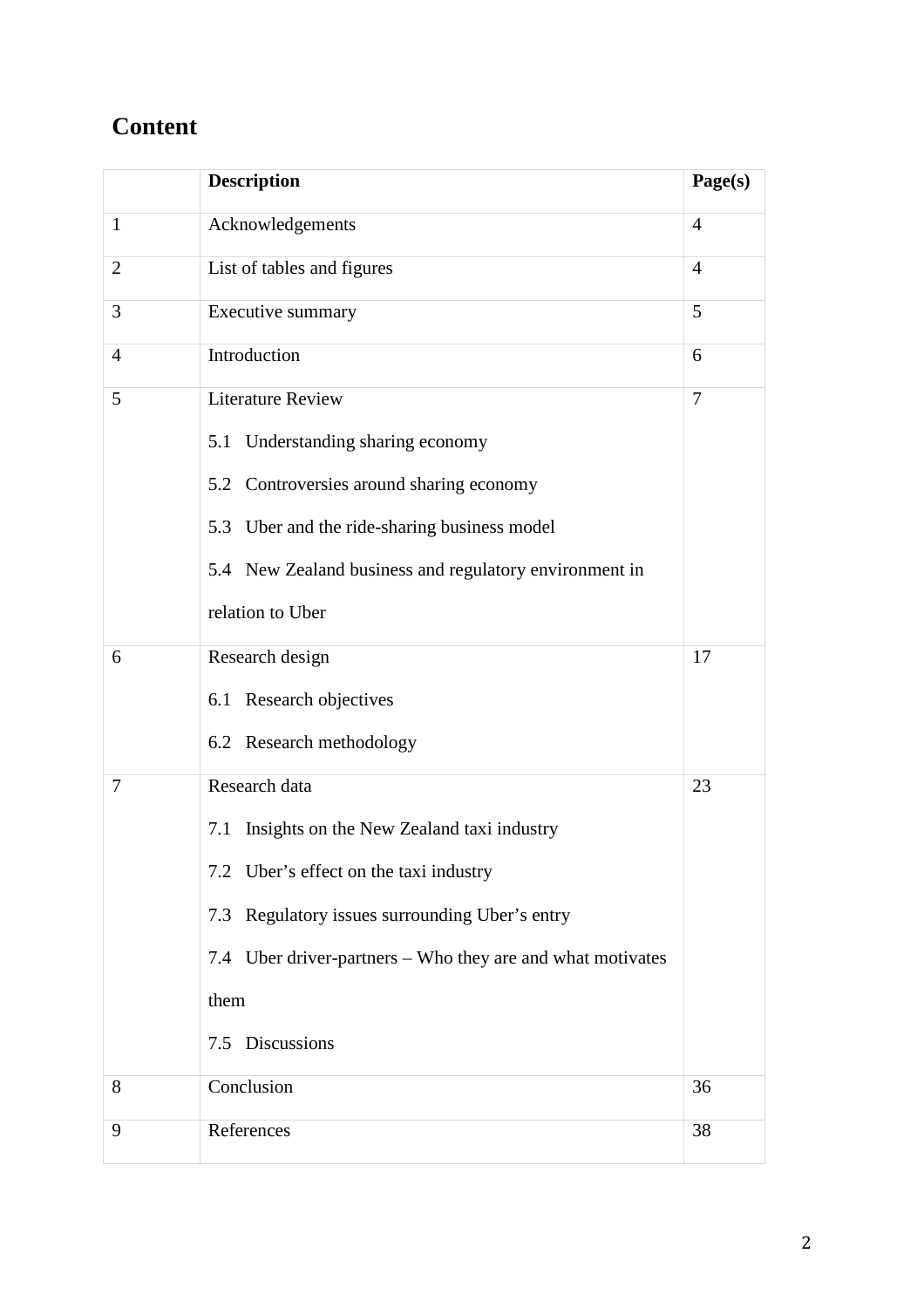| Bibliography                                          |  |
|-------------------------------------------------------|--|
| Appendix                                              |  |
| 11.1 Interview script $-$ NZTA                        |  |
| 11.2 Interview script $-$ NZTF                        |  |
| 11.3 Interview script – Combined Taxis                |  |
| 11.4 Interview script – Green Cabs                    |  |
| 11.5 Combined interview script – Uber driver-partners |  |
|                                                       |  |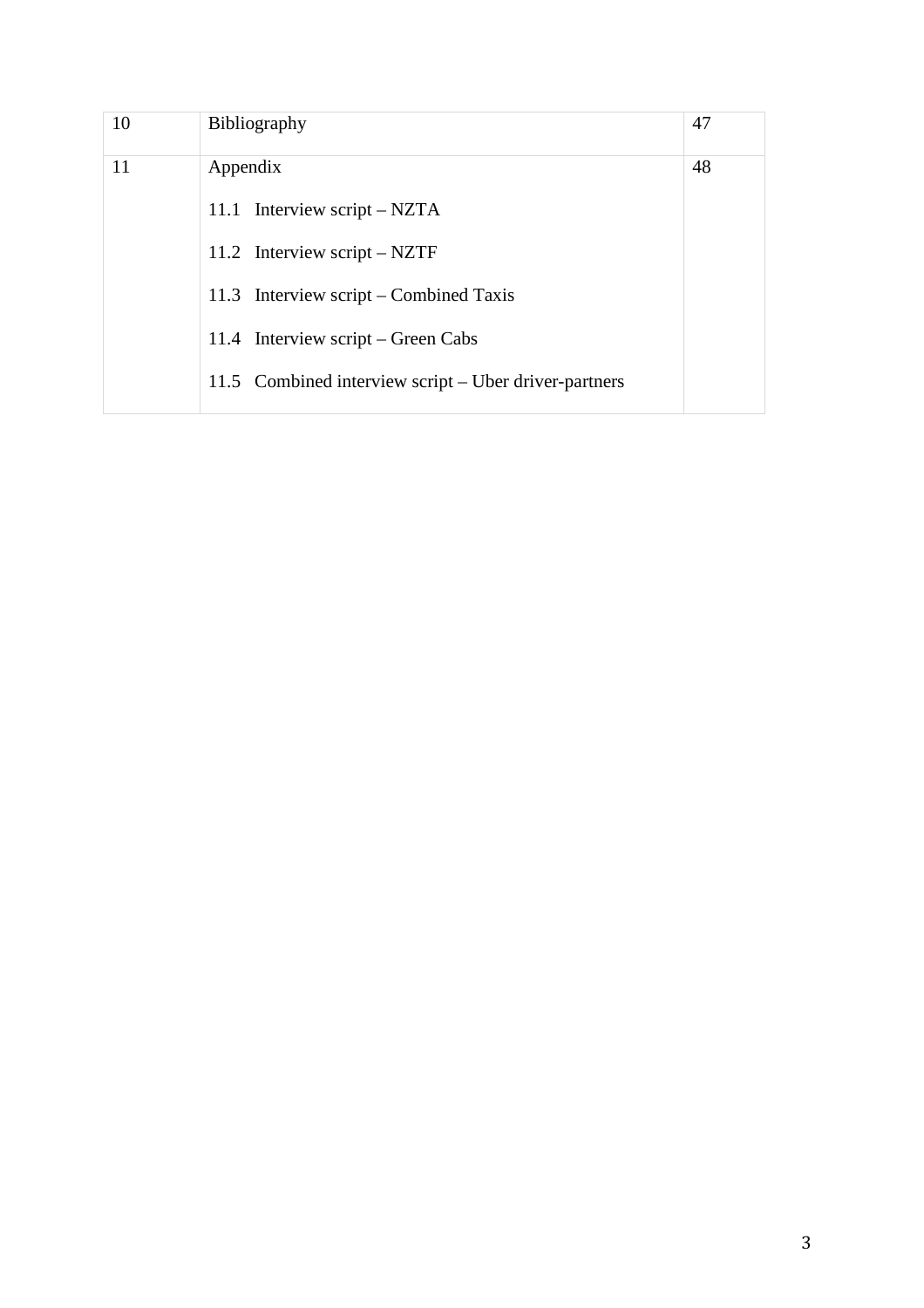## **1 Acknowledgements**

The completion of this research could not have been possible without the participation and support from so many people whose names may not all be mentioned in this paper.

My heartiest gratitude goes out to Bronwyn Howell, my enthusiastic research supervisor who has provided me with her invaluable support in connecting with industry players for the research and in sharing her wealth of knowledge in issues relating to the technology business. Her deep passion in this topic and her patience in guidance have created a strong emotional impact to me, inspiring me to make the best out of this research opportunity.

I would also like to give a special thanks to the interviewees from Combined Taxis, Green Cabs, New Zealand Taxi Federation and New Zealand Transport Agency for carving out invaluable time from their busy schedules to provide me with necessary information to carry out this research.

To all of my friends, family and colleagues who have shared their support morally, physically and financially throughout my MBA, thank you very much for being with me through the journey of juggling between work, business, MBA and life.

## **2 List of tables and figures**

- Table 6.2.1 List of interview respondents
- Table 6.2.2 Main interview questions for each group of interview respondents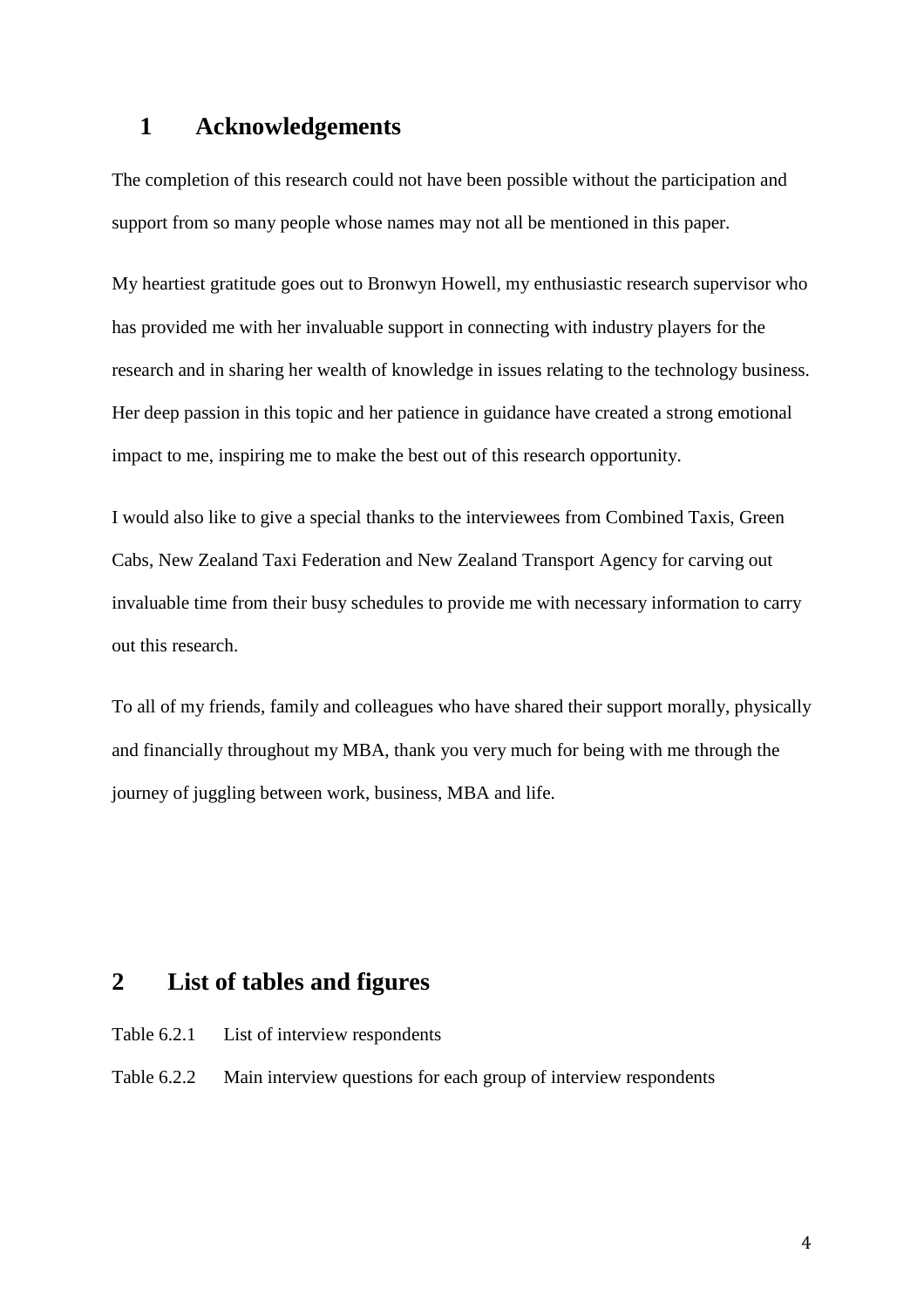## **3 Executive summary**

In recent years, the emergence of multi-sided platforms has allowed peer-to-peer networks to grow exponentially, allowing individuals to form a collaborative economy by the sharing of underutilized resources. Within the realm of sharing economy, ride-sharing is the social phenomenon of allowing drivers and riders to congregate through a web-based platform to match the demand and supply sides in real time. The ride-sharing industry has posed as a major disruption to taxi industries worldwide. This paper seeks to investigate the industry dynamics surrounding Uber, a global ride-sharing company, in the New Zealand context, with main focus on the implications it has on the supply-side players (i.e. taxi companies and drivers) to evaluate if it has a sustainable competitive advantage in the market. Uber is the first ride-sharing company coming to New Zealand, established originally in San Francisco. Due to various differences in the market and legal factors, Uber has adapted its business model to suit this unique environment. Although it does not position itself as a ridesharing business in New Zealand, but rather a private hire service company, Uber is using the same tools and resources to pool drivers and riders together under its multi-sided platform. The main competitive advantages Uber brings are the convenience, flexibility to drivers and the lower cost to consumers. While more and more ride-sharing and taxi-booking apps join in the competition; while taxi companies begin to innovate to create a stronger differentiating factor; and while regulators start to narrow the gaps in the regulations where Uber is deemed to have been given unfair advantages; Uber is facing stronger competition and challenges in the New Zealand market incrementally.

**Keywords:** Sharing economy, Ride-sharing, Uber, Taxi market, New Zealand, Transport Review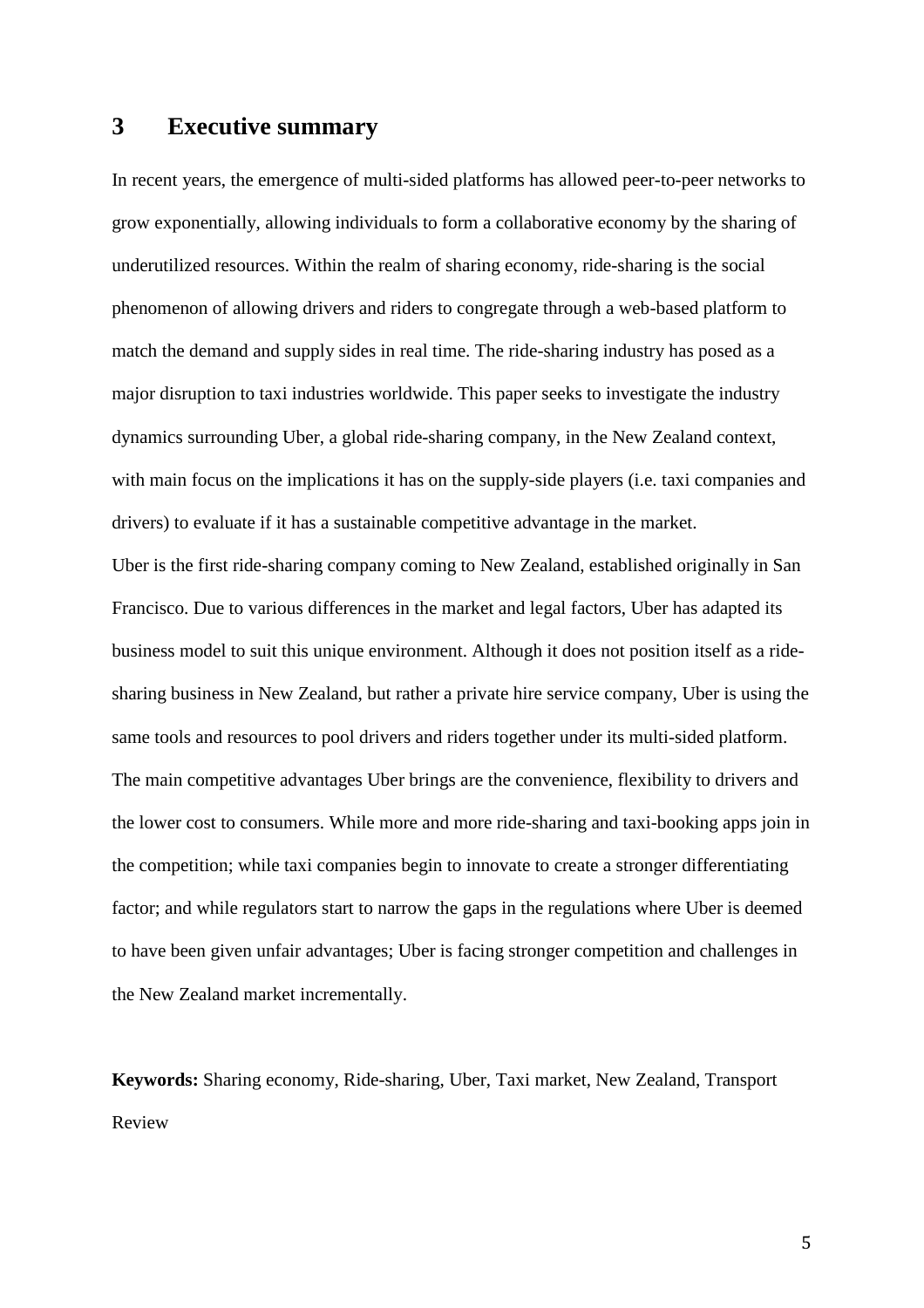### **4 Introduction**

Since the 90s, the Internet has enabled the concept of sharing to proliferate, kicking start a new era where consumers are increasingly adopting the culture of sharing and leasing, rather than buying and owning new products (Matzler, Ceider & Kathan, 2015). Pioneering sharingeconomy firms, like Ebay, Craigslist and Napster, provide platforms to enable peer-to-peer sharing and exchange of goods and services. In recent years, "the emergence of multi-sided technology platforms has enabled individuals to collaboratively make use of underutilized resources via sharing" (Penn, Wihbey, 2015). These new waves of sharing-economy startups have largely grown from the social media culture, which allowed peer-to-peer networks to grow exponentially through the power of platform dynamics and network effects. The assets targeted are broad, from sharing spare time for everyday tasks (TaskRabbit, Fiverr) and professional services (Uber, Elance) to the sharing of physical assets like spare rooms (Airbnb), household items (Streetbank, SnapGoods/Simplist) and even money (Lending Club, Harmoney) (Cusumano, 2015).

Although consumers are enthusiastic about the increased values these "sharing" firms bring, these businesses are often criticised for their longer-term negative impacts on the economies. The implications of the so-called "sharing economy" have been hotly debated in media, but because business models under the umbrella of sharing economy are very diverse and they tend to adapt to different locations in the world, it is extremely challenging for academic research to derive conclusive findings across all sharing economy firms.

Current researches have sought to find uniting characteristics amongst different sharing economy businesses at a higher level, leaving a research gap in the more in-depth analysis of each type of sharing economy firm within its unique business context. As such, this paper shall focus on the ride-sharing business model in relation to the New Zealand context. Uber,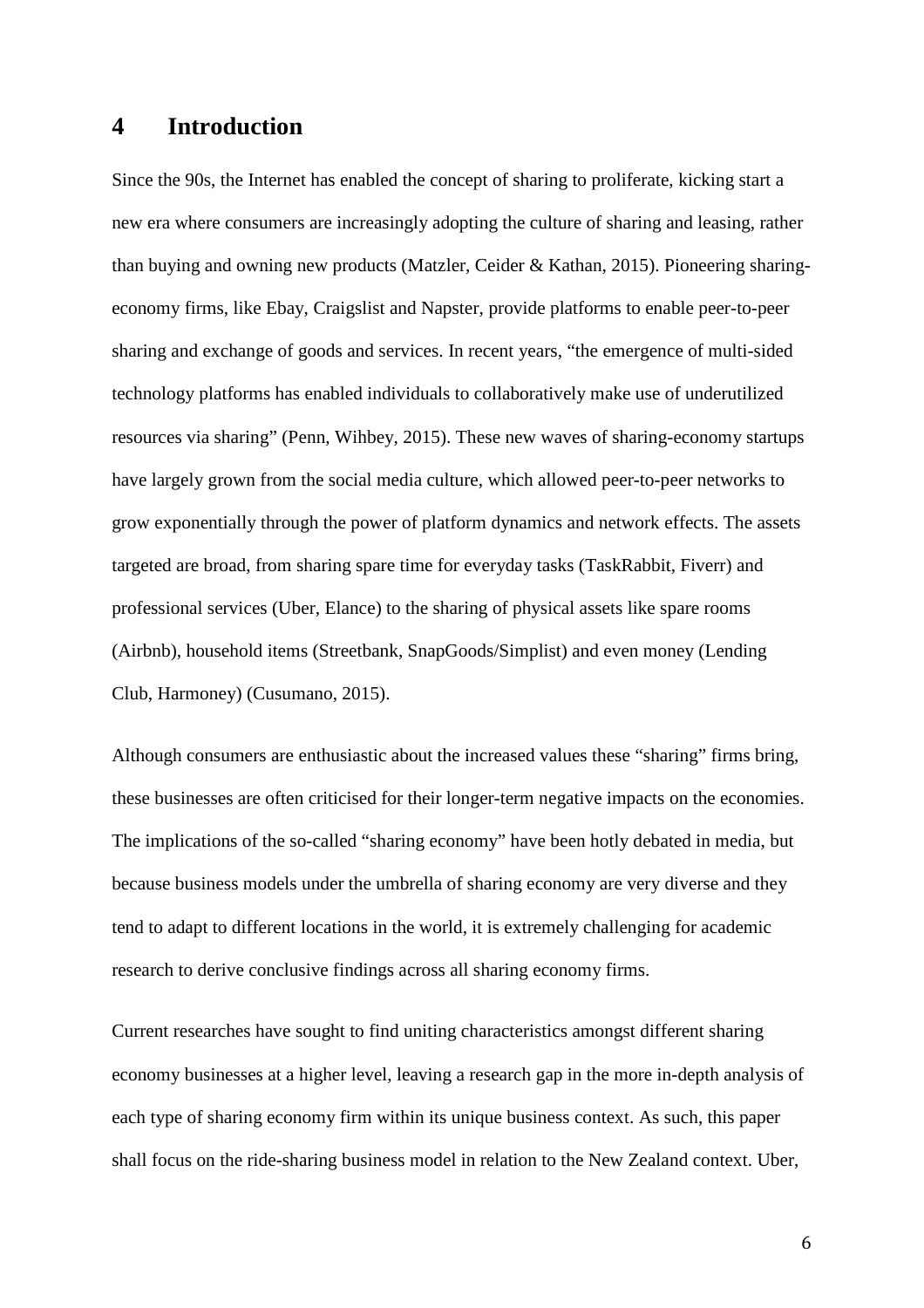the largest global ride-sharing company, will be investigated pertaining to its operations in the New Zealand business environment. Through analysing the empirical evidence obtained, this research shall evaluate the impacts of ride-sharing to the traditional service providers in New Zealand context and evaluate if the firm has a sustainable competitive advantage in the market.

## **5 Literature Review**

#### **5.1 Understanding sharing economy**

The continued consumerization of digital technologies suggests that we may be on the 'cusp of a fundamental "reengineering" of consumption' (Sundararajan 2013), a choice of access over ownership facilitated by the widespread adoption of peer-to-peer shared access models, which could fundamentally alter economic demand models based on ownership, and supply models based on corporate production (Sundararajan, 2013). The sharing economy is the response to the "legacy economy" (Orsi, 2013), driven by the aspirations including fair allocation of value that are more democratically organised, reduction of carbon footprints, and the social calling to bring people together in new ways (Schor, 2014). The value lies in creating new marketplaces and new markets that allow sellers (owners of capital and labor) and buyers to transact in a way they could not before. These firms are "simply using technology—and fairly mundane technology at that—to increase efficiency by reducing barriers to entry, search costs and information asymmetries" (Rothschild, 2014).

"Sharing economy does not have a sharing definition at all" (Botsman, 2010). Sharing economy is also commonly known as the "collaborative economy," the "peer-production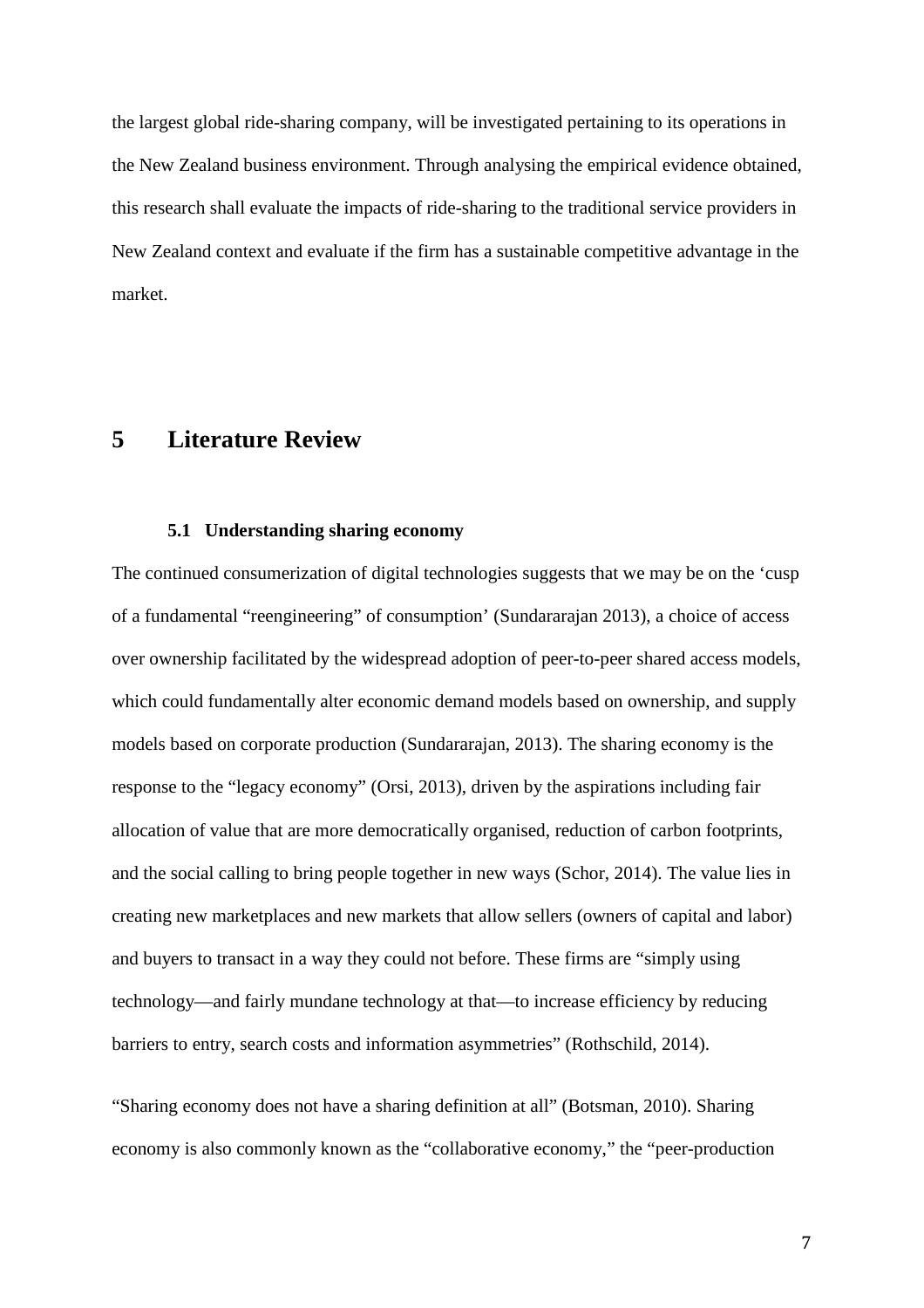economy" or the "peer-to-peer economy"(Coopman, Mitchell & Thierer, 2014). According to Juliet Schor, Professor at Boston College (2014), there is "great diversity among activities as well as baffling boundaries drawn by participants" (Schor, 2014). However, what these businesses have in common is that they share the ideals of collaborative consumption (Botsman & Rogers, 2010), where individuals can take part in the marketplace to offer and share their underutilized resources in new ways. Nevertheless, it is important to remain clear of the distinctions between sharing-firms and firms that merely use mobile technologies "as a remote control to efficiently access things in the real world" (Botsman, 2015) in order not to misuse the term.

#### **5.2 Controversies around sharing economy**

Sharing economy firms utilize efficient web-based platforms to congregate and match the demand and supply sides in real time. However, as the shared resources can differ widely, the main motivation for the existence of sharing economy is often left opened to debate. Some scholars believe that sharing economy arises from the motivation around better economic efficiency whereby "consumers (or firms) grant each other temporary access to their underutilized resources ("idle capacity")," in exchange for money. There is also another group that feels that sharing economy firms have primarily grown out of a social motivation to connect and share as a community (Dilahunt & Malone, 2012). This includes websites that promote recycling or tool-sharing. Finally, by giving people an opportunity to use others' cars, apartments, and other properties, sharing allows underutilized assets or "dead capital" to be put to more productive use. As such, some scholars feel that the main motivation of sharing economy is to achieve the ideals of sustainability by reducing unnecessary wastage tied to the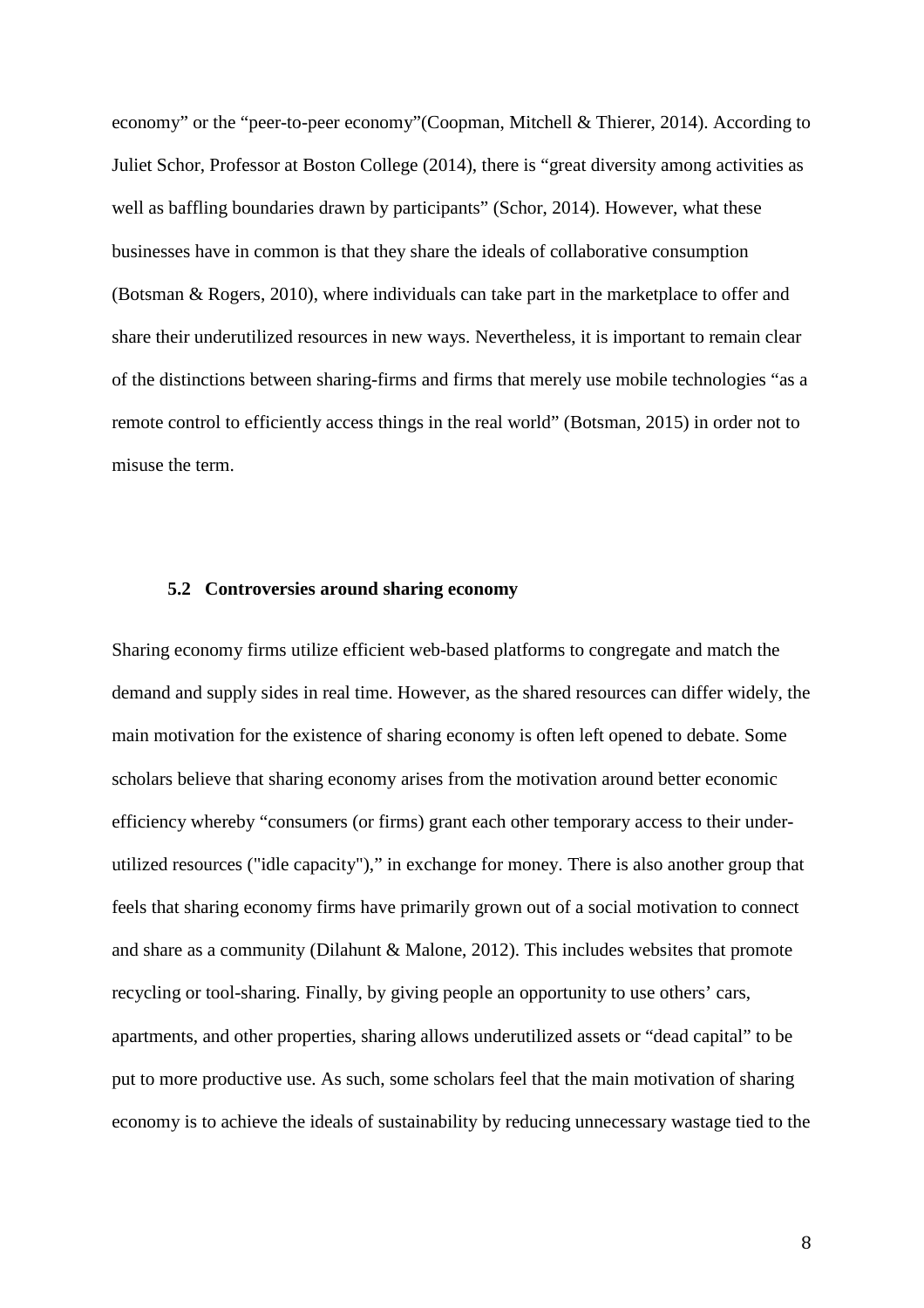idea of ownership. This is also commonly marketed as the core motivation of ride-sharing as it reduces the need for car ownership.

#### Economic dimension

Some scholars contend that sharing economy maximises utilisation of available resources, creating more competitive and efficient markets (Coopman, K& Thierer, 2014). With services and corresponding technology platforms rapidly developing in both commercial and non-profit variants, this phenomenon creates new opportunities to enable more efficient markets, maximizes utilization of available resources, and enables novel localized crowdsourcing modalities (Lampinen et. al, 2015). In the model of a multi-sided platform market, boosting demand sets off a positive feedback loop, creating more income-earning opportunities.

Conventionally, commercialising idle resources in a secondary market comes with high transaction costs that would not make any economic sense. The idea of sharing economy is to provide a platform supported by a community with the aims to lower transaction costs by diminishing asymmetric information and barriers to entry significantly. Although sharing firms seem to promote better market efficiency, some pundits believe that this phenomenon is ultimately driving costs down at the detriments of the supply markets (Schor, 2014). The concept of renting rather than buying would also take a toll on economies as less spending typically leads to less economic growth. In addition, consumers also become more riskaverse, and think twice before getting into any debts (Boesler, 2014).

Peer-to-peer sharing businesses also seek to re-distribute value by streamlining traditional businesses models, democratizing the consumers' and suppliers' access to goods and services and increasing market competition, especially against traditional businesses. However, sharing economy may not be the answer to increasing competition in a long run, as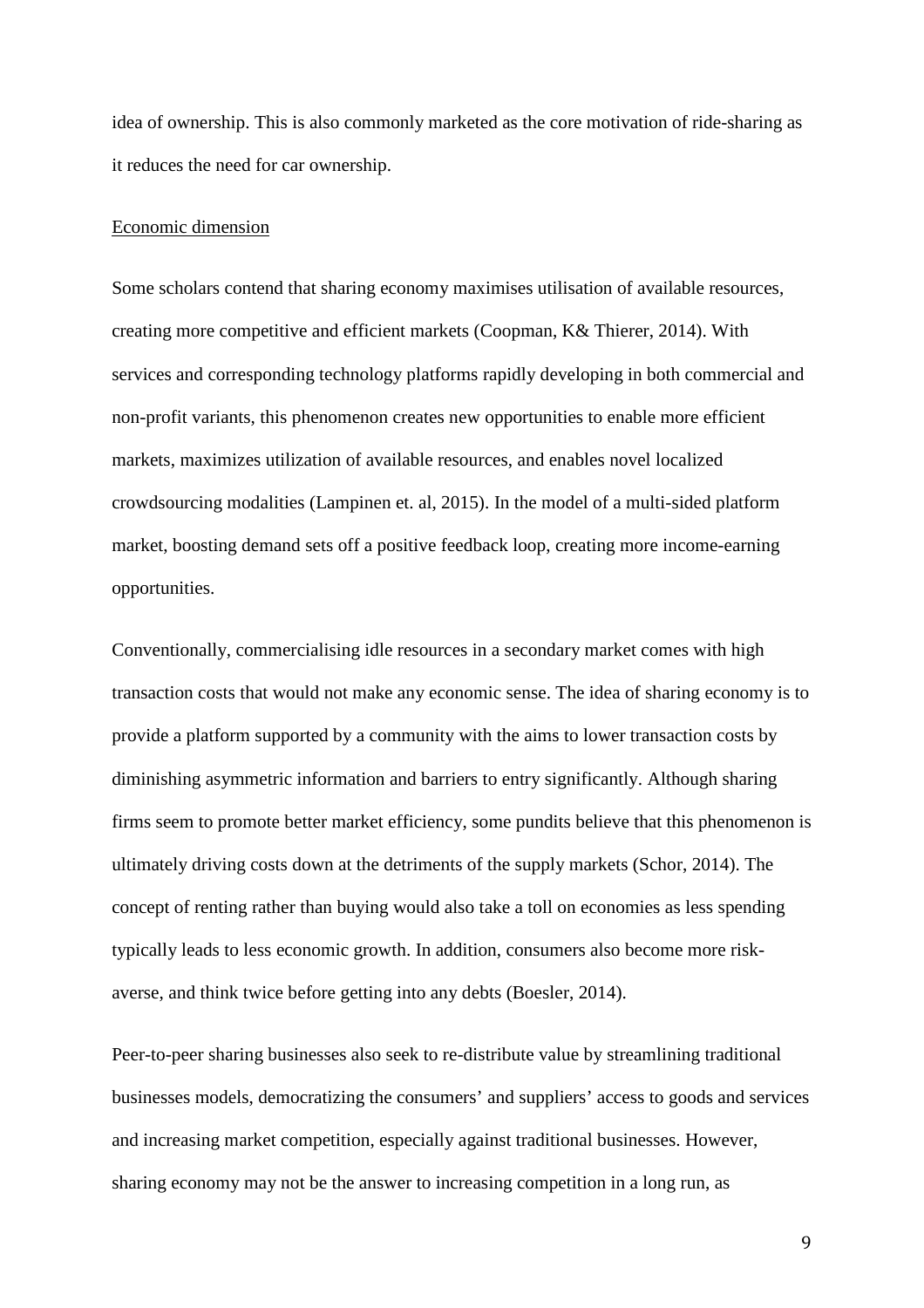technology companies, fuelled by the power of social-media and cult-culture, are well-known for ending up with a 'winner takes all' market structure (Stewart, 2014), "awarding the lion's share of the rewards to a very few elite participants that emerge at the top (Frank and Cook 1996). When that happens, we would arrive at the antithesis of competition as the few surviving sharing-economy firms rise to the top and dominate the markets globally (Agyeman, 2014). It is also predicted that "the more the platforms are backed by integrated large organisations with strong financial backing, the more committed these companies would be in generating profits. Hence, when these companies monopolises the markets, it is unlikely that value will flow to providers and consumers (Schor, 2014).

#### Social dimension

As sharing-economy has grown out from the social media culture, many believe that one of the key motivations for sharing is our innate desire for affiliation. Coyne (2012) contends that "the Internet is leading to a global community of sharing, communicating, and giving, with a free flow of information providing equality of access", which represents true altruism and a return to tribal society in a digital age. However, many also debate if sharing is "likely to produce more fights or profits" (Mathews, 2014) due to our innate "craving to possess objects" (Bawden, 2015).

In many literatures, sharing economy is hailed as "stranger sharing", which facilitates trade between people who do not know each other (Schor, 2014). For example, Zipcar, a peer-topeer car rental platform is done entirely without any human contact. However, there are also some platforms, like "Couchsurfing" and "Homestay" that succeed to some extent in promoting connections. Despite that, studies have shown that users have become disenchanted by relationships made from sharing economy platforms (Parigi, 2014). While the Internet helps strangers meet, communicate and link them up in the physical world, "the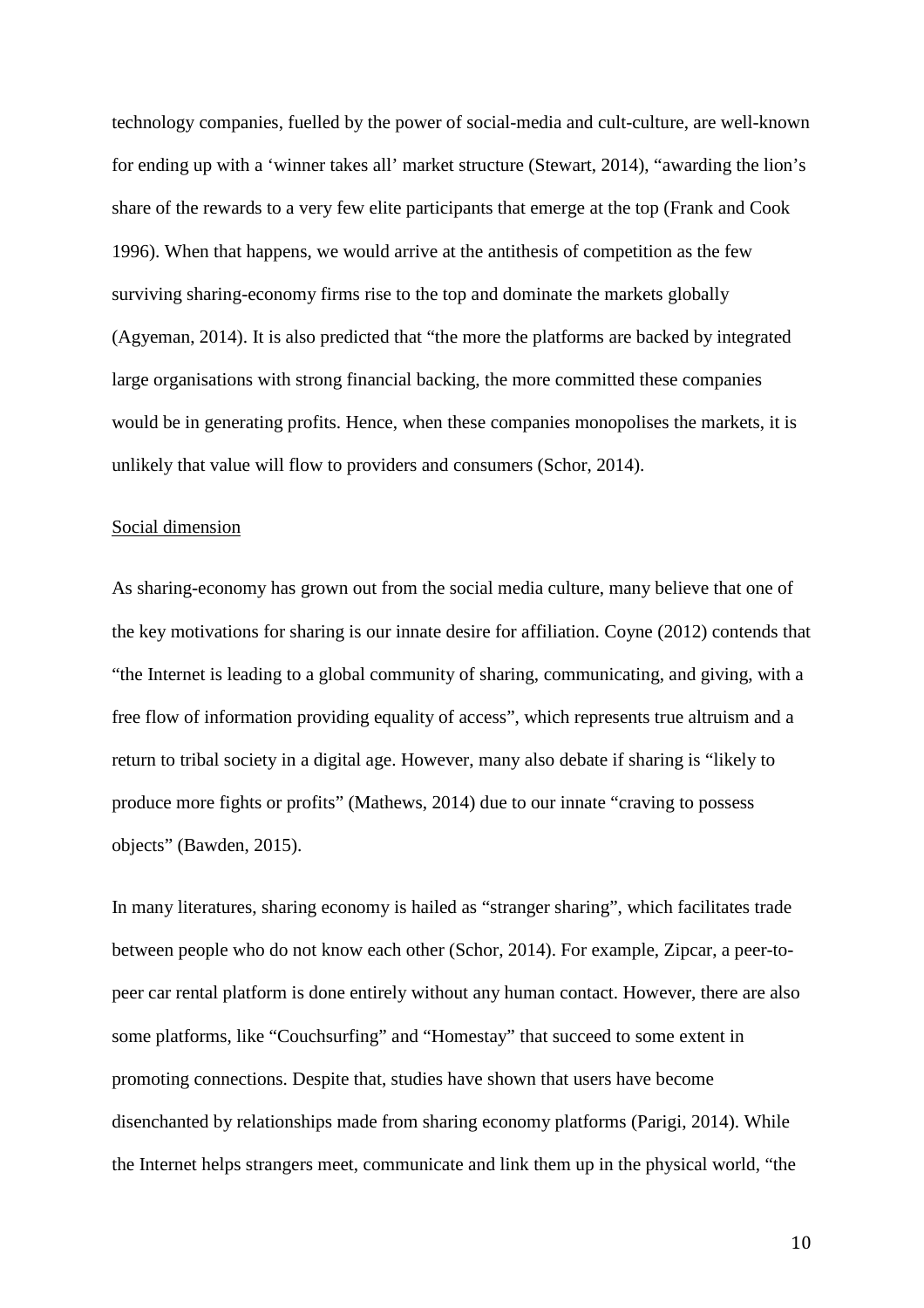extent to which people are connected to each other is lower than what humans need" (Tanz, 2014). In other words, many of the sharing economy firms are not here to build social capital, but rather, facilitate pure economic relationships.

Although some sharing firms are primarily driven by social motivations, the social-sharing narrative is proven to be much less appealing to consumers than an economic one (Tanz, 2014). Some sharing firms, like Lyft, that pitch their social-building aspects as the business priority, do not do as well as their competitors (Tanz, 2014). Also, as the businesses become more funded by investors, there is increase pressure in promoting growth. This changes the nature of these firms from focusing on the people, to improving their bottom lines, diluting their original motivations that they were set up to create in the first place.

#### Environmental dimension

Sharing firms have often projected "sustainability" as one of their core selling points. The main argument is that sharing of existing idle resources reduces the need for consumption of new resources. "The ecological benefits of sharing are often seen as obvious: secondary markets reduce demand for new goods, so footprints go down" (Schor, 2014). In a study, Hernando de Soto (2014) estimated there is over "\$9 trillion in dead capital globally" (Rothschild, 2014). U. S. Census data also shows that America has about 1.5 bedrooms for every person, representing a huge resource of underutilised capitals that people own but have not yet leveraged upon (Rothschild, 2014).

Although some sharing firms are genuinely motivated towards sustainable causes, there has not been any documented results substantiating the effects of sustainability from any such practices. In fact, in cases of car-sharing and ride-sharing, it has been found that many of the practices are simply engaging in "greenwashing", as they generate more demands that were not present previously, leading to more consumption instead of promoting real sharing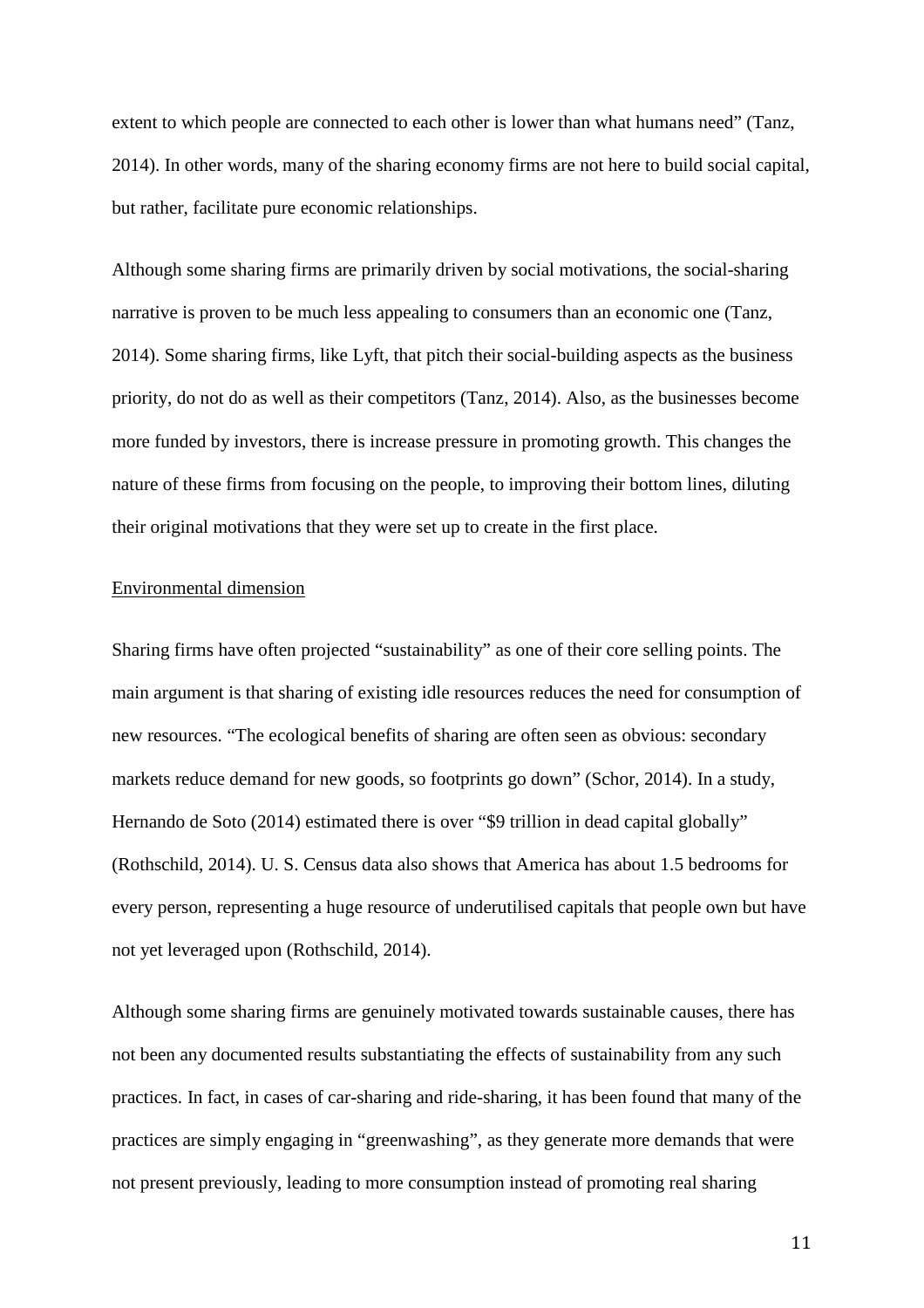(Martin and Shaheen, 2010). In New York, Uber has also been collaborating actively with financial institutions to induce higher car ownership to increase and upgrade its driver pool (Tiku, 2014). At the end of the day, companies cannot have it both ways - creating new economic activities and reducing carbon emissions.

#### Legal and regulatory controversy

Many sharing firms have been accused of operating around regulatory loophole, enjoying unfair advantages over traditional firms that have to satisfy more stringent requirements set by authorities. For example, Airbnb, a peer-to-peer lodging website, has run into troubles in parts of Europe and the U.S. because of its undercutting of prices (Coldwell, 2014), made possible due to the lower overheads on administrative and running costs that traditional firms like hotels and hostels need to bear. Uber is also banned in many countries and cities due to its unique business model, creating a stress to legal systems and traditional taxi industries.

Some argue that "municipal governments are attempting to impose older regulatory regimes on these new services without much thought about whether they are still necessary to protect consumer welfare." (Koopman, C., Mitchell, M. D., & Thierer, A D., 2014). However, the opposition side feels that the sharing-economy firms are taking advantage of the gaps in the legal systems and are attempting to do away the most basic regulations that have been in place (evolved over time) for the greater good for the peoples. "It takes time to balance conflicting needs, but sharing is growing quickly" (Malhotra & Alstyne., 2014). While these firms go global, it is worth noting that their legal statuses differ from one location to another, so do their responses to legal challenges.

#### **5.3 Uber and the ride-sharing business model**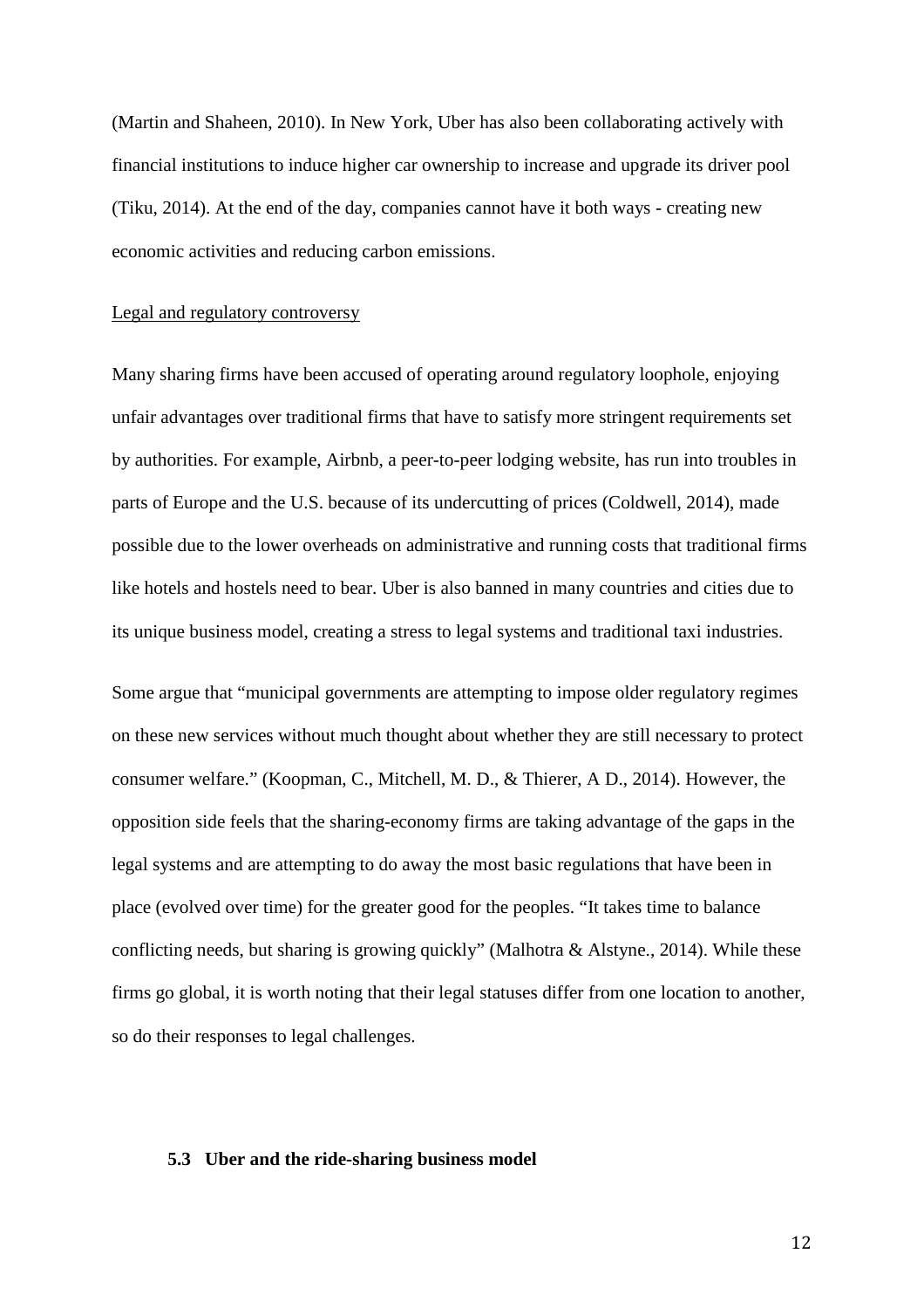Ride-sharing business models have existed for decades (Orsatto & Clegg, 1999). However, recent enhancements due to improved information and communication technologies have made it possible for them to match supply and demand at an unprecedented scale and efficiency (Cohen & Kietzmann, 2014). In its essence, ride-sharing is aimed at achieving better economy of idle-resources of personal vehicles by matching owners with spare capacities with riders who need to get from one point to another.

In dense urban cities, governments often face challenges in terms of growing population and congestion problems. There are high costs involved in upgrading public infrastructures and even more costs in negotiations in such large projects and in addressing citizens' activism (e.g. not-in-my-backyard mentalities), limiting the transit capacity (Cohen& Kietzmann, 2014). Also, public transport systems are often stringently regulated with a high barrier of entry, leading to the limited growth and innovations in these niche monopolistic and oligopolistic markets. This situation provided the right opportunity for the rise of ride-sharing businesses, which are primarily focused on providing an alternative to public transport systems in urban cities. According to the founder of Uber, Travis Kalanick, the idea for the business came from his personal frustration from not being able to catch taxis on the streets (Chokkattu. J., & Crook. J., 2014).

The main merits of ride-sharing to consumers include better pricing, more choices in the marketplace, and more convenience (PricewaterhouseCoopers, 2015). Due to the advantages these businesses bring to the market, emerging ride-sharing models have gained massive market share within a short period of time, challenging their direct competitors – the taxi industries – in different parts of the world. Ride-sharing companies typically position themselves as an intermediary platform solution that facilitates P2P transactions, which allows them to bypass regulatory requirements that highly regulated traditional firms like taxi companies have to abide by. The lower overheads has caused the taxi industries around the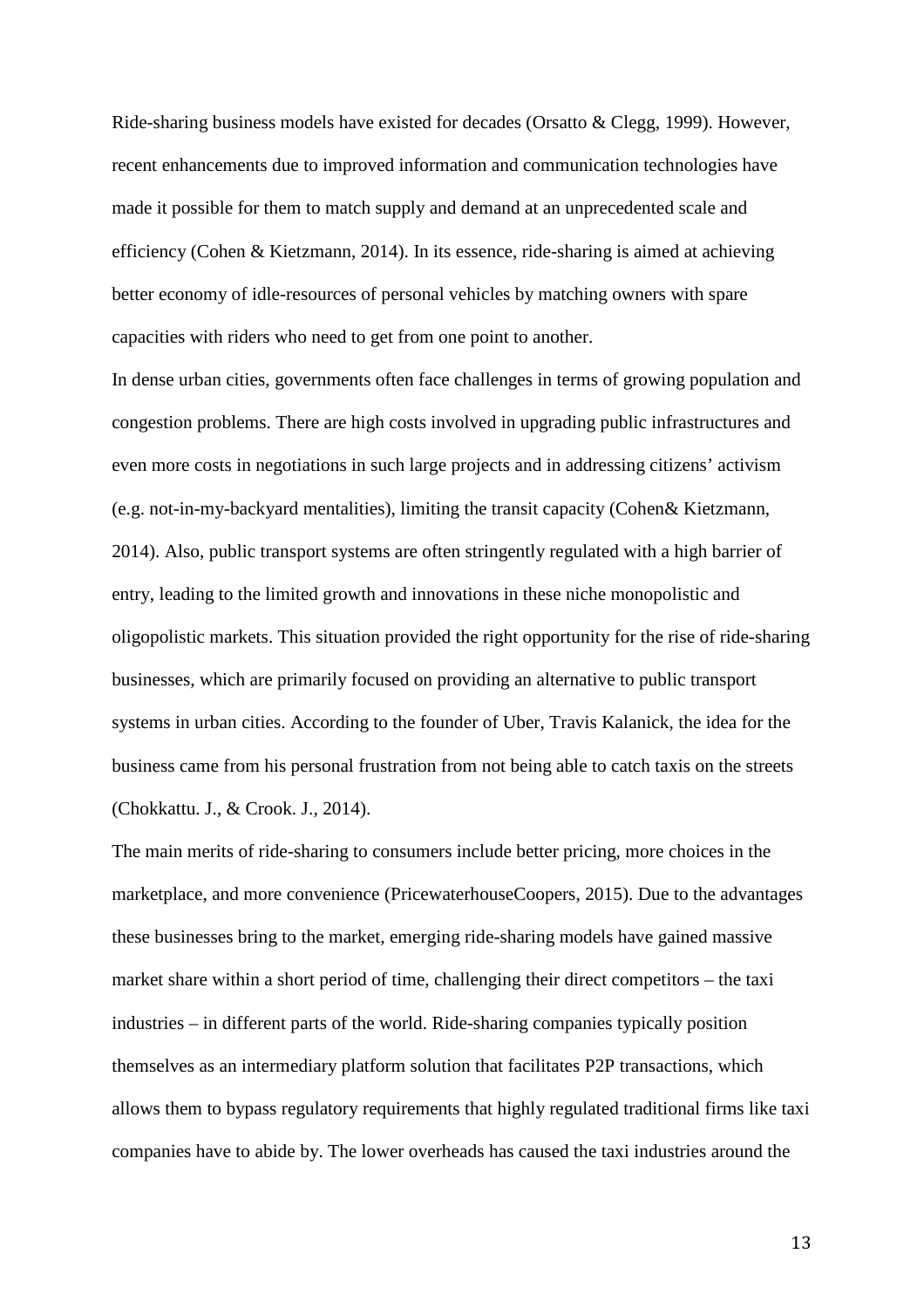world to protest vehemently against these firms, arguing that the competition is not on a level playing field (Stuff.co.nz, 2015). In the case of Uber, the firm typically does not identify itself as a taxi company, but instead, occupy "the strange space between a chauffeur service and a tech company" (Khosla, 2015). By pitching itself as a peer-to-peer business, Uber foregoes the need for a taxi license, of which taxi drivers can take years to obtain. The biggest impact of regulatory conflict happens where cities and countries have a highly regulated taxi industry whereby the numbers and taxi fares are controlled. With the advent of ride-providers from Uber and the likes, the disruptions in these markets are catastrophic. This is shown in the drastic erosion of the values of medallions in the U.S. (TheStreet, 2015), causing major protests by the taxi drivers (Schor, 2014).

Another heated controversy around regulatory issues is that ride-sharing apps position themselves as an intermediary, taking little to no responsibilities for the contract between drivers and riders, and treating drivers as contractors rather than employees (Smith, 2015). In the case of Uber, it is clearly stated in the terms and conditions that Uber regards itself as a "match-maker" between "third party drivers" and "riders" who are connecting and carrying out their contracts using its platform.

#### Excerpt from Uber's Legal terms (Uber, 2015)

"Uber does not guarantee the quality, suitability, safety or ability of third party providers. You agree that the entire risk arising out of your use of the services, and any service or good requested in connection therewith, remains solely with you, to the maximum extent permitted under applicable law."

"Uber's services may be used by you to request and schedule transportation, goods, or logistics services with third party providers, but you agree that uber has no responsibility or liability to you related to any transportation,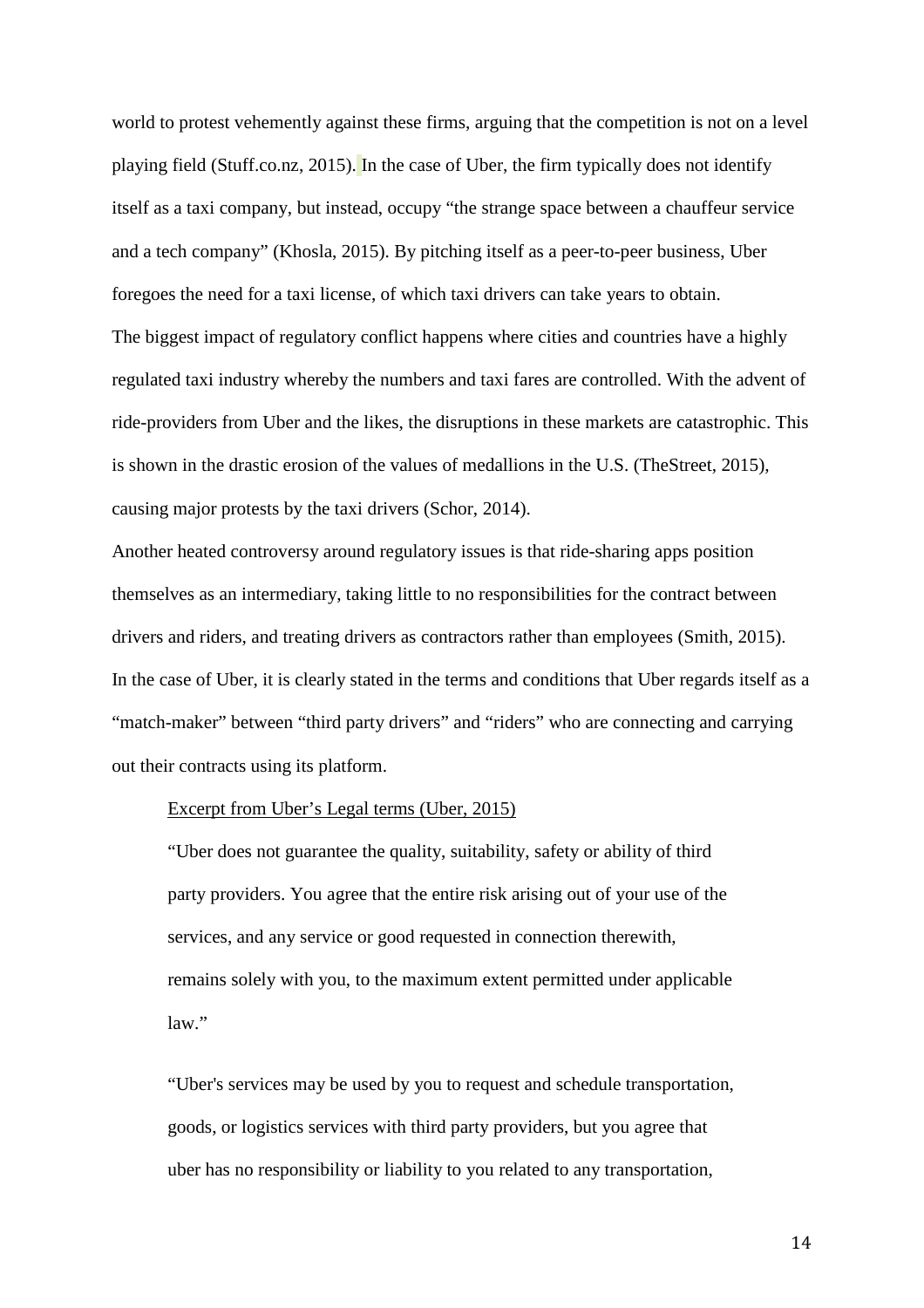goods or logistics services provided to you by third party providers other than as expressly set forth in these terms."

This differs from traditional taxi companies that have contractual obligations to riders as well as drivers. As Uber is not contractually liable for damages from rides it facilitates, it leaves a significant risk to both riders and drivers to settle any disputes should accidents occur. Moreover, ride-sharing companies like Uber have also been facing backlashes about their contracts with their drivers. While they treat drivers as contractors rather than employees, they maintain significant control over the drivers in a similar way an employer would have (CNBC, 2015), leading to another ambiguous legal situation for ride-sharing companies. In the case of Uber, the firm sets the rules and prices for the services, and has the liberty to change the drivers' commissions anytime to respond to demand (CNBC, 2015). Anthony Kalamar (2013) has called out "sharewashing" in which ride-sharing platforms shift risk onto employees under the guise of "sharing". Not long ago, California's labour commissioner ruled in favour of an Uber driver, declaring that the driver was, in fact, qualified to be viewed as an employee of Uber, ordering the company to reimburse her expenses (Levine, 2015).

#### **5.4 New Zealand business and regulatory environment in relation to Uber**

Although ride-sharing businesses have generated much negative sentiment across the global taxi industries, their business models are highly efficient, popular amongst the consumers, and a potential solution to growing commuting problems faced by governments of dense cities. Many public transport users have long been underserved by their existing public transport system and they have craved for this change to come (Cohen& Kietzmann, 2014). In consideration of varied local situations, governments all round the world have come up with different measures in response to the rise of the sharing economy trend. Some countries in the world have regarded ride-sharing as anti-competitive and illegal under laws, and have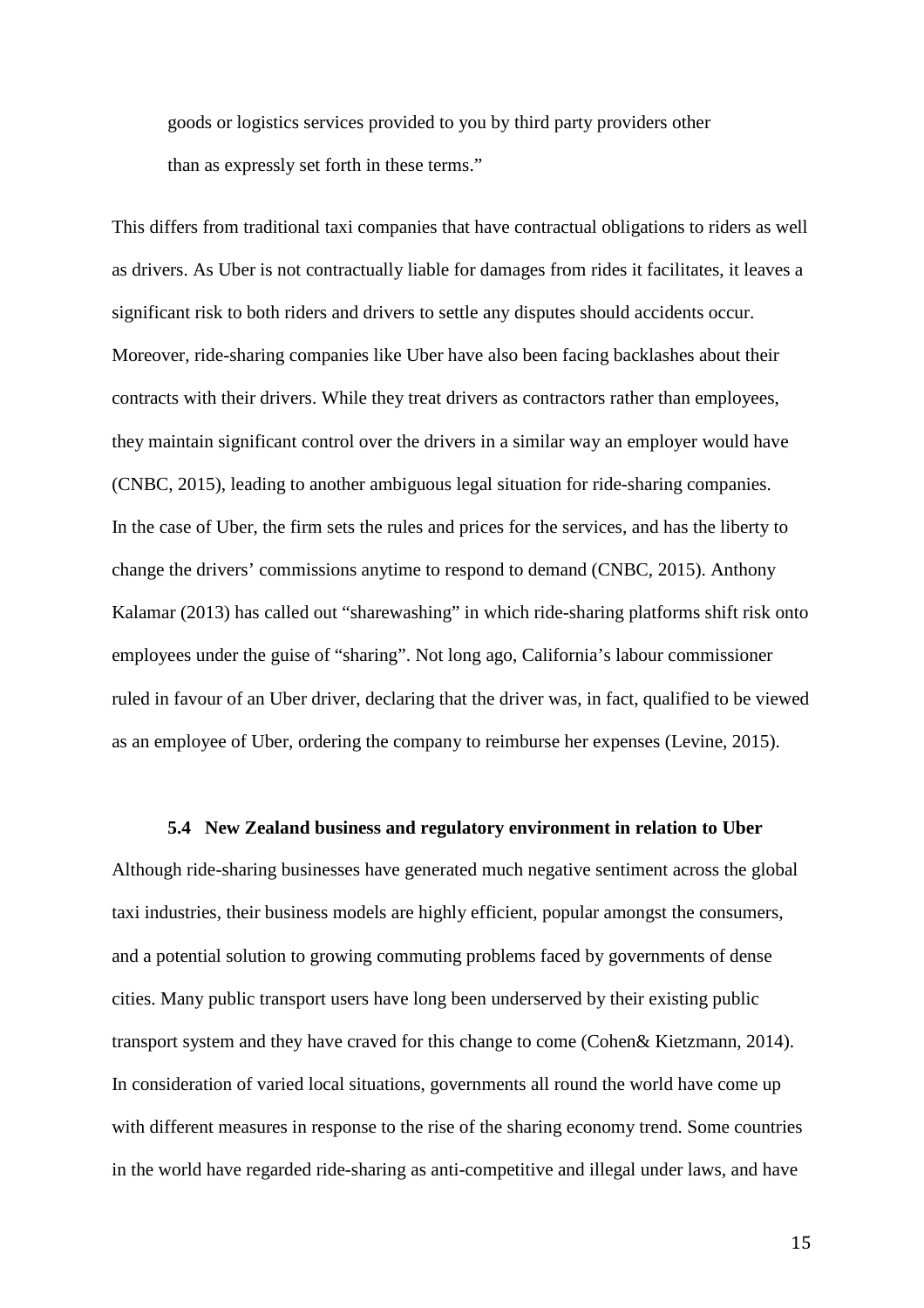taken actions to ban or restrict the service (Khosla, 2015). However, some countries, like New Zealand, are strong supporters of technological innovations and recognise the inevitability of the growth in sharing economy. In New Zealand, the regulators are currently collaborating with the industry players and updating the regulatory framework to provide a better coverage to govern the rising trend of ride-sharing businesses (Ministry of Transport, 2015).

#### Uber in New Zealand

Uber is the largest and fastest-growing ride-sharing app company in the world, valued at more than \$50billion (WSJ, 2015), operating in over 58 countries and 300 cities as of May 2015 (Wikipedia, 2015). Originated in San Francisco, Uber has expanded its operation to different parts of the world, while adapting its business model to suit different business and regulatory contexts. In New Zealand, Uber is currently the first and largest ride-sharing app provider, having started its operations in Auckland in May 2014 (Stuff.co.nz, 2015). Its operations has quickly expanded to Wellington in late 2014 and it is currently expanding further into Christchurch and Queenstown. (Stuff.co.nz, 2015).

#### Uber's compliance issues in the New Zealand context

The taxi industry in New Zealand has been deregulated in 1989 to promote better competition (NZ Herald News, 2014). The deregulation has removed the limits on the number of taxi licenses and the set fare, resulting in a huge increase of taxi companies. However, despite the fact that supply has far outstripped demand growth, the taxi fares have not gone down over the years (NZ Herald News, 2014).

To operate in New Zealand, Uber's business model is adapted such that instead of being a ride-sharing business, Uber has declared itself as a Private Hire service under the licensing by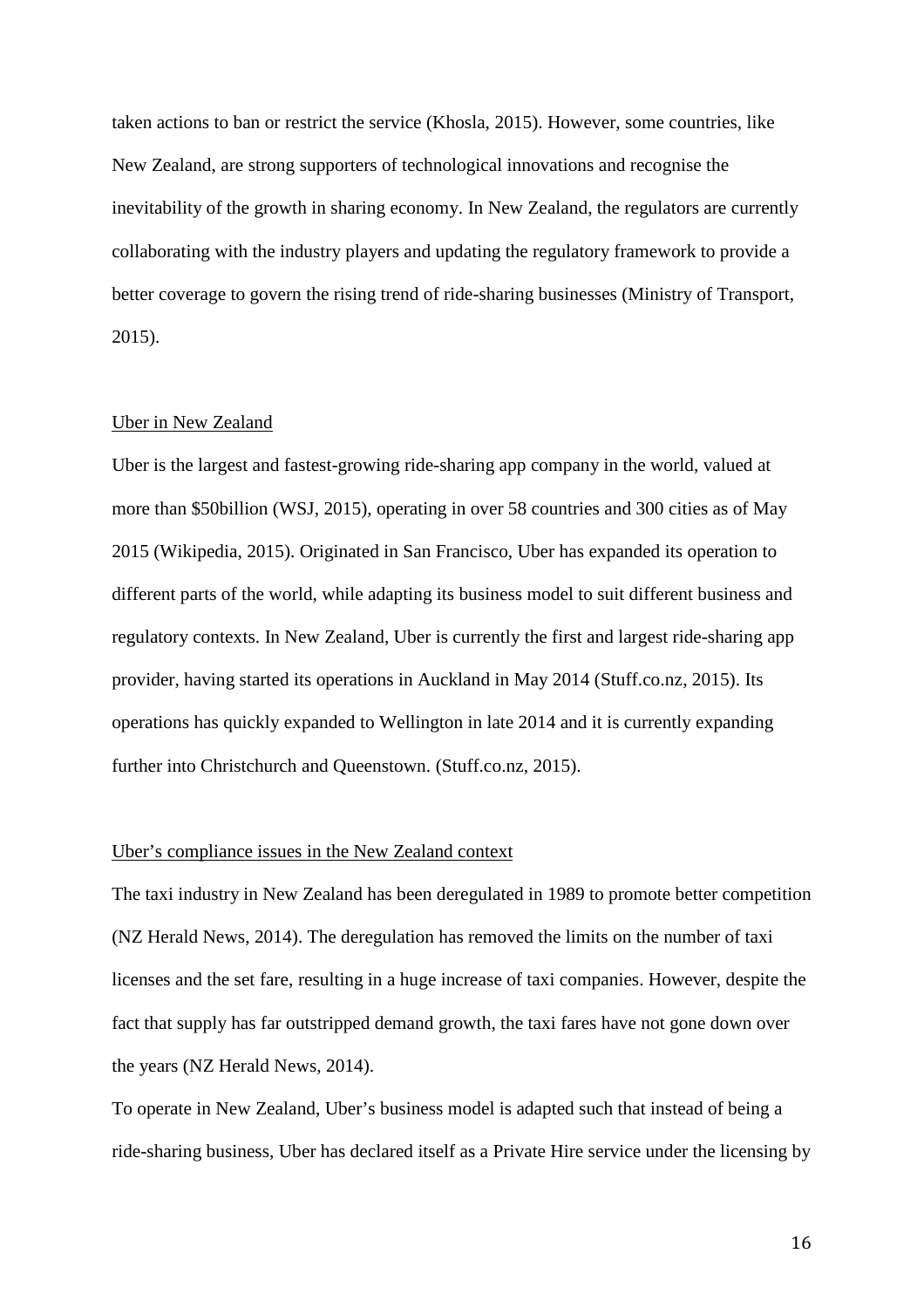the New Zealand Transport Authority (NZTA) (Uber, 2015). Uber drivers are required to possess a Passenger endorsement (P-endorsement) license as well as a Passenger Service Licence (PSL), which is similar to the requirements for taxi drivers to become qualified to drive (Ministry of Transport, 2007). With these regulatory requirements, Uber drivers are, in fact, professional commercial drivers who have gone through government licensing process, security checks and have put in necessary investments to join the field. This is different from the original Uber concept, whereby regular people are able to use the app freely to share their spare capacities.

In addition, another on-going controversy is about Uber's positioning as a private hire service under the regulations. Based on Section 6 of Land Transport Rule 2007 of New Zealand (Ministry of Transport, 2007), "a driver of a private hire vehicle may not use a taxi meter to determine a fare" and "a driver of a private hire vehicle may only charge a set fare or an hourly rate agreed with the prospective passenger at the time of booking". Uber charges its riders through a GPS "meter" instead of basing on an agreed fare, which makes it more like a taxi service than a private hire. The disgruntled taxi community has "voiced concerns over Uber operating a taxi service with fewer compliance requirements such as in-vehicle cameras" (NZ Herald News, 2015). In February 26 2015, a SPSV transport review is initiated to look into revising the existing licensing law applying to small passenger service vehicles (SPSV) (Ministry of Transport, 2015).

## **6 Research design**

Following last chapter, which summarized the existing literatures around sharing economy, ride sharing and the New Zealand business environment, this shall outline the research design.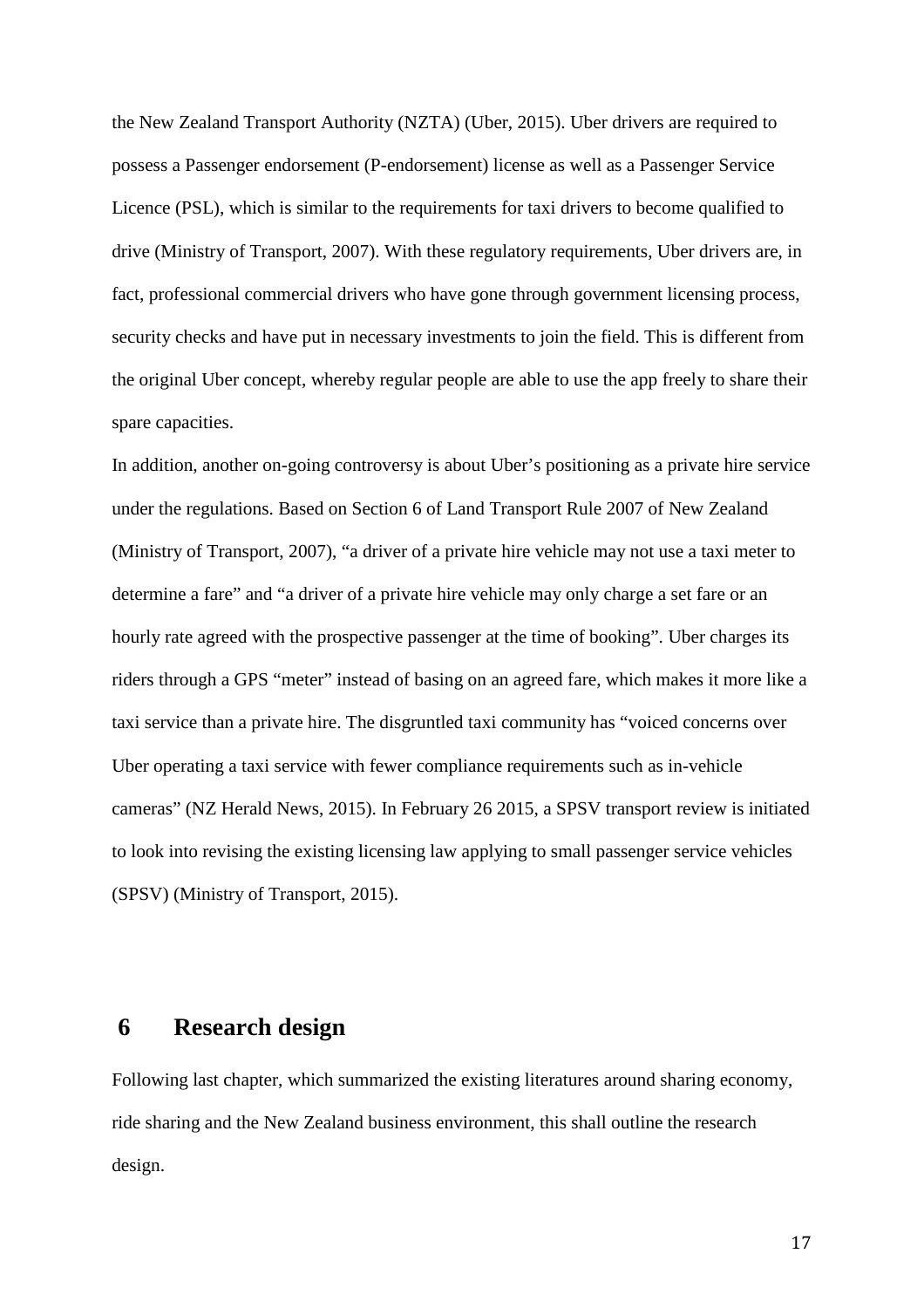#### **6.1 Research objectives**

This research investigates into one specific sharing economy firm, Uber, limiting the scope to the New Zealand context because Uber has adjusted its business model significantly in its operations in New Zealand. This is an inductive research that seeks to uncover the dynamics between the market players following Uber's entry, with special attention to the market players in the traditional taxi industry. The aim is to evaluate the impacts that Uber has on traditional taxi service providers, the labour market and the regulators in New Zealand. With the analysis, the research will move on to evaluate if Uber is truly a disruptor in the New Zealand environment or is it merely a novel substitute of conventional taxi services.

#### **6.2 Research methodology**

According to Kerlinger (1986), "research design is the plan, structure and strategy of investigation conceived so as to obtain answers to research questions and to control variance." Bell (1999) states "a case study approach is particularly appropriate for individual researchers because it gives an opportunity for one aspect of a problem to be studied in some depth within a limited time scale". In order to understand the more in-depth aspects of the sharing economy, this research is designed as a case study to look into Uber's business against its local context in New Zealand.

This inductive study seeks to gather specific observations to make broader generalisations around the Uber business model. A descriptive research methodology will be applied for this research to unravel the strategic, industry and regulatory factors around Uber, the business in question. As current literature is lacking in in-depth analysis of this multifaceted "sharing economy" phenomenon, that gap drives this research to provide a detailed view on the specific firm to provide descriptions that are fundamental and unique to the study of sharing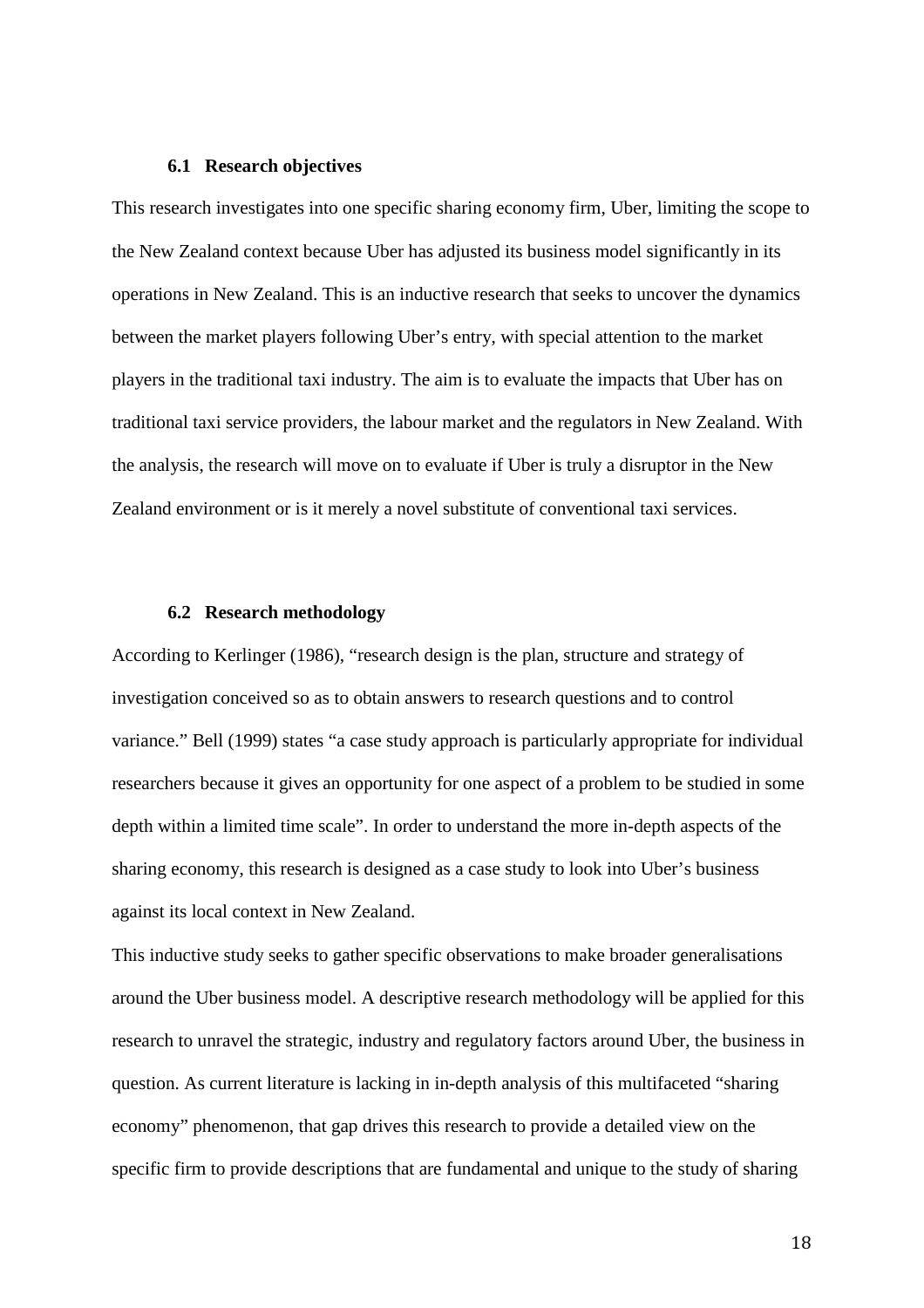economy. In addition, as this is a relatively new trend and a research into ride-sharing is unprecedented in New Zealand, this research would add to our cognizance of the current and future states of our society immeasurably.

The basic understanding of the broader issues surrounding sharing economy has been enabled by desktop research, focusing on the ideologies, concepts, current affairs, literatures and news articles of sharing economy in the global context. This includes primary as well as secondary sources of information, data and interpretation of information.

The second part of the research relies on collection and analysis of empirical evidence. Due to the nature of the research, a qualitative approach has been selected. The research would explore different perspectives of Uber by way of interviewing the key players of the existing industry. Focusing on the supply-side dynamics and regulatory aspects, these key players shall include the taxi companies, regulation body (NZTA), Taxi Federation and Uber driverpartners.

#### Respondents for the interviews

|                                                                         | <b>Invitations to interview</b>     |                                      | <b>Response</b>                             |  |  |
|-------------------------------------------------------------------------|-------------------------------------|--------------------------------------|---------------------------------------------|--|--|
| 1                                                                       | Taxi companies                      | <b>Wellington Combined Taxis Ltd</b> | <b>Chief Executive</b>                      |  |  |
|                                                                         |                                     | Green Cabs Ltd                       | <b>Managing Director</b>                    |  |  |
|                                                                         |                                     | Capital Taxis Ltd                    |                                             |  |  |
|                                                                         |                                     | Kiwi Cabs Ltd                        |                                             |  |  |
| $\overline{2}$                                                          | New Zealand Taxi Federations (NZTF) |                                      | <b>Executive Director</b>                   |  |  |
| $\overline{3}$                                                          |                                     | New Zealand Transport Agency (NZTA)  | <b>Senior Operational Policy</b><br>Adviser |  |  |
| $\mathbf{m}$ ii $\epsilon \wedge i$ $\mathbf{r}$ : $\epsilon$ : $\cdot$ |                                     |                                      |                                             |  |  |

To conduct the interviews, an invitation email was first sent out to the following parties:

Table 6.2.1 List of interview respondents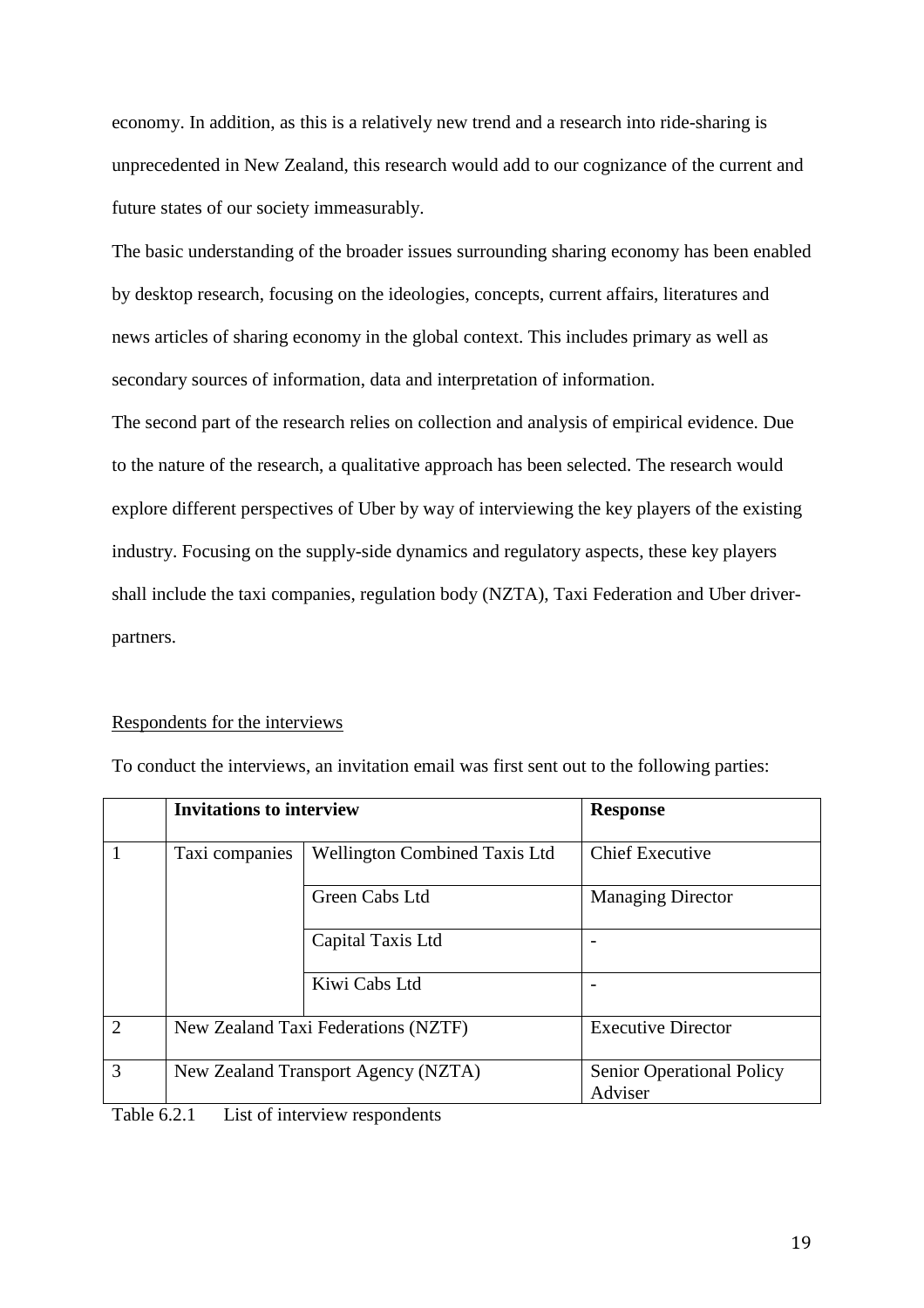While NZTA and NZTF agreed to the interviews through written invitations, the interviews carried out with Uber driver-partners have been done by taking Uber rides in Wellington and Auckland personally and seeking for the approvals from the drivers during the rides. A total of 16 interviews have been conducted with Uber drivers between July and October 2015.

#### Interview nature

Due to the inductive nature of the research, the interviews conducted were primarily unstructured. All of the questions targeted an open-ended answer and they were run as a guided conversation. Unstructured interview method was chosen due to its flexibility to adapt and change depending on the respondent's' replies. This also falls in line with the main objective of the research in searching for descriptions of experiences with Uber, rather than seeking for tangible and technical answers. Unstructured interviews have helped create the qualitative data that allows a full appreciation of the interviewees' viewpoints. Also, they have increased validity for this type of research because it allowed for probing and steering towards the right information needed as the interviews unfolded.

|                | <b>Interviewee groups</b>  | Scope of questions                                                          |
|----------------|----------------------------|-----------------------------------------------------------------------------|
|                | <b>Wellington Combined</b> | What is the company's organisational structure                              |
|                | <b>Taxis Ltd</b>           | and contractual agreement with its drivers?                                 |
|                |                            | Do taxi drivers have high bargaining power over<br>$\overline{\phantom{0}}$ |
|                |                            | the companies?                                                              |
|                |                            | What are the key overheads of a taxi operation<br>$\overline{\phantom{a}}$  |
| $\overline{2}$ | Green Cabs Ltd             | and the typical margin of a taxi business?                                  |
|                |                            | What is the significance of the role of taxi                                |
|                |                            | companies?                                                                  |
|                |                            | Has there been a drop in business after Uber?<br>$\overline{\phantom{a}}$   |

#### Main interview scopes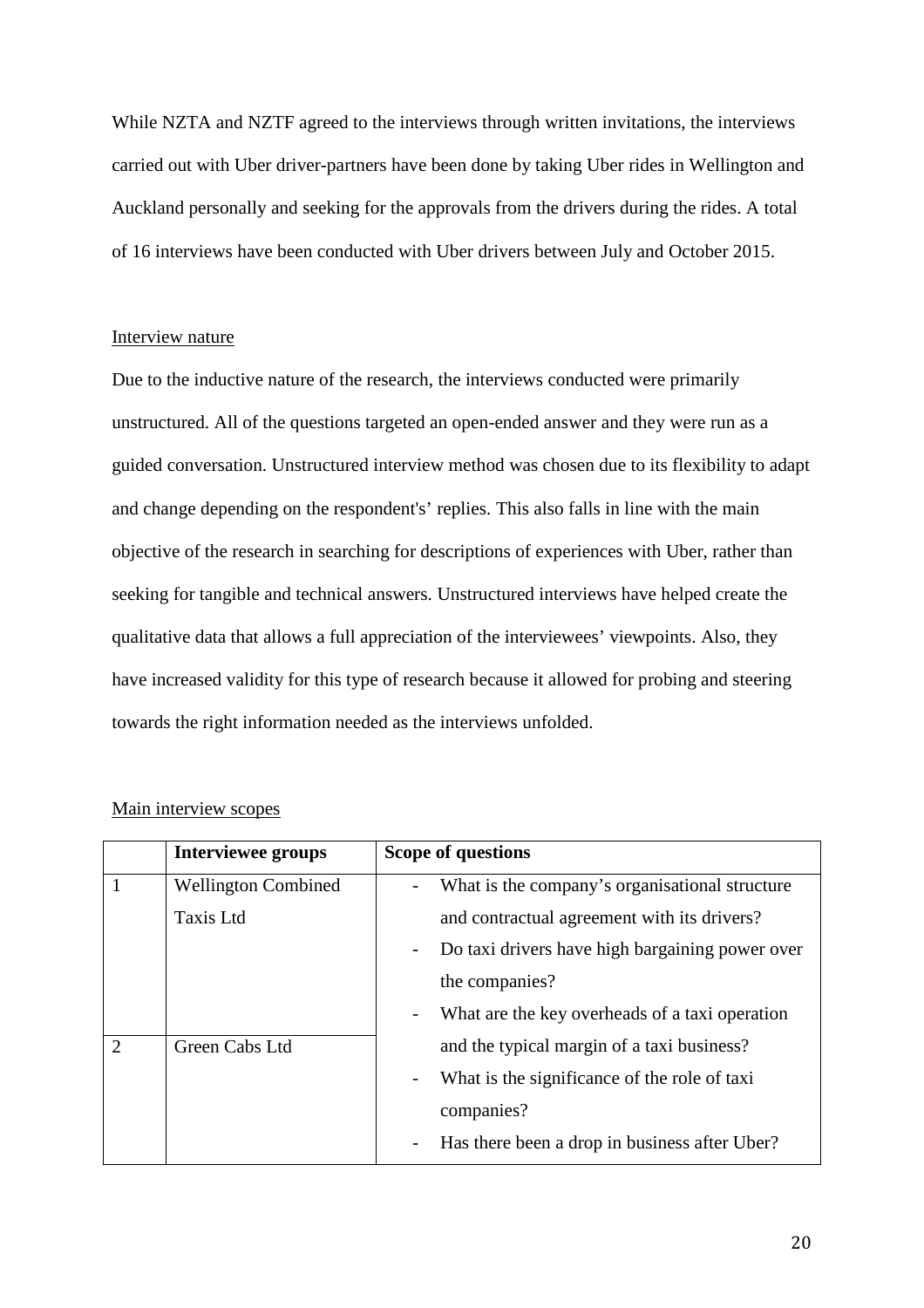|                |                              | What needs to be changed to level the playing   |
|----------------|------------------------------|-------------------------------------------------|
|                |                              | field?                                          |
| 3              | <b>Taxi Federations New</b>  | How is the industry shaped by the deregulation? |
|                | Zealand                      | What are the key overheads of a taxi operation  |
|                |                              | and the typical margin of a taxi business?      |
|                |                              | How has Uber affected the market (Drop in taxi  |
|                |                              | businesses)?                                    |
|                |                              | What are the responses from taxi companies to   |
|                |                              | this new entrant?                               |
| $\overline{4}$ | <b>New Zealand Transport</b> | How has the deregulation of taxi industry       |
|                | Agency (NZTA)                | happened?                                       |
|                |                              | What is the attitude /standpoint of New Zealand |
|                |                              | regulators towards Uber?                        |
|                |                              | Where are the shortfalls in the regulations?    |
|                |                              | What is the response from the regulatory body?  |
| 5              | Uber driver-partners         | What motivated you to join Uber?                |
|                |                              | What is your main profession?                   |
|                |                              | Do you enjoy driving for Uber? Will you         |
|                |                              | continue or increase commitment in Uber?        |

Table 6.2.2 Main interview questions for each group of interview respondents

For qualitative interviewing, the key for the researcher is to balance between subjectivity and objectivity. The data collected should not become the researcher's own perceptions, or experience but instead it is the interpretations of the participants in the study. However, this research method carries the inherent limitation of errors and biases too. While it provides deeper understanding of the issues at hand, the reliance on a relatively small pool of representatives of each industry player group results in data that contains many subjective opinions that may not represent the voices of the group the interviewees represented, making the results prone to biases and errors of judgments.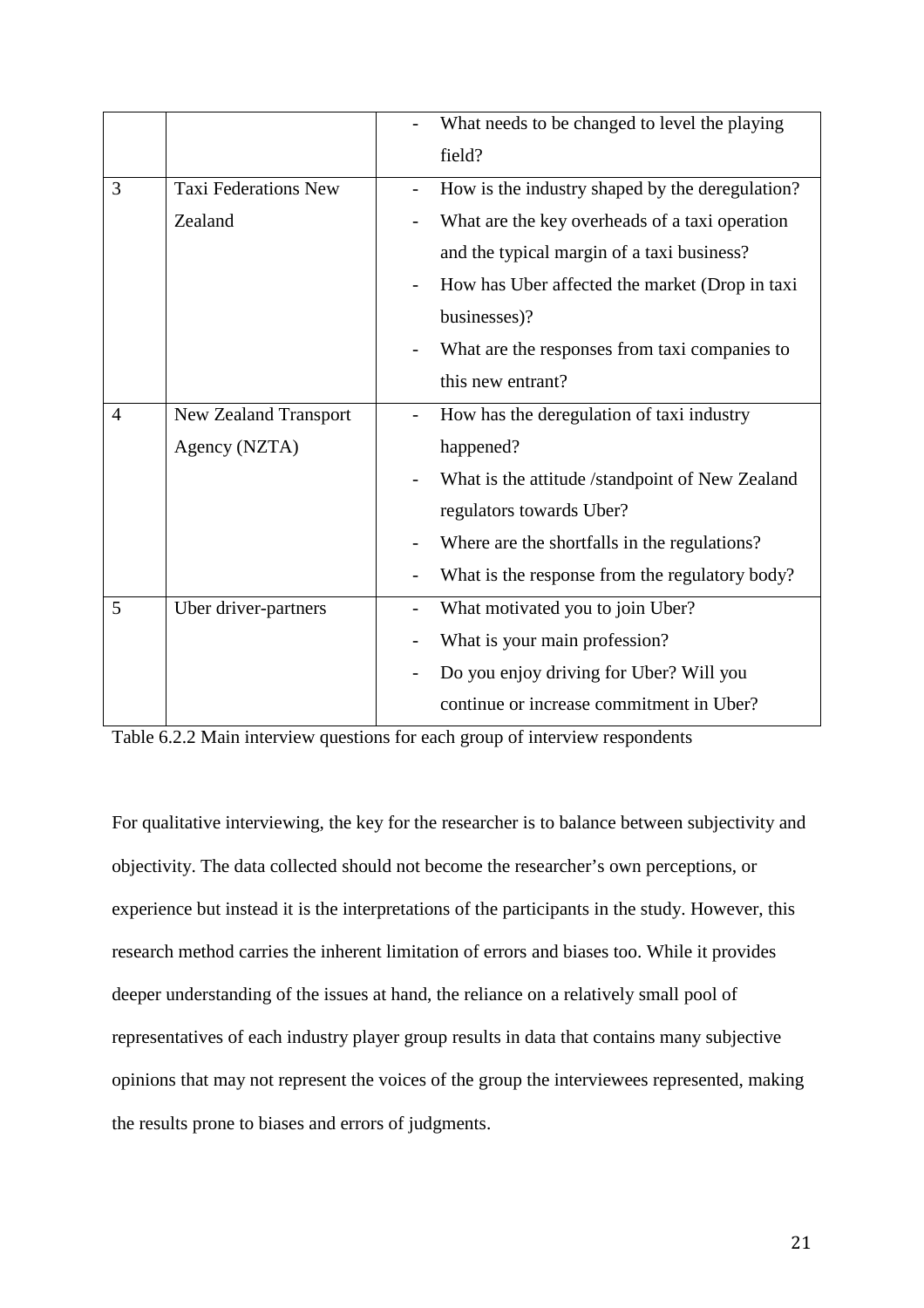#### Analytical method

Bryman and Bell (2011) identified that an issue with qualitative research method is that it generates large, cumbersome database as the data collection relies heavily on interview transcripts etc. Hence, in an open-ended questionnaire, it can be challenging to come up with the conclusions, especially when views could be conflicting from one point to another. Therefore, for this study, a coding process was used to review the transcripts and field notes, giving labels to parts that seem to be of potential theoretical significance or can relate to the parts of research area. As defined in (Bryman & Bell, 2011, pg. 586) "Open coding is a process of breaking down, examining, comparing, conceptualizing and categorizing data". Each interview will be transcribed and main data will be coded to develop themes and categories in the transcripts that can be linked back to the literature. As there are areas of conflict between the interview results, constant comparisons were carried out and more interviews were made incrementally until common themes of the phenomenon began to emerge.

After arriving at common patterns in the findings, the results were compared against practitioners' viewpoints and grounded theories from existing literatures. Finally, two strategic frameworks were used to analyse the macro-environmental factors and the internal resource and capabilities of Uber in New Zealand context. To analyse the external environment, PESTEL (Political, Economic, Social, Technological, Environmental and Legal) framework was used to analyse Uber and its relationships with its operating environment under these aspects. To complement that, a VRIO (Valuable, Rare, Inimitable and Organisationally-supported) framework will be used to assess qualitatively and introspectively the sustainability of the competitive advantages of the business model of Uber in New Zealand.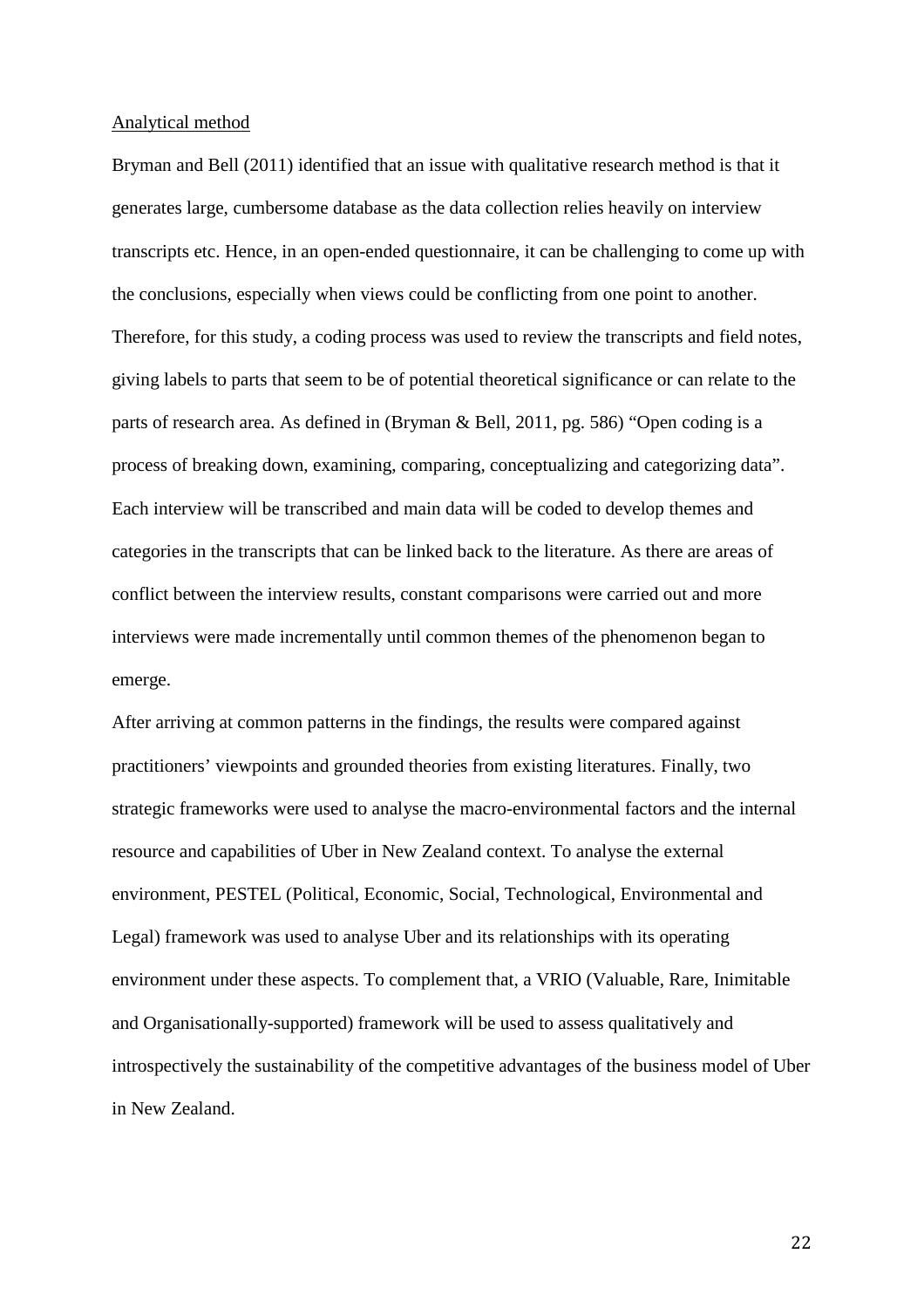### **7 Research data**

#### **7.1 Insights on the New Zealand taxi industry**

New Zealand taxi industry had been deregulated since 1989 where statutory taxi fares and the cap on number of taxis on the roads were removed. According to Senior Operational Policy Adviser of NZTA, the deregulation came about at the time when New Zealand government had an ideological shift in political thinking. Several other industries like telecommunications and railway were also deregulated around that period of time.

According to researched data presented earlier, following the deregulation, taxi supply has increased tremendously to the extent that "taxi numbers rose from 2,700 to 7,000 a decade after deregulation" (Te Ara Encyclopedia of New Zealand, n.d.). Executive director of NZTF mentioned that this market phenomenon did not cause prices to move down, contrary to what was predicted before the deregulation. Instead, many taxi companies were ultimately squeezed out of competition, leaving behind a small group of taxi companies in the monopolistic competitive market, each trying to establish its unique value propositions.

#### Dynamics of taxi businesses

There are over ten taxi companies within the Wellington regions. Wellington Combined Taxis has the largest market share amongst them, with over 500 taxis, or 53% of the taxis on the Wellington roads. NZTF shared that most taxi companies in New Zealand operate in the model of franchising or similar; with owner-drivers and contracting drivers who are supported by the taxi firms with job dispatching and problem resolution functions. In this model, drivers must either purchase their taxi vehicles, or lease from shareholders or franchisees who own taxi vehicle(s). Taxi companies do not have an employment relationship with their drivers, but rather, a shareholder, a franchisee, or independent contractor relationship typically.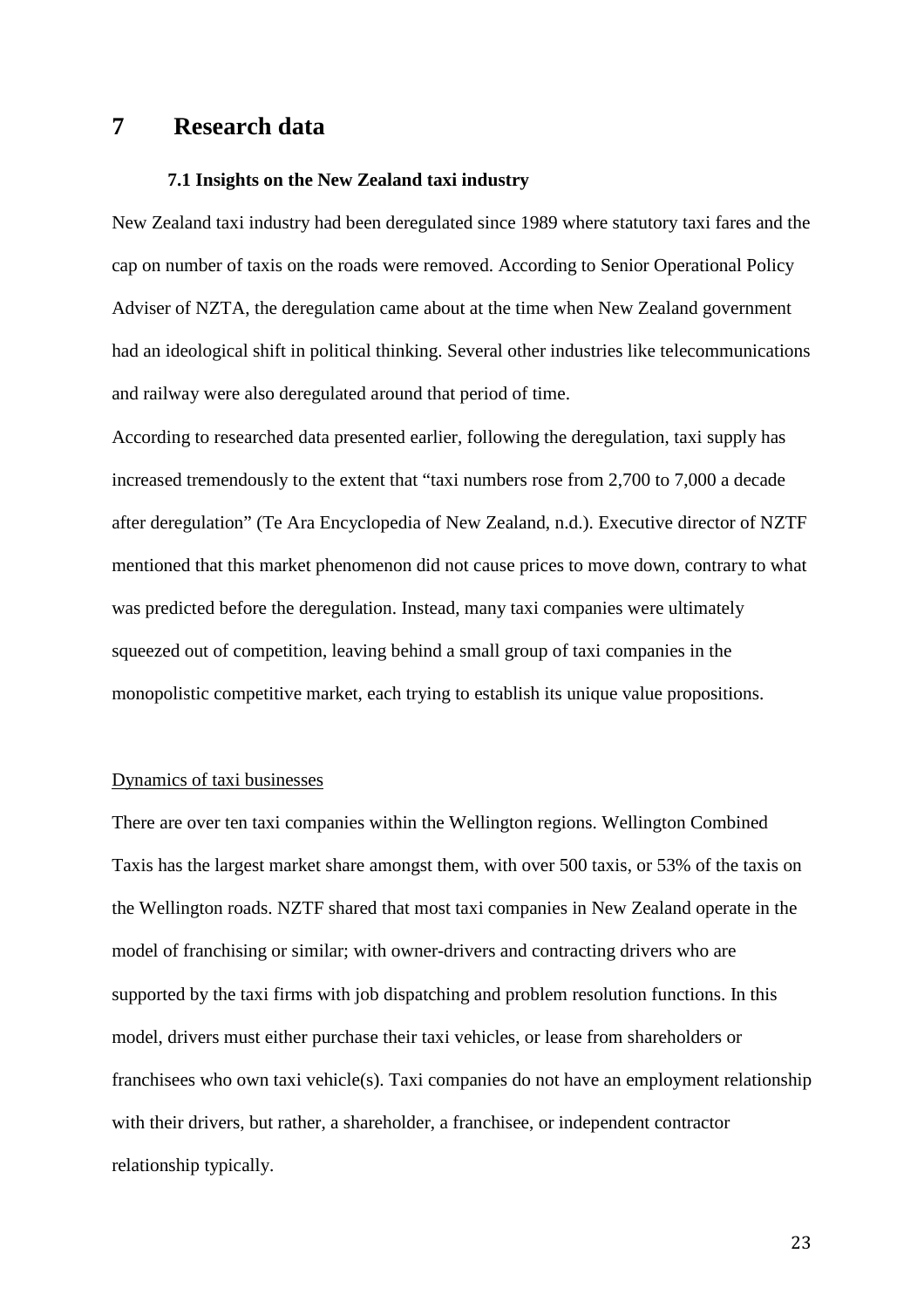According to Combined Taxis, being the largest fleet in Wellington has a huge advantage as the company is able to collaborate with corporations and the government in large contracts. This makes Combined Taxi the most desirable place for taxi drivers to work for. As compared to Green Cabs, which is of a smaller scale, Combined Taxi drivers have a relatively lower bargaining power over how the company is run, and there is a consistent strong demand of drivers who want to join the largest fleet in Wellington.

#### **7.2 Uber's effect on the taxi industry**

As mentioned earlier, Uber has created a wave of negative sentiments in the taxi industries around the world for stealing the jobs of taxi drivers and in circumventing stringent taxi codes. An interesting finding is that since Uber's entry into the New Zealand market in 2013, there has not been any heated reaction from the New Zealand taxi industry. On the contrary, the taxis' businesses have actually grown, likely due to population and economic growth. According to NZTF, the Federation's taxis have undertaken one million more trips than in previous years (Dominion Post, Uber should face same safety standards as taxis Sep 22 2015). In comparison, Uber has grown by about 100,000 trips in the past 18 months. From the interviews with Combined Taxis and Green Cabs, it is found that both companies have experienced a growth in their businesses in the past year after Uber's entry. Uber has not experienced the same explosive growth in New Zealand like in the U.S. regions. According to NZTF, Uber occupies 5-15% of the Australian market while Uber's market share is only about 0.5% in New Zealand, likely due to the difficulties of getting drivers onboard. The New Zealand taxi companies are not very much affected by Uber's entry into the

market, contrary to the major disruptions the firm has caused in overseas taxi markets.

#### Taxi companies' strategic actions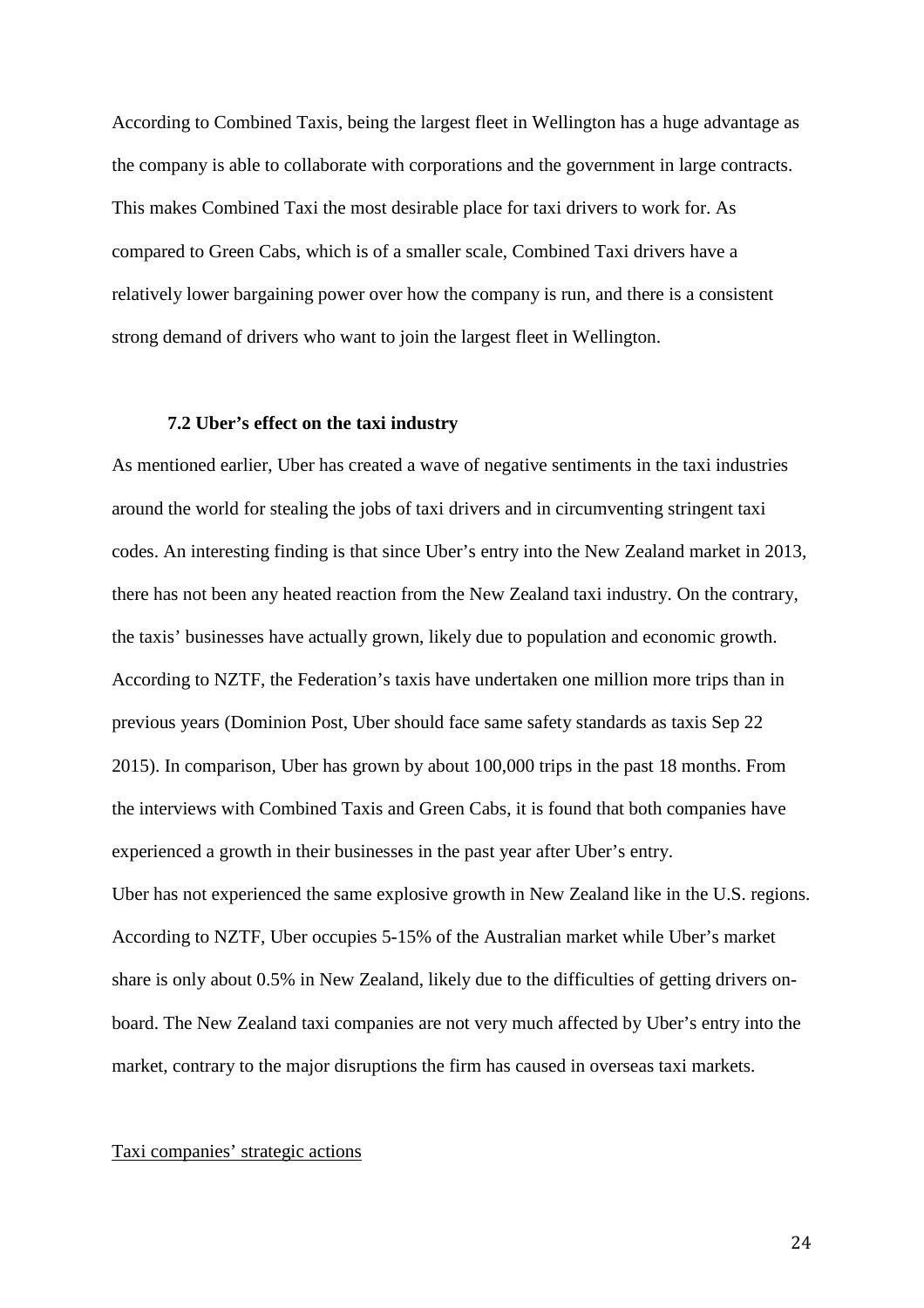Most taxi companies are found to have anti-competitive clauses with their drivers in a way that drivers can only serve the taxi companies exclusively. However, as mentioned by the executives of both taxi companies interviewed, Capital Taxis in Wellington has a special contractual relationship with its drivers, which does not restrict them from using their taxi vehicles for 'private jobs'. Hence, many of the Capital Taxis drivers are also part-time drivers for Uber. In the interview with Uber drivers, about one in three of the Uber rides taken were driven by Capital Taxis drivers. The other taxi companies have been more vigilant in enforcing their single-homing rules. According to Chief Executive from Combined Taxis, drivers found 'moonlighting' will have their contracts terminated immediately and are disallowed from joining Combined Taxis in the following two years.

Besides ensuring drivers' commitment, taxi companies also have different attitudes and approaches towards their business outlooks with the rise of the ride-sharing trend. Chief Executive of Combined Taxis expressed that the company has been in process of developing an improved mobile booking app that can potentially function beyond what Uber is currently doing. Also, the company is looking at a new robust training programme for its drivers to further improve its customer's service as a means to differentiate itself from the more pricefocused entrants so that it can attract more corporate businesses. On the other hand, Green Cabs' Managing Director firmly believes that ride-sharing firms are creating a race-to-thebottom momentum to the taxi labour market and should be stopped before it is too late. Green Cabs has revealed that it would not be making any change to its existing business because there has not been any real impact on its business so far. Moreover, based on the current situation, it appears that Uber is struggling and it may not survive in a long run. While Combined Taxis intends to use Uber as a prototype to improve its customers' experiences, firms like Green Cabs do not feel compelled to make changes. What these two firms' attitudes show is that there is a general absence of urgency to reinvent their businesses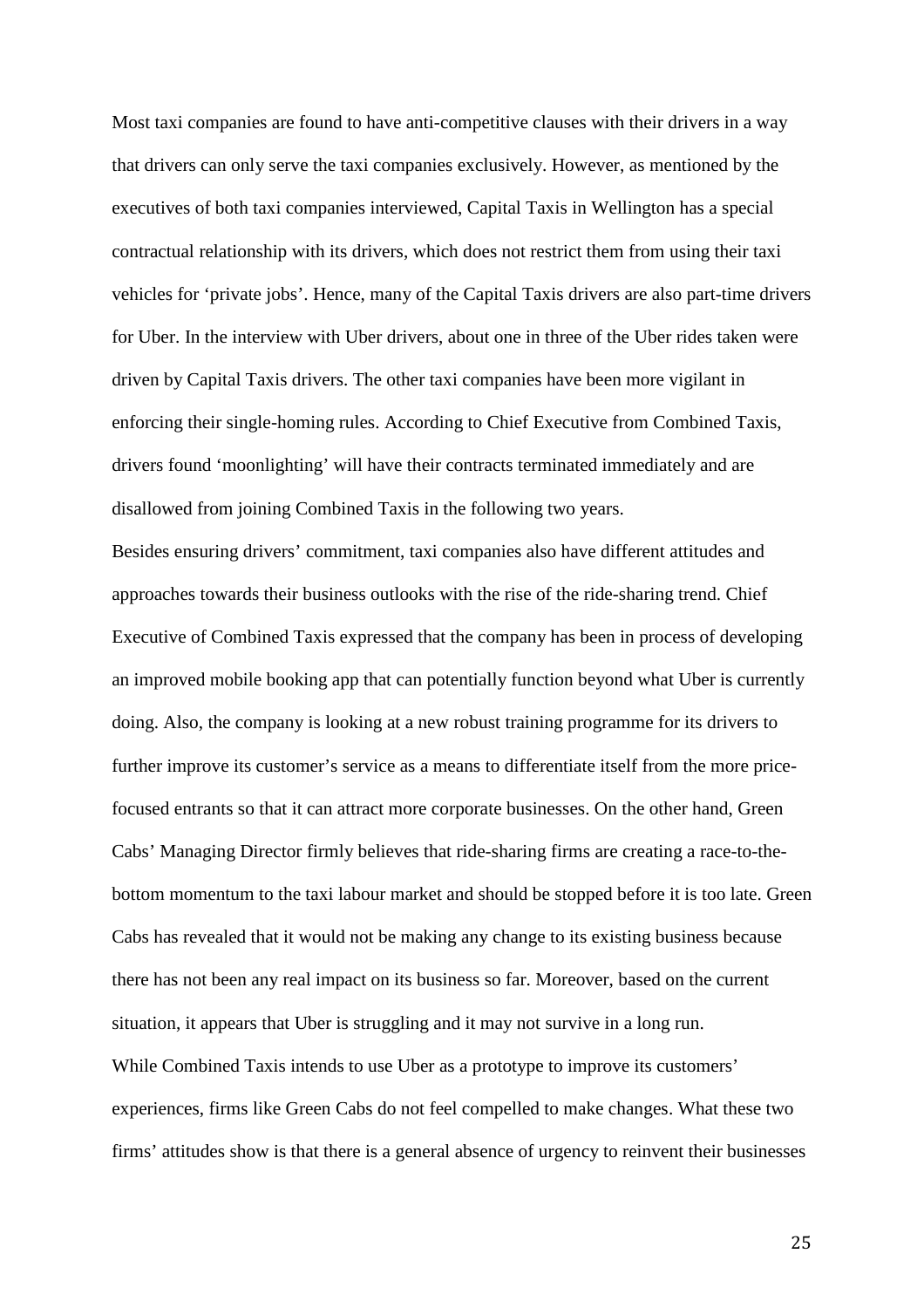in face of the rise of ride-sharing. Taxi companies are making little to no change to their business models in response to Uber's entry.

#### **7.3 Regulatory issues surrounding Uber's entry**

According to NZTA, the attitude of the New Zealand regulators is generally positive towards the concept of ride-sharing as it is seen as an inevitable change propelled by communication technology. The advent of Uber in New Zealand has provided a new injection of competition and has raised the bar for the traditional industry players, encouraging innovations to the benefit of consumers. Uber has better transparency with its feedback system, a more convenient user interface and make better economic sense for both consumers and drivers. NZTA recognises that there are some shortfalls in the current regulations, which is why Ministry of Transport has initiated a Small Passenger Services Review for the regulations around the taxi and private hire areas, where Uber is currently straddling in between. The regulators understand that Uber is has a number of resemblances with taxi businesses as it provides on-demand services and uses a meter in essence.

Also, Uber does not have an in-car camera requirement for its fleet, which is mandatory for taxis. NZTF has commented that the installation of cameras is an effective measure in deterrence of crimes but Uber is arguing that its system is able to capture riders and drivers identity along with the GPS information, making it even more secure for both parties. During the interview, NZTA expressed that the Uber system, with its user feedback function, has a self-regulating effect, providing an accurate quality assurance of each 3<sup>rd</sup> party service provider. That said, the methods of achieving safety are vastly different and both parties have raised some valid points around the issues, making it a controversial area for the government to consider for its review.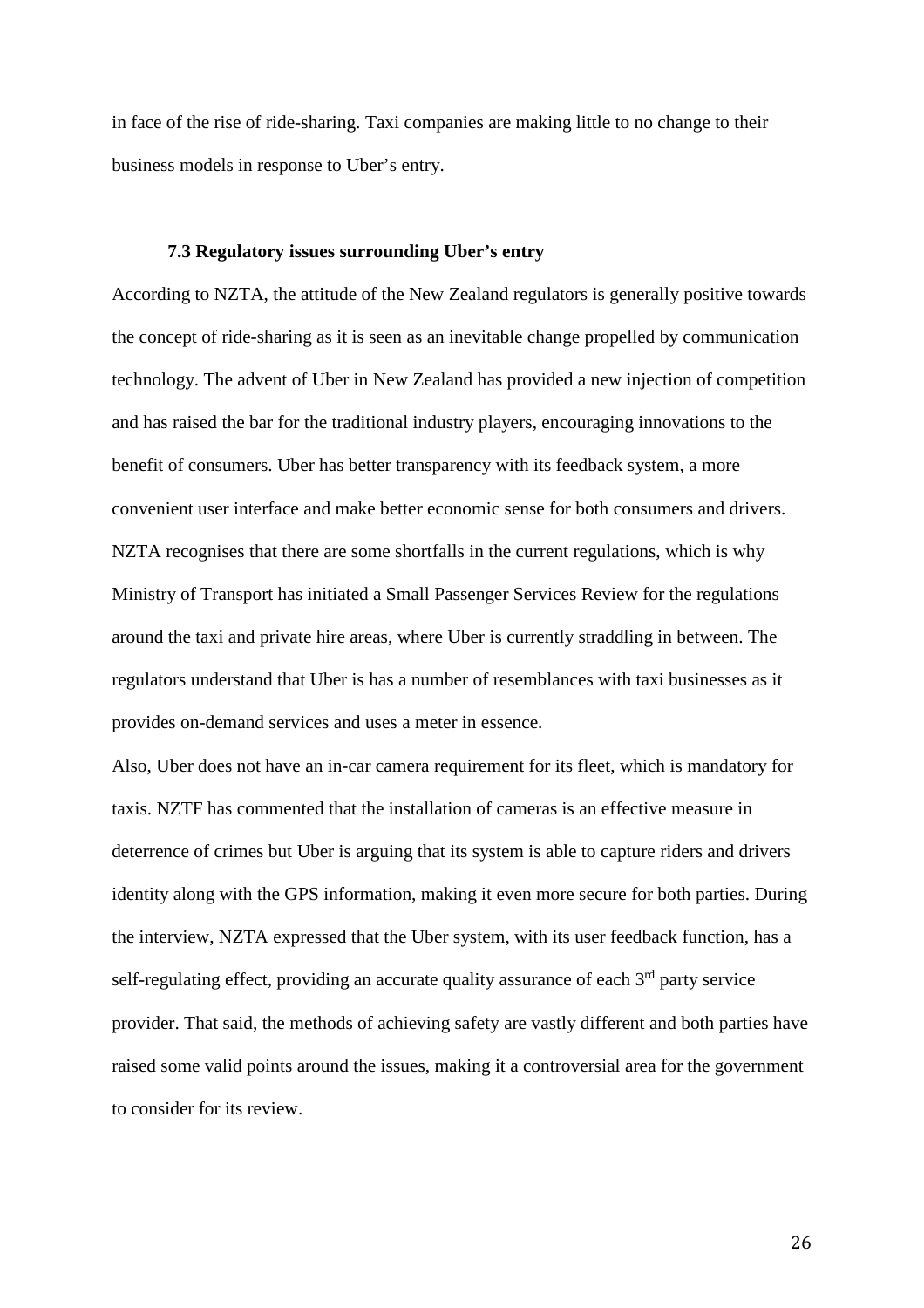In terms of employment classification, Uber drivers in the U.S. had successfully sued Uber for damages for classifying them as independent contractors when their contract design suggests that they were more of an employer-employee relationship. In New Zealand, as most of the taxi drivers are already operating under an independent contracting or franchising relationship with the taxi companies, the Uber arrangement does not make it any different for the drivers so it is unlikely to be a problem in New Zealand.

Despite all the factors in favour of Uber, the company faces a major challenge in the regulatory aspect as drivers need to be properly registered as commercially-fit drivers (e.g. PSL, P-endorsement), which limits the number of drivers that can work for Uber. This has the strongest effect in limiting the network effect for Uber to take off in New Zealand. For that, NZTA feels that that is a necessary step to provide basic assurance that the drivers are professionals who are qualified to provide the service. Also, in view of the much heavier commitment that taxi drivers have to put in for their businesses, Ministry of Transport is currently looking at ways to level the playing field between the ride-sharing firms and traditional taxis.

According to the Chief Executive of Combined Taxis, one area that the regulations should change is around merging the requirements of private hires and taxis because they are basically similar in nature. The argument is that if cameras are mandatory for taxis to provide safety to consumers, private hire services should not be excused from it.

As for Green Cabs, the Managing Director feels that one of the unfair advantages of driving for Uber is that it offers the flexibility of driving anytime. In contrast, taxi drivers are only allowed to drive a maximum of 13 hours straight, based on the NZTA regulations (NZTA, n.d.). This limits the ability for drivers to capture the two blocks of peak hour periods that are around either ends of the 13 hours window, resulting in the systemic inefficiencies as there is an over-supply of taxis during off-peak hours but they are not able to serve the peak hours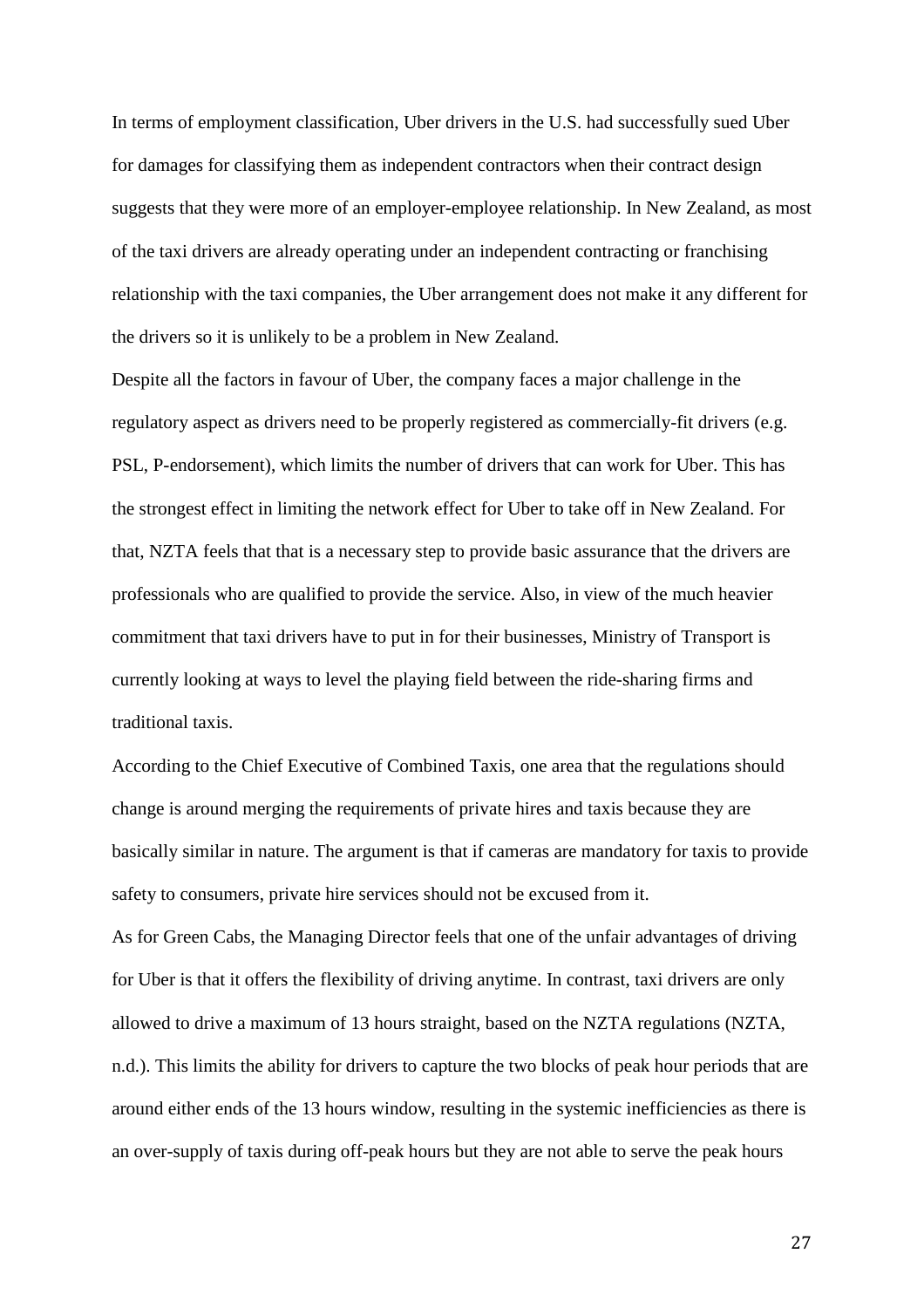sufficiently. A more flexible way of computing the 13 hours limit should be implemented to level the playing field between Uber and taxi companies.

Based on a recently published interview with Uber's New Zealand General Manager Oscar Peppitt, Uber has some expectations around the Small passenger services review as well (Stuff.co.nz, 2015). In the current system, drivers need to obtain licenses before driving Uber and that could take up to three months and \$2000 up-front administrative cost. Uber would love to streamline the registration process to \$100 to align it with industry standards from other countries (Stuff.co.nz, 2015).

As shown, there are some gaps in regulations and the industry players have very different viewpoints surrounding the existing regulations. While the taxi community and regulators recognise the merits of the service offerings by Uber, the immediate concern is the gap in regulatory coverage, resulting in the ambiguity of legality of Uber. To future-proof the regulations, NZTA and Ministry of Transport have also had dialogues with the industry players to balance the interests from different parties to level the playing field.

#### **7.4 Uber driver-partners – Who they are and what motivates them**

Under the current regulations, Uber drivers require similar registration process as a taxi or commercial driver, and the high barrier of entry is limiting the number of drivers who can join Uber. "In New Zealand, Uber had more than 1000 drivers but in Australia, where there was less red tape in getting registered, Uber had more than 15,000 drivers." (Stuff.co.nz, 2015).

Of the Uber drivers that are interviewed, the main motivation cited is the flexibility that Uber offers. As there is no fixed car rental duration each day, drivers can drive as and when they want. Also, for contracting drivers, they can choose to be on vacations without having to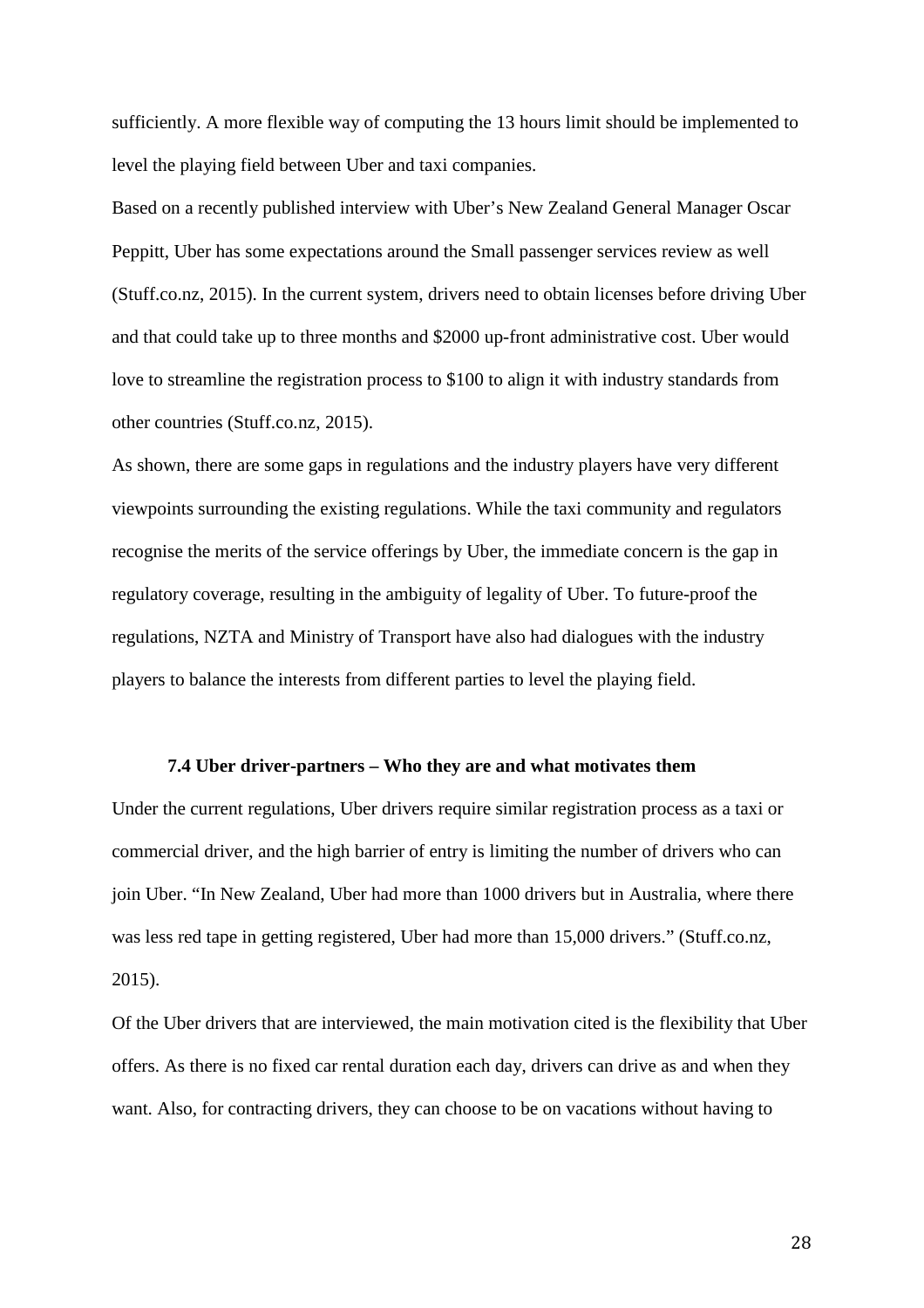worry about the taxi rental agreements. There is greater autonomy around their schedules, making it a favourable alternative to driving for taxi companies.

The second reason Uber drivers are drawn to the business is that they can take advantage of the extra hours they have after their main jobs to earn extra incomes. This includes not only taxi drivers, but also some workers with day jobs during the regular office hours. Having a good four to five hours to drive Uber as a part-time job is a good way to supplement their incomes.

From the sixteen interviews conducted with Uber drivers, it is found that eleven out of sixteen are, in fact, taxi drivers picking up extra businesses during their down-time. There are also three drivers who were unemployed taxi drivers who are driving full time for Uber during the period. There are only two drivers who are of other professions, which form the minority in the sample. This shows that Uber is perceived not only as a substitute option for taxis in consumers' eyes, but also a substitute career option for taxi drivers.

#### **7.5 Discussions**

From the series of interviews, Uber's business interactions within the New Zealand context is vastly different as compared to that in some of the overseas markets. In this section, Uber New Zealand will be analysed using a PESTEL framework that assesses the environmental influences and interactions Uber has in New Zealand (Makos, J., 2015) and then move on to a VRIO analysis that analyses the firm's internal resources and capabilities to find out if it has a sustainable competitive advantage in New Zealand (Jurevicius, 2013).

#### PESTEL analysis of the macro-environment

• Political factors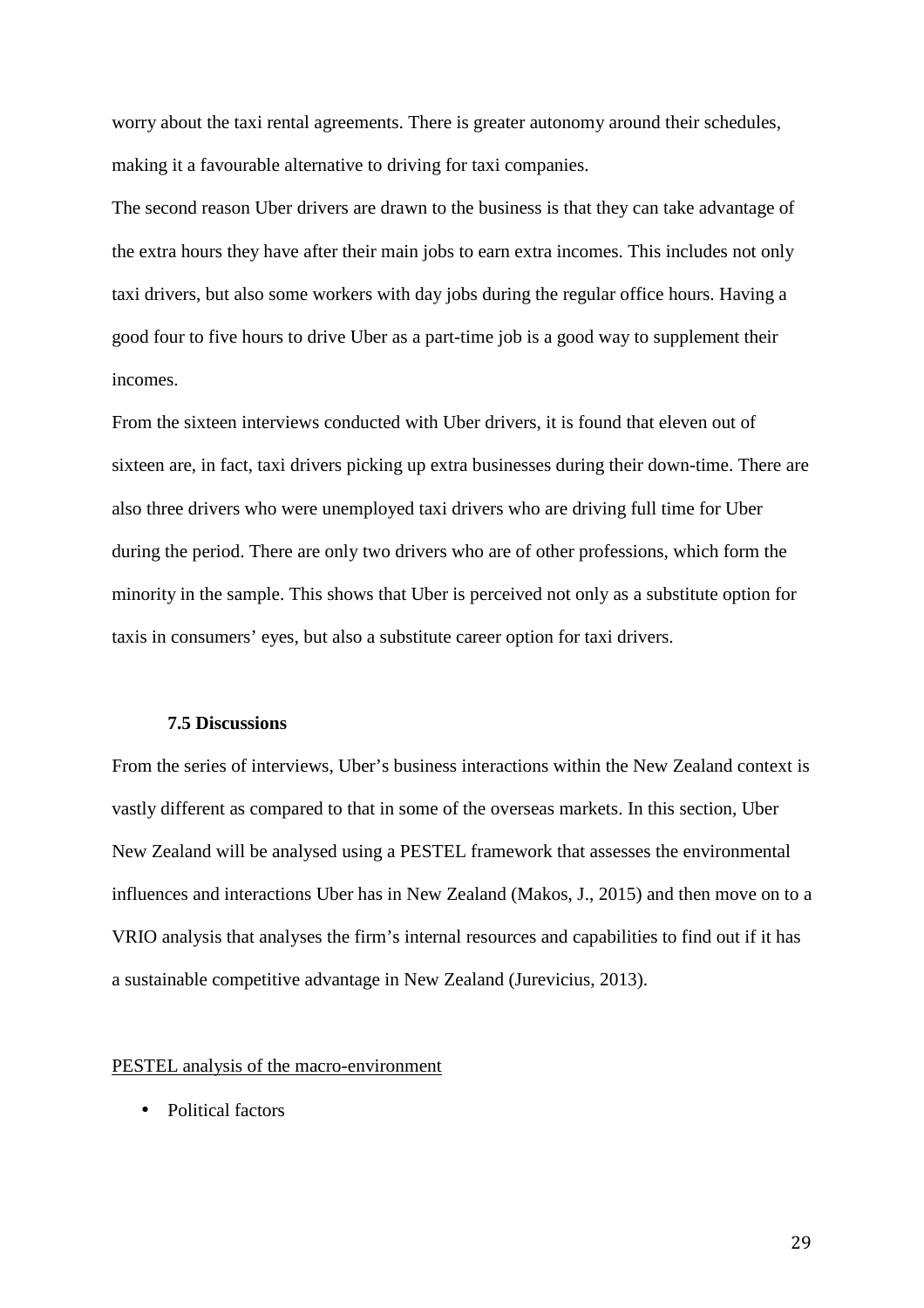- o New Zealand is a highly deregulated market with an oversupply of taxis to begin with. In addition, the cities are less dense as compared to places like New York and Chicago, hence making it more difficult for the ride-sharing network to build up the critical mass.
- o According to NZTA, the political attitude towards Uber is rather optimistic and forward-looking. Unlike the approaches taken by governments of France and Germany (BBC, 2015), the regulators believe that ride-sharing and multisided platform technology businesses will continue to grow in various parts of the economy. As such, the approach of having the Small Passenger Services Review to fix the current shortfalls in the regulations is a proactive move to reduce and possibly eradicate future conflicts.
- Economic factors
	- o New Zealand taxis are at the top in terms of pricing as compared to taxis around the world (Pearson, A., 2014). This is disproportional as compared to the income level of New Zealanders as compared to the world.
	- o The pricing of taxis in New Zealand is somewhat fixed at a high level despite the over-supply of taxis. According to Green Cabs' Managing Director, the market has settled at the current price point in its equilibrium and his early attempt in dropping the taxi prices did not manage to result in a higher profitability.
	- o The small group of taxi companies in Wellington works in a monopolistic competitive way where taxi companies each have their unique value proposition beyond merely offering a ride.
	- o In order for Uber's multi-sided market model to work, there must first be sufficient drivers to create a knock-on effect generating a positive feedback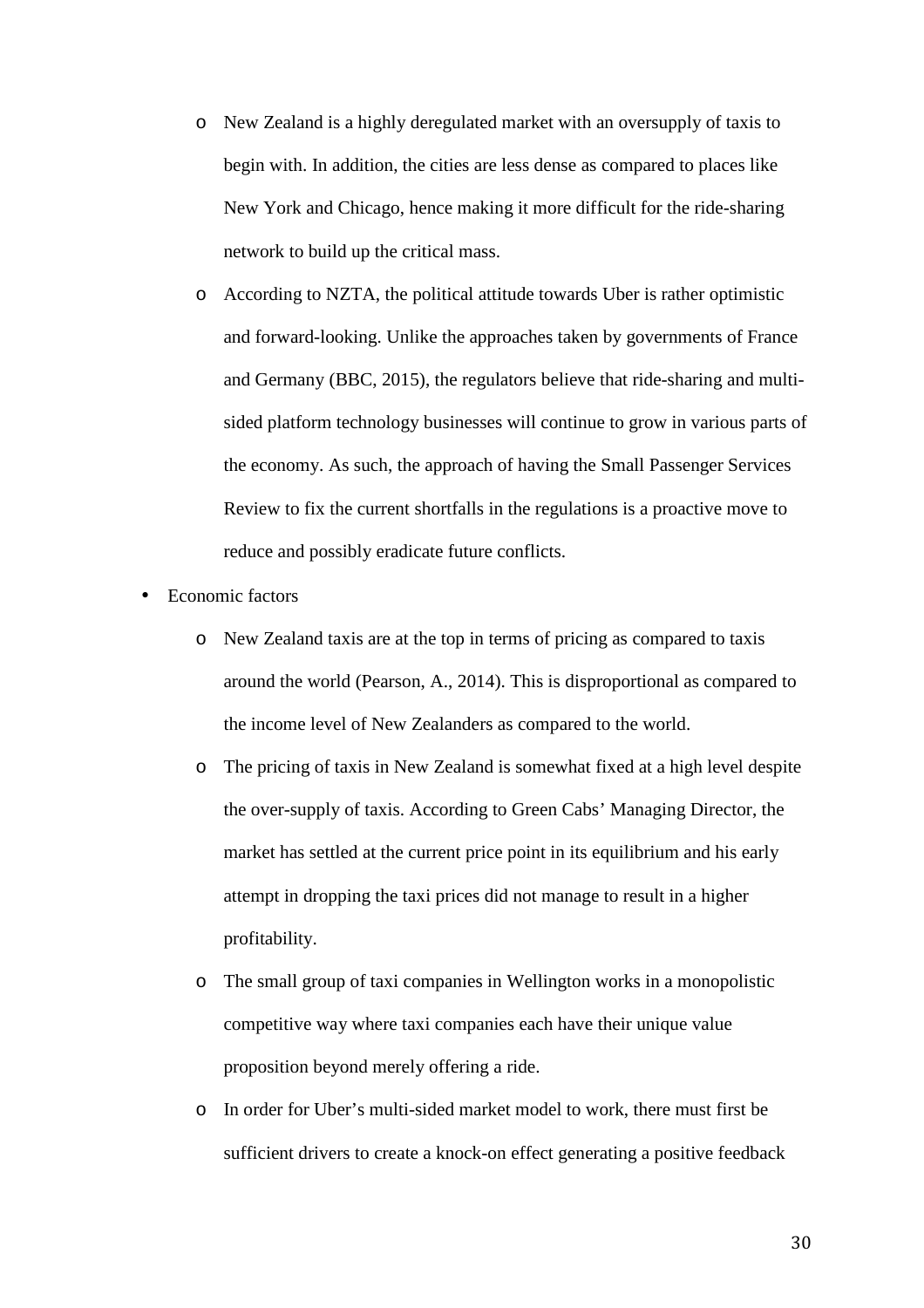loop. In the current situation, there is quite a high barrier of entry for drivers to join the Uber business. Also, majority of the taxi drivers in New Zealand are shareholders or franchisees who have invested hefty amounts into their taxi businesses and hence, they are locked-in into their businesses and there is little incentive for them to switch over to Uber and risk losing the sunk cost they have already put in. For companies like Combined Taxis, there is also a policy of two-year cool-off period for any driver who leaves the company so it would be a great risk for the drivers to switch to Uber. As for contracting drivers, they are typically locked into a non-competitive contract, which forbids them from driving Uber or other competitors. All these factors made it difficult for Uber to acquire more drivers, which forms the key factor that limits its growth in New Zealand at this point.

- Social factors
	- o Executive Director of NZTF pointed out that taxis in New Zealand are culturally perceived differently from how they are in many other countries. Unlike being seen as a utilitarian commodity within the public transport system, due to the evolution of the deregulated taxi industry in New Zealand, taxis are generally perceived as a premium service offering that are taken when there are special reasons. Most taxi companies have their unique brand strategies, with well-maintained cars not older than five years old and the drivers are trained to deliver a high service standards for an elevated customers' experience. As consumers do not have the same culture of riding in taxis for common commuting, Uber's application of its low-price model does not have the same effect of switching the existing New Zealand consumers to Uber.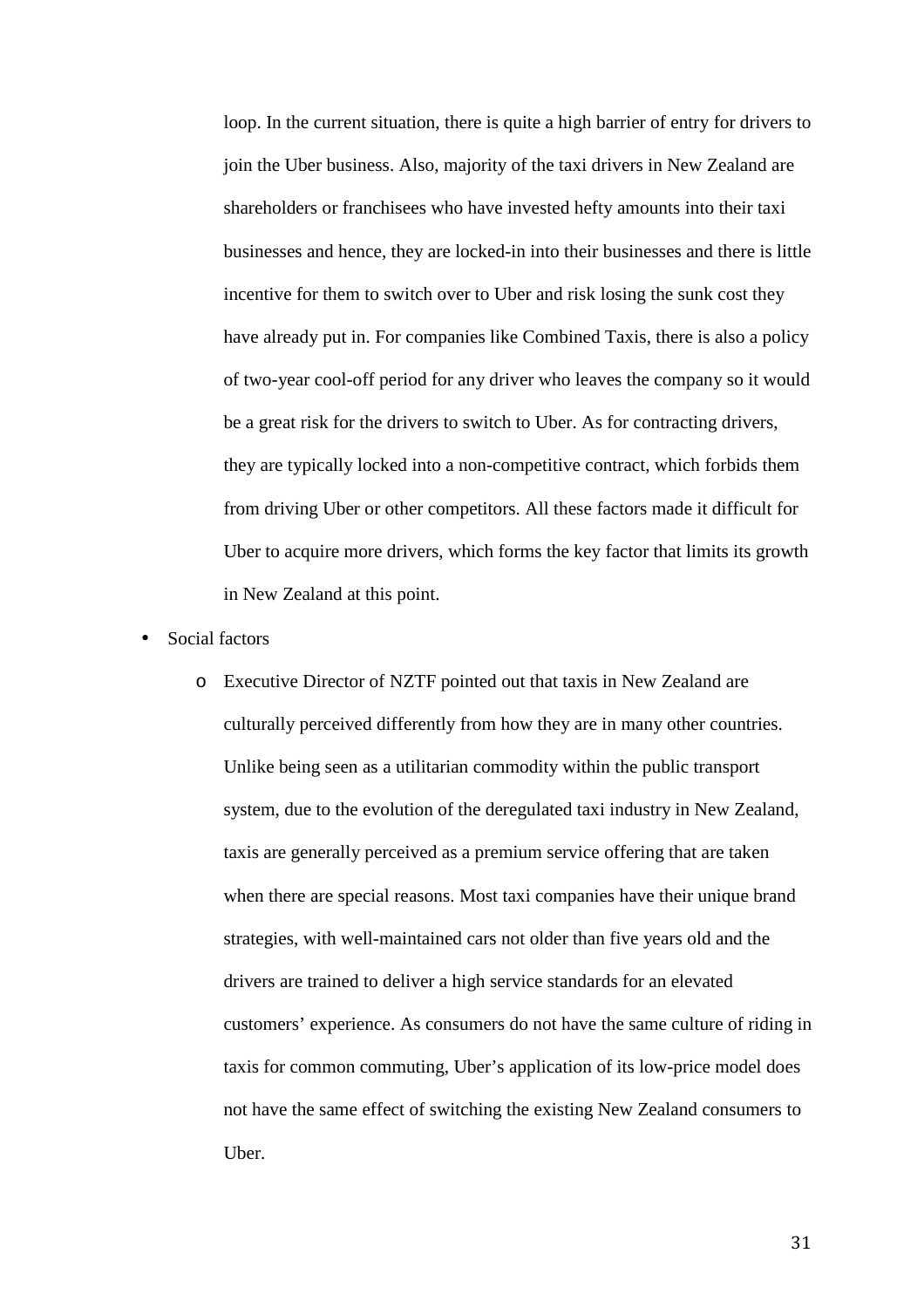- Technological factors
	- o According to Uber drivers interviewed, there is a group of price-sensitive, IT savvy consumers, mostly students and young adults in the twenties, who have shown great interest in the Uber application. As Uber has campaigned heavily in the social media, allowing users to award free rides through referrals, the main user group currently are the active participants of social media.
- Environmental factors
	- o One of the main reasons Uber is welcomed by governments is the potentials of solving environmental issues. As mentioned in the research earlier, ride sharing is also deemed to be a possible solution for the ever-growing ownership of vehicles in dense cities and the fact that governments are not able to keep up with in their public transport systems and infrastructural upgrades.
	- o In the overseas market, Uber's environmental message is much stronger as the company does originate with the core value proposition in sharing rather than owning. However, in New Zealand, due to legal boundaries, Uber can only establish itself as a commercial service provider, changing the core values of the business.
	- o Uber has also been encouraging drivers to take up loans to upgrade their cars and to draw more drivers into its pool, which is opposite to the core values it is projecting. As such, Uber and the drivers' businesses are driven by economic reasons rather than environmental or social reasons of sharing.
- Legal factors
	- o Uber's original business model in the U.S. is about enabling typical people to share their personal vehicles during their spare time. However, that model has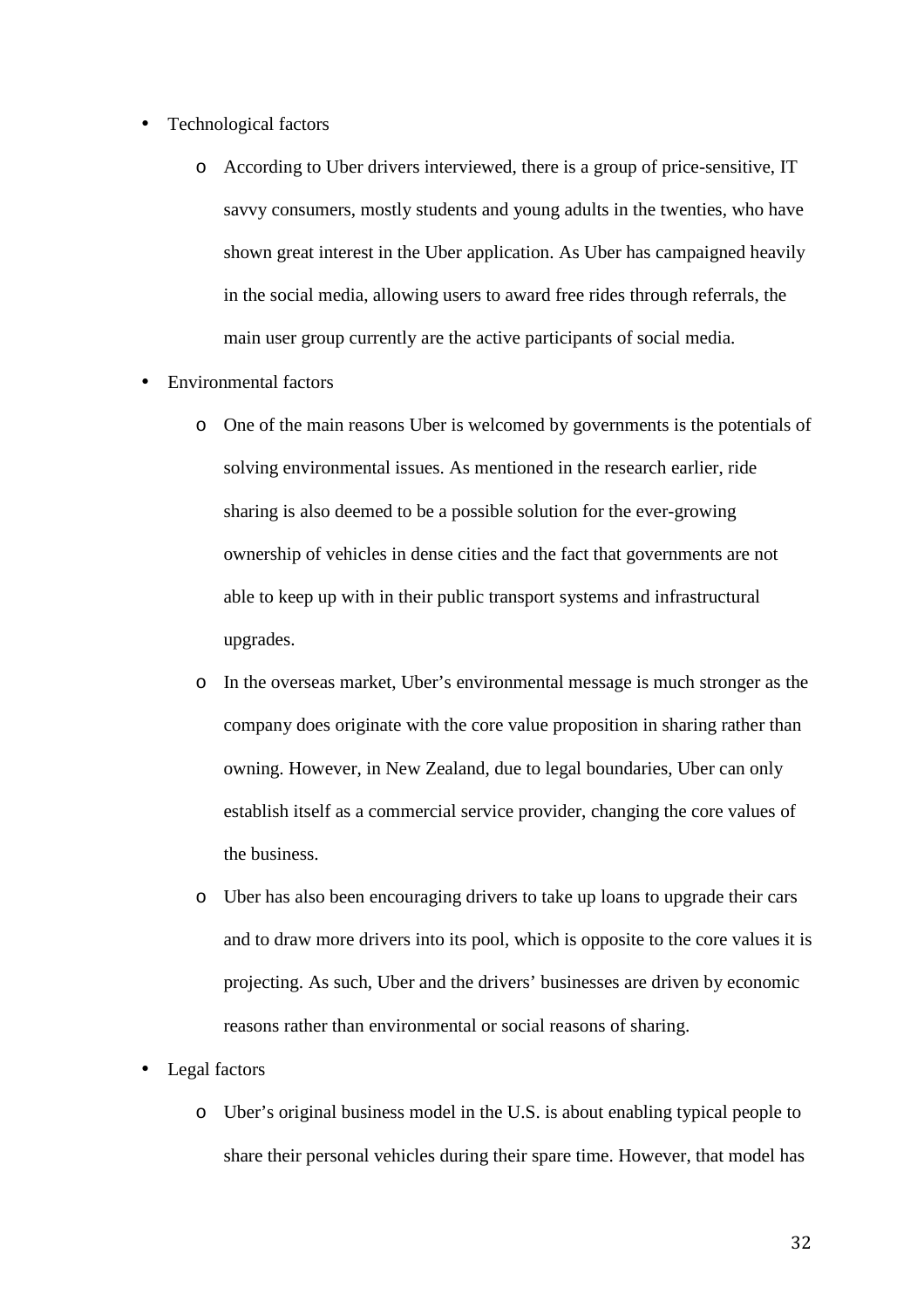not been transferred here in New Zealand due to the limitations around regulations.

o Uber is sitting in an awkward space between a taxi and private hire, as it functions like a taxi while enjoying the incentives of being less regulated in a private hire category. That regulatory gap is likely to be covered in the current Small Passenger Services Review. If and when more stringent requirements are introduced to make ride sharing in line with the requirements imposed on the taxi industry, Uber may face bigger difficulties than it does today.

#### VRIO analysis of the internal resources and capabilities

There are three main competitive advantages Uber has, as compared to its competitors in the New Zealand context. First, Uber offers great convenience to both riders and drivers. Traditional taxi companies provide their drivers a dispatch function, connecting taxis with the customers. However, that has long been done in an inefficient manner, with outdated booking systems and bug-filled apps. Uber's app provides its functions from "hailing" a car, to providing details of the route and destination, to calculating and settling payment for the rides smoothly, creating a seamless and comfortable customers' journey. In the case for drivers, the app provides an automatic fare calculation and GPS navigation function that helps work out the best routes, which mitigates potential disputes that can happen when drivers drive based on their local knowledge. Also, upon reaching the destination, both riders and drivers do not have to stay for the payment process as it is done digitally. Drivers also do not need to physically go back to their headquarters to cash out any digital payments, as they would have to under a taxi company. Hence, Uber has brought great convenience to both riders and drivers with a far more efficient process.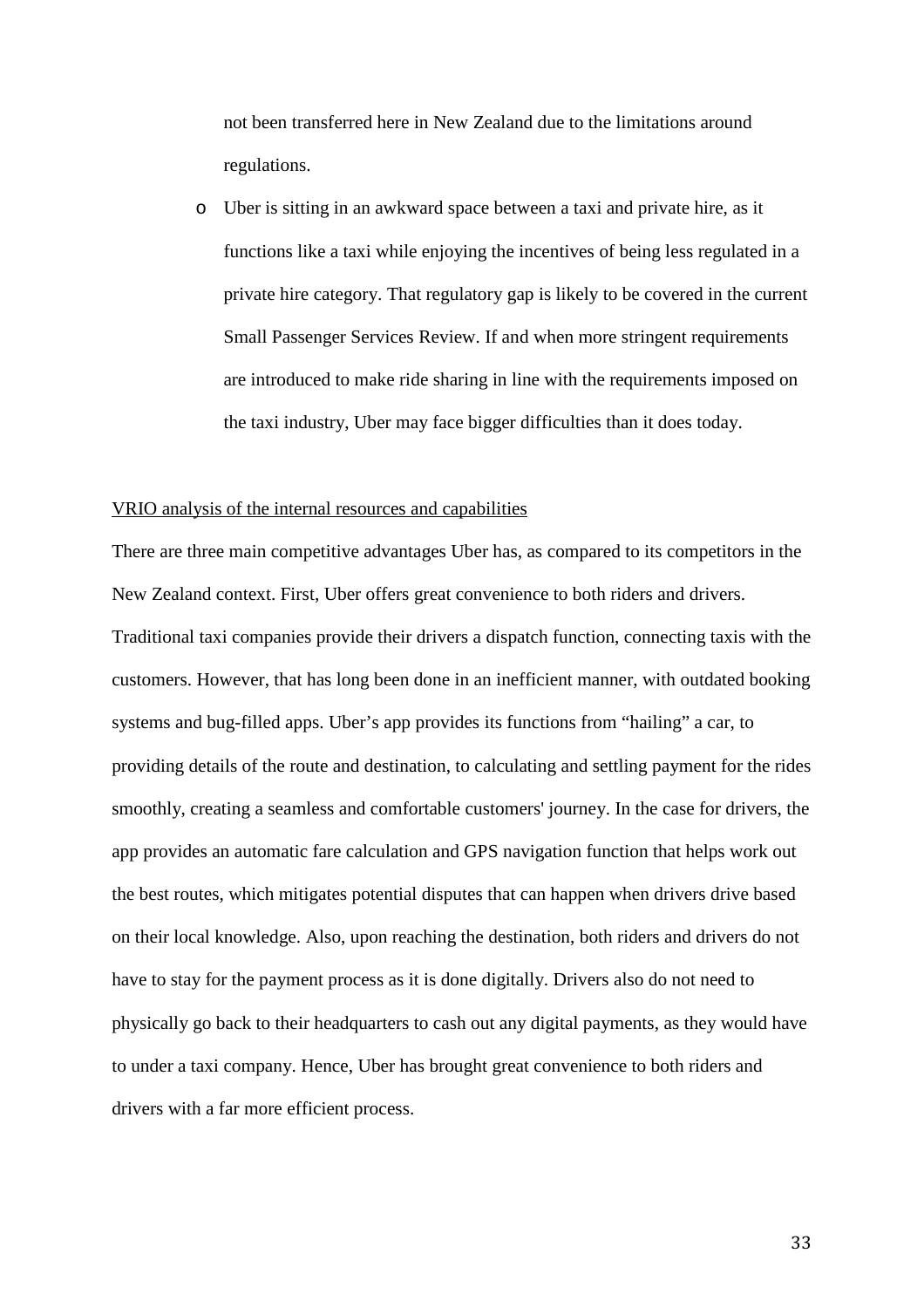Second significant advantage that Uber brings is the flexibility it gives to the drivers. Despite the high barrier of entry, all the drivers interviewed for this research have expressed that the biggest draw for them driving Uber is the full flexibility of determining when to work, without being penalized. Uber drivers have the liberty to work at the time to suit the demand or to fit into their personal lives. As there is no lease agreement and car rental controlling their work commitment, they are able to go on holidays without worrying about losing their jobs. As pointed out by Managing Director of Green Cabs, the current regulation stipulates that taxis can only drive for a 13 hours straight, which limits the ability for any taxi to fully capture the two peak hour periods, leading to the inefficiency in the industry. In the case of Uber, this regulation does not apply and hence Uber drivers can modify their behaviors to maximize productivity and economic gains.

Last but not least, the third advantage of Uber is efficiency in its operations, allowing it to keep its prices significantly lower while providing similar level of income to drivers. One of the reasons Uber has an efficient operating model is that there is a lower regulatory expenditure for it at this point.

During the interview with Uber drivers, majority of the drivers have commented that Uber income is similar to what they have been receiving from driving for taxi companies. In their personal experiences with Uber, the business is more frequent as compared to taxis and drivers who work as both a taxi and Uber driver benefit the most as they are able to utilize their idle time to pick up more jobs.

Consumers also benefit from the lower pricing, as it is one of the main draws for consumers to use Uber in the first place. New Zealand has long established a reputation for being amongst the top countries in terms of taxi fares. The significantly lower fares by Uber has drawn a new segment of customers who do not usually take taxis to commute and it has also encouraged a higher frequency of ridership.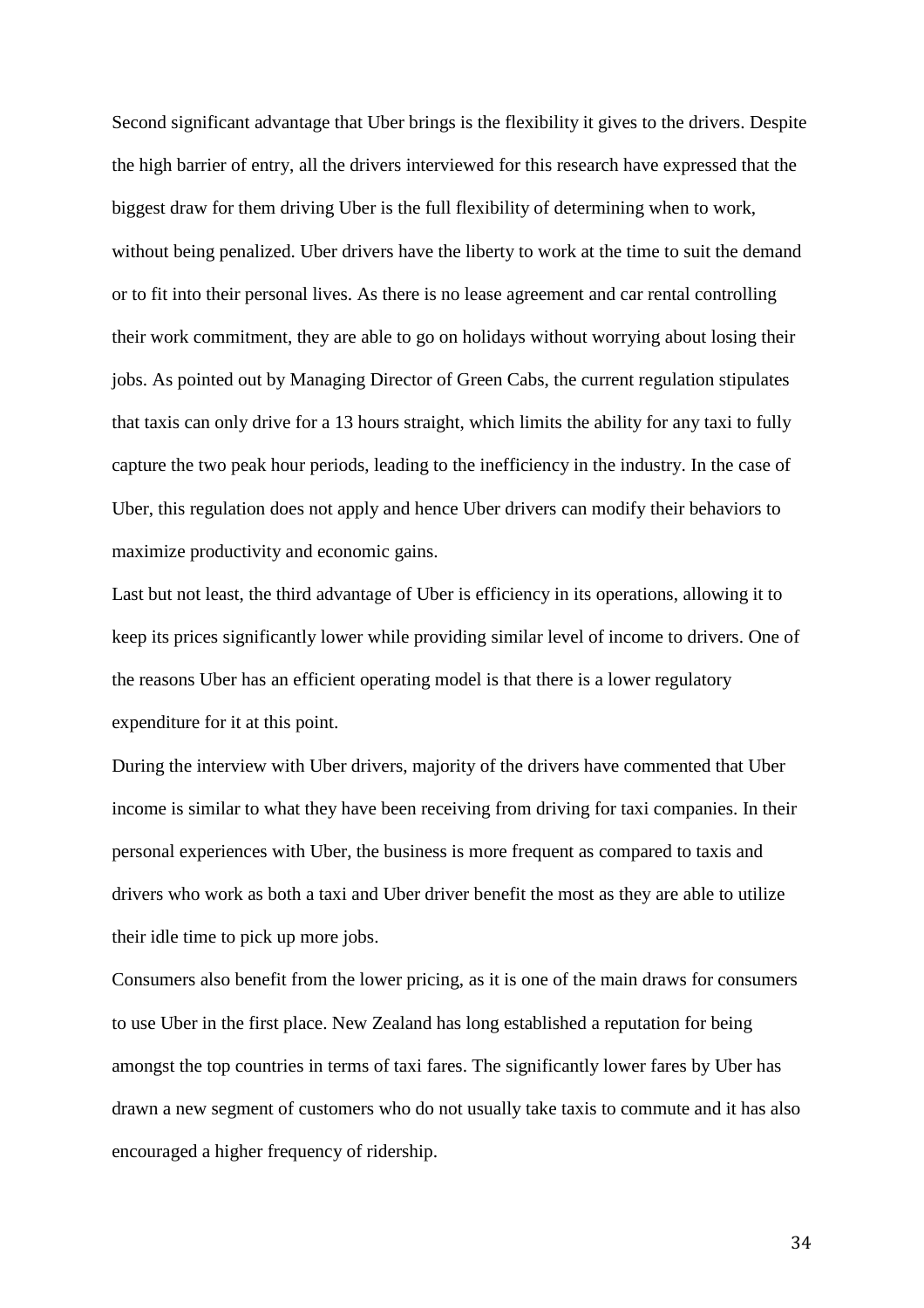To carry out the VRIO analysis, each of the three competitive advantages are compared against the four dimensions: value, rareness, imitability and organization's support. In terms of the first competitive advantage - convenience, the Uber platform brings a revolutionary way of connecting between the riders and drivers. This practice is not currently present in the New Zealand taxi industry, hence making this asset incredibly valuable and rare in the market. However, like most online platform businesses, Uber can be easily imitated by its competitors. In foreign markets where Uber has set foot on for a longer period of time, there are similar apps that come up with similar value propositions competing with Uber in the market. In China, Kuaidi and Didi, Uber's largest competitors, decided to merge their operations to compete with Uber for market share (Forbes, 2015), causing stress for Uber to continue its operations in China. Despite that, Uber's strategy to keep expanding to new market has not slowed down at all. In New Zealand, Uber has taken over Auckland and Wellington in one short year and has been moving its marketing initiatives into Christchurch and Queenstown. This shows that the organization is highly supportive of their key value proposition and is keen to upscale its operations aggressively.

The main benefit for Uber drivers is the inherent flexibility of having full control of one's own schedule. This is a valuable advantage as it deviates from the conventional model of going into a lease agreement, which limits the driver's ability to plan their time and maximize profitability. This advantage is also rare in the New Zealand context due to the nature of rigidity in typical taxi drivers' work arrangements.

However, this advantage of flexibility can also be easily copied by competitors, especially in new sharing firms. Most sharing economy firms celebrate the idea of a "free-lance" market where services and buyers can come and go freely without long-term commitments. While this flexibility can be attractive to some, the lack of commitment from sharing companies can also become problematic for some. In the States, Uber drivers have successfully sued for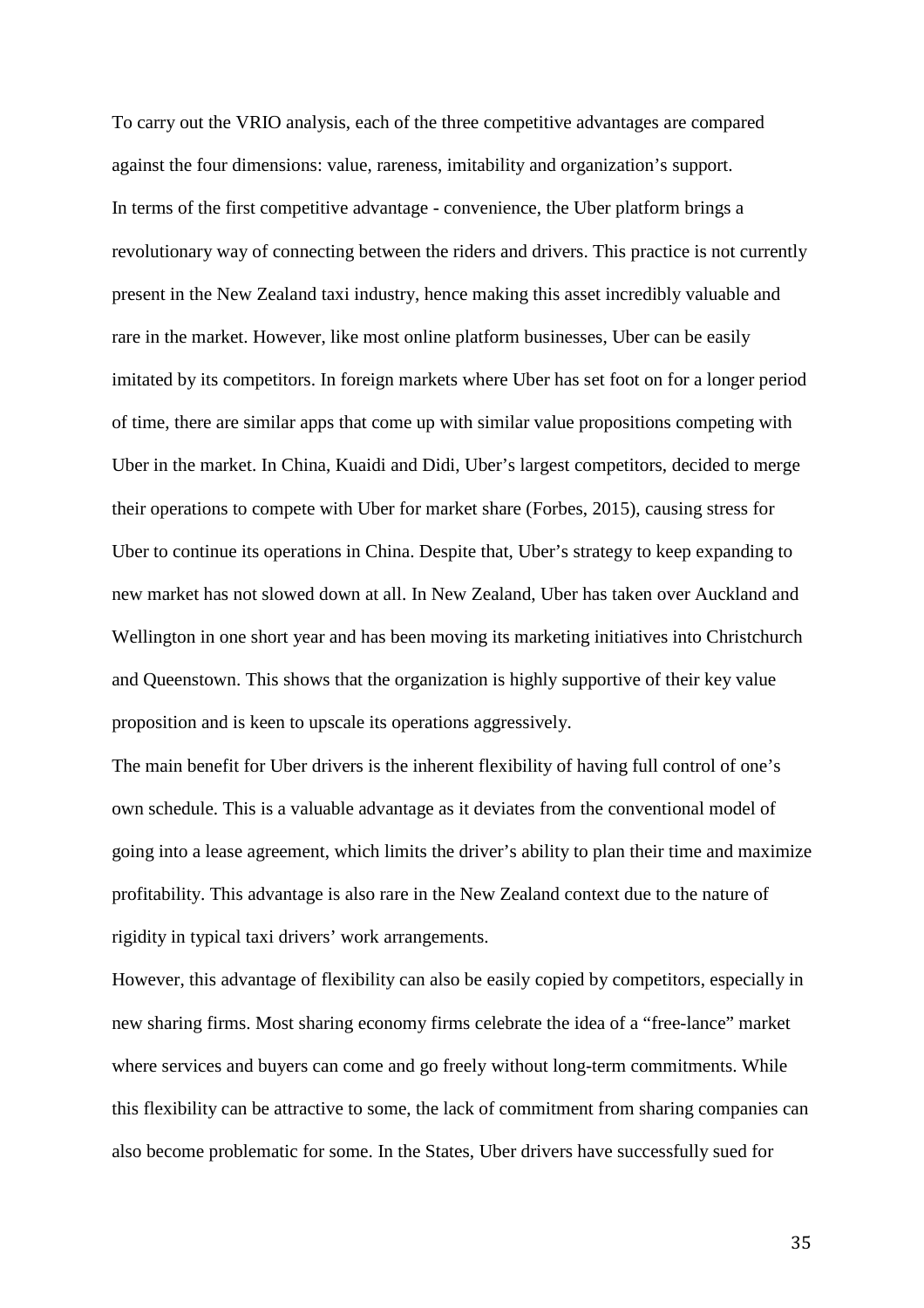damages, claiming that they were misclassified as contractors when they should be receiving employees' benefits. Hence, the idea of flexibility can also be a double-edged sword. Nevertheless, flexibility is one of the main reasons Uber is able to keep its costs down and it is a defining characteristic of a peer-to-peer market business.

Finally, low price of Uber is one of the most well-known advantages to consumers, brought about partially by having less regulatory overheads. Although it is a valuable characteristic, providing cheap rides for commuting is not considered rare, as there are many substitutes that consumers can go for to achieve the same objective. Also, this advantage can be easily imitated by other apps with similar cost structures, or by taxi companies should the regulations change in favour of them. When that happens, Uber may not have the same advantage it is enjoying now. Uber has strong control on the pricing model and has in the past raised and lowered fares and fees to boost its profitability. Hence, having low pricing on fares is definitely not one of the characteristics that it is committed to.

## **8 Conclusion**

This research has provided the first comprehensive analysis of Uber in New Zealand, based on interview from industry players, Uber driver-partners and the regulating body, with many of the findings worthy of emphasis and exploring in future research.

From the PESTEL analysis, we see that the New Zealand government believes in the potentials of the sharing economy concept, and it is trying to firm up the regulatory framework to respond to the ride-sharing trend. Although the New Zealand consumers do not have the same habit of commuting via taxis, the lower prices and added convenience are significant draws to consumers, leading to the creation of a new group of target audience in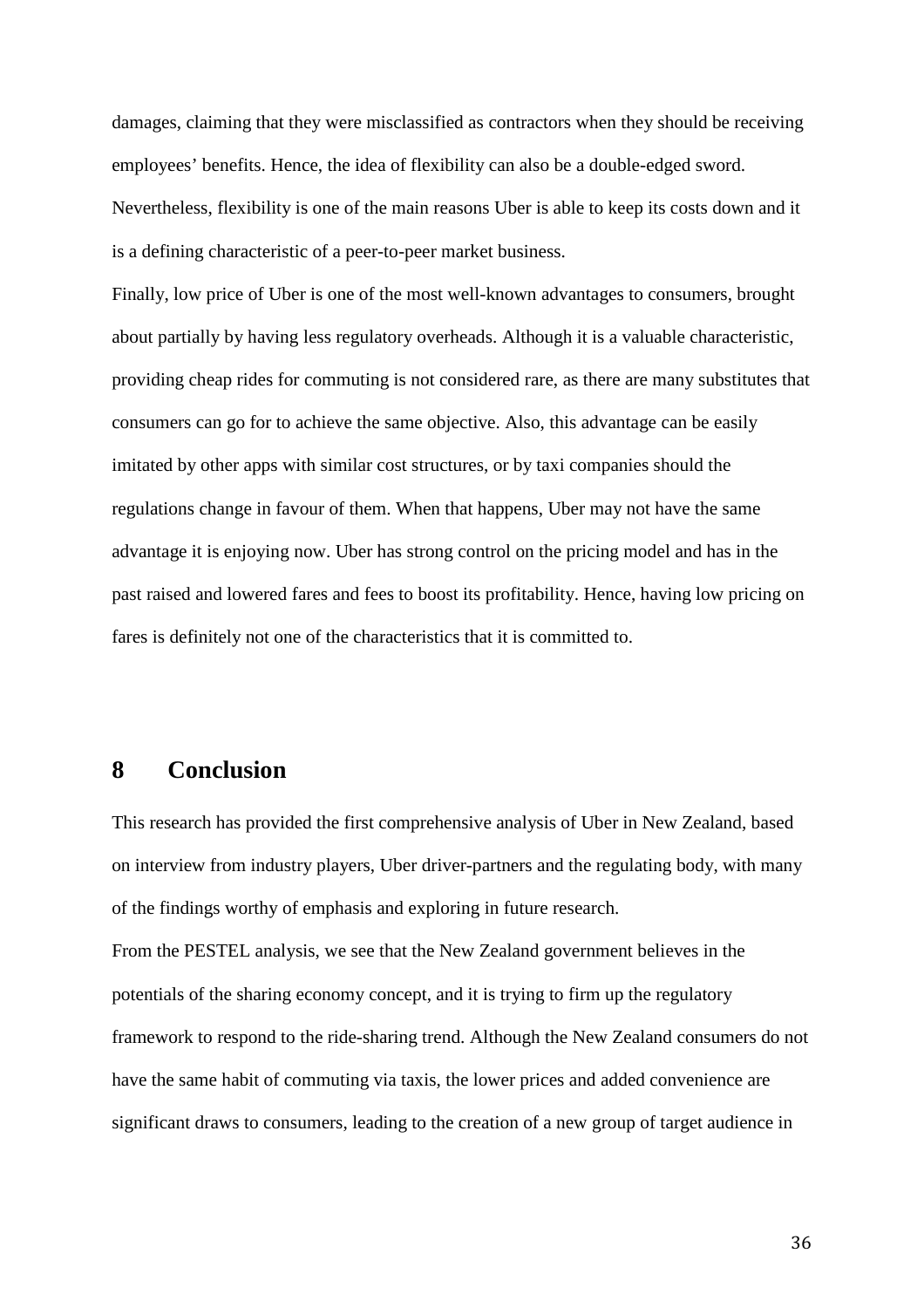the industry. It appears that the environment is very supportive of the growth of the ridesharing industry.

Uber has created a unique value proposition that is welcomed by consumers and drivers due to the convenience, flexibility and pricing advantages. However, from the VRIO analysis, it is found that based on the current environmental factors, these competitive advantages are not sustainable in a long run as the business model can be imitated easily, as it has already been happening in many parts of the world. In New Zealand, new apps like Zoomy and Chariot have already emerged in the past year with slight differences from Uber to compete in the same market.

In conclusion, ride-sharing potentially holds a significant promise to changing our consumption pattern from ownership to sharing, making our cities and our lives more economically efficient and creating a more sustainable community altogether. However, because Uber is very profit-driven and the current New Zealand regulations limit its potentials, these ideals are far from being achieved. From the analysis, it is predicted that if the regulations become more stringent, ride sharing may lose a significant portion of its competitive advantages when other industry players catch up with the technology. The business environment is not static and Uber, its competitors and regulators will constantly change in response to one another. Given the rapid growth of sharing economy globally, it is likely that the sharing economy concept will continue to grow in New Zealand, and the regulations will keep evolving to allow sharing businesses to exist safely in the economy.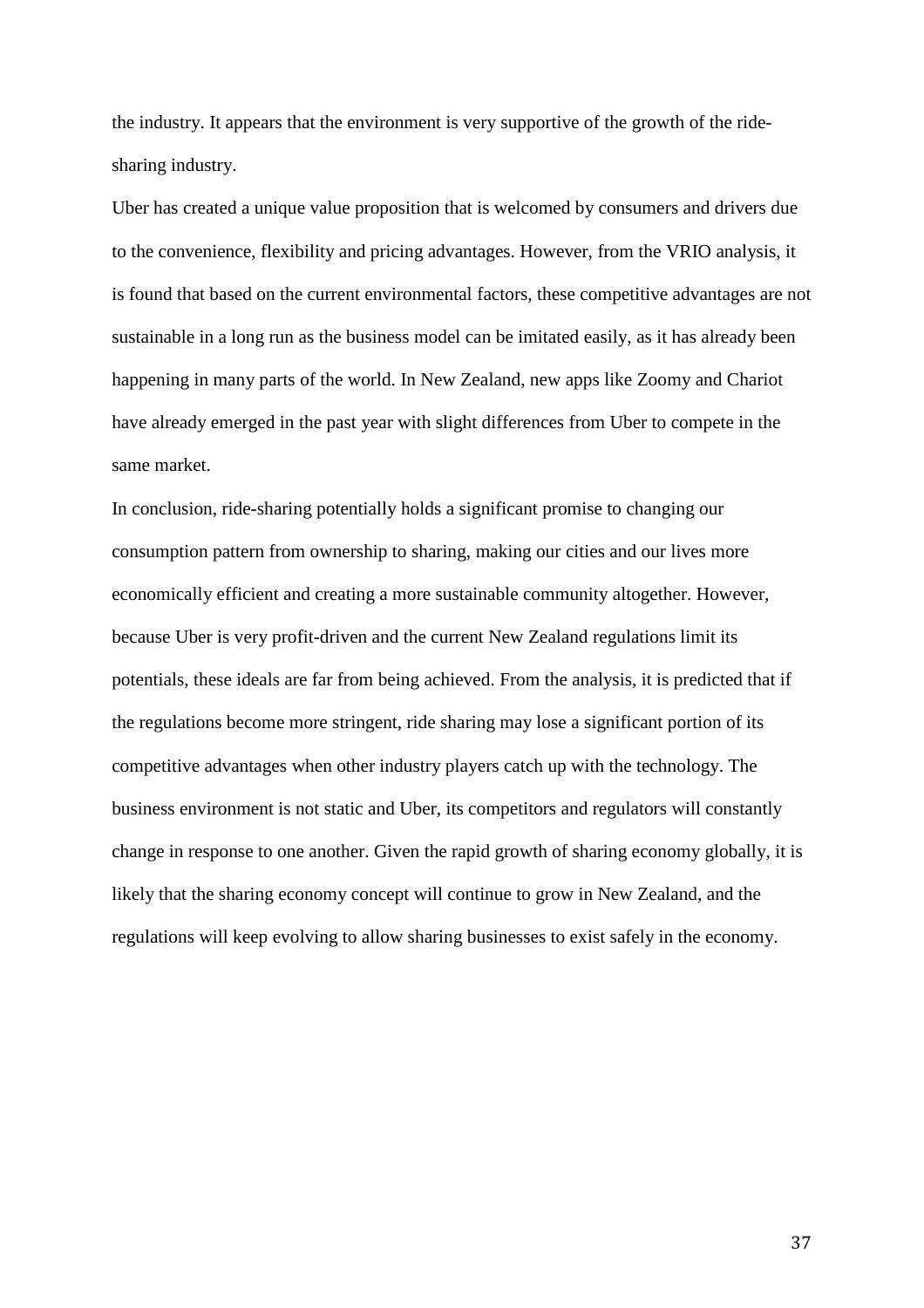## **9 References**

- Andrew Lopianowski. (2015) Are you leading a short- or long-term business? | Onyx Consulting. (n.d.). Retrieved from http://www.onyxconsulting.co.uk/tl-blog/are-youleading-a-short-or-long-term-business/
- Anthony Kalamar. (2013) Sharewashing is the New Greenwashing | OpEdNews. Retrieved from http://www.opednews.com/articles/Sharewashing-is-the-New-Gr-by-Anthony-Kalamar-130513-834.html
- Alison Griswold. (2015) A. How Uber Is Trying to Weaken the Lawsuit That Could Upend Its Business Model. Retrieved July 28, 2015, from http://www.slate.com/blogs/moneybox/2015/07/09/uber\_motion\_to\_oppose\_class\_acti on\_lawsuit\_over\_1099\_status\_there\_is\_no.html
- Alison Griswold (2015) A. So What if New York Has More Ubers Than Taxis? Retrieved July 28, 2015, from

http://www.slate.com/articles/technology/technology/2015/03/more\_ubers\_than\_taxis\_ in\_new\_york\_actually\_that\_doesn\_t\_mean\_much.2.html

Alison Griswold (2015) Uber Says Its Drivers Make Great Money. But the Math Just Doesn't Add Up. Retrieved July 28, 2015, from

http://www.slate.com/articles/business/moneybox/2014/10/uber\_driver\_salary\_the\_rid e\_sharing\_company\_says\_its\_drivers\_make\_great.html

- Alstyne, M. V., & Malhotra, A. (2014). The Dark Side of Sharing Economy... and How to Lighten It. Communications of the ACM, 57(11), 24-26.
- Andy Kessler. (2014) Brian Chesky: The 'Sharing Economy' and Its Enemies. Retrieved July 28, 2015, from

http://www.wsj.com/articles/sb10001424052702304049704579321001856708992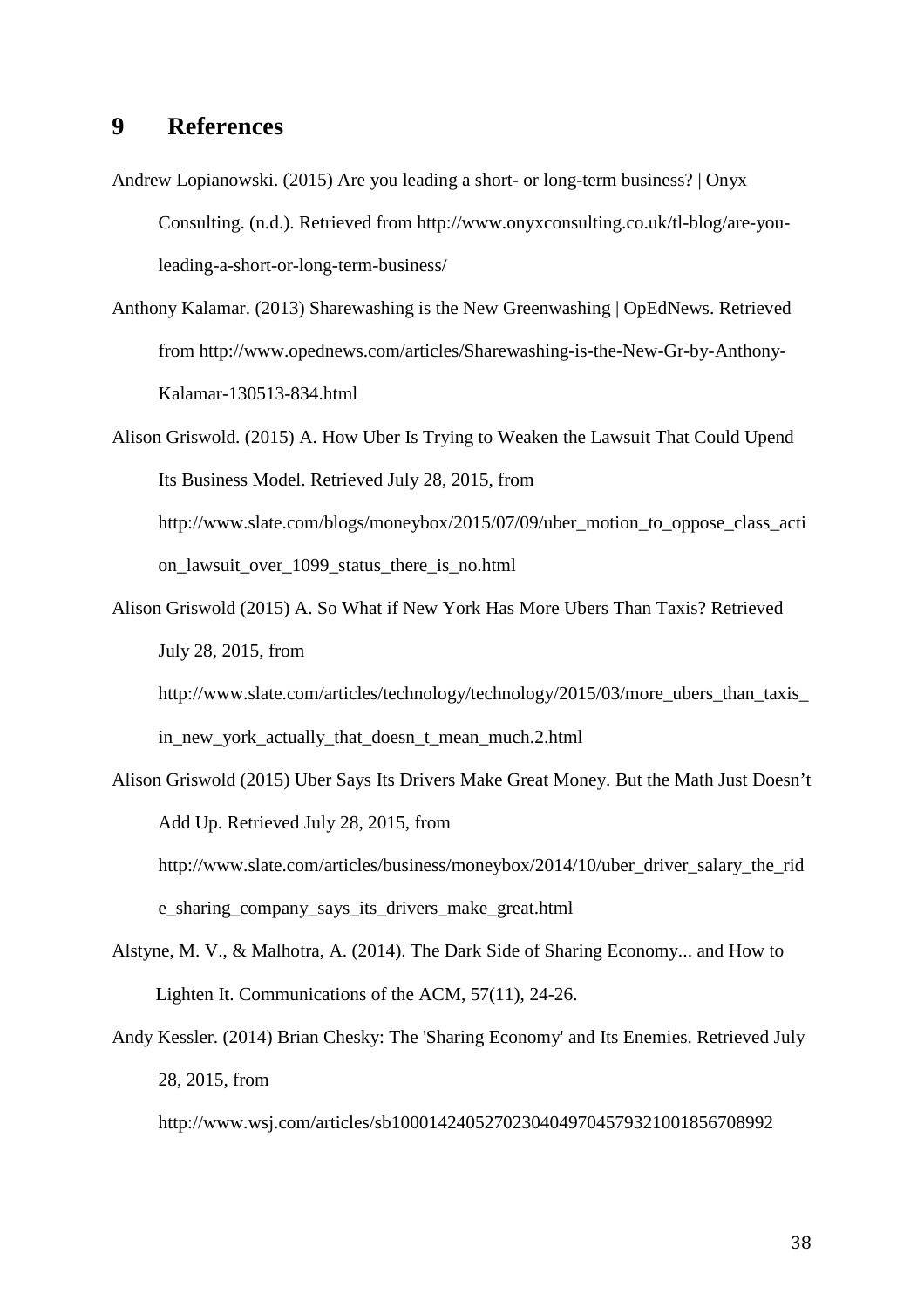Arthur, C. (2015) Uber backlash: taxi drivers' protests in Paris part of global revolt | Technology | The Guardian. (n.d.). Retrieved from http://www.theguardian.com/technology/2015/jun/26/uber-backlash-taxi-driversprotests-paris-global-revolt

- BBC. (2015). Uber banned in Germany as police swoop in other countries BBC News. Retrieved from http://www.bbc.com/news/technology-31942997
- Bill Gurley. (2014) A Deeper Look at Uber's Dynamic Pricing Model | Above the Crowd. (2014, November). Retrieved July 28, 2015, from

http://abovethecrowd.com/2014/03/11/a-deeper-look-at-ubers-dynamic-pricing-model/

Boesler, M (2014) The Rise Of The Renting And Sharing Economy Could Have Catastrophic Ripple Effects | Business Insider. (n.d.). Retrieved from http://www.businessinsider.com.au/rise-of-the-renting-and-sharing-economy-2013- 8?op=1#the-share-of-renters-in-the-american-economy-has-risen-to-35-from-31 before-the-housing-crisis-1

- Botsman, R., & Rogers, R. (2010). What's mine is yours: The rise of collaborative consumption. New York: Harper Business.
- Botsman, R. (2015) Defining The Sharing Economy: What Is Collaborative Consumption-- And What Isn't? | Co.Exist | ideas + impact. (n.d.). Retrieved from http://www.fastcoexist.com/3046119/defining-the-sharing-economy-what-iscollaborative-consumption-and-what-isnt
- Catherine Clifford. (2015) Who Exactly Are Uber's Drivers? (2015). Retrieved July 28, 2015, from http://www.entrepreneur.com/article/242096
- Carl Bialik. (2015) The Debate On Uber's Impact In New York City Is Far From Over. Retrieved July 28, 2015, from http://fivethirtyeight.com/datalab/the-debate-on-ubersimpact-is-far-from-over/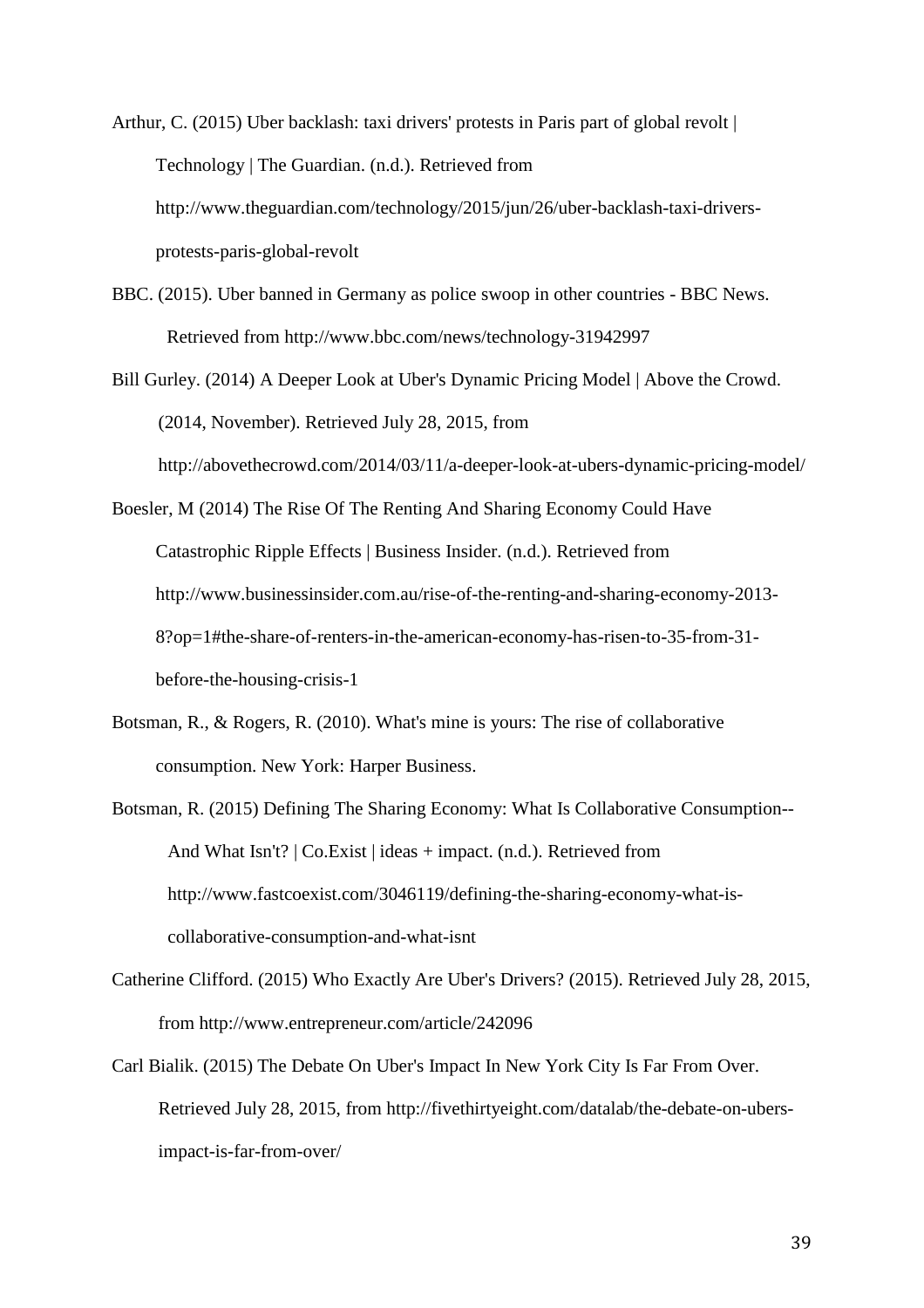Catherine Clifford. (2014) Good News for Airbnb Hosts and Uber Drivers: Here Comes Insurance. (2014, May). Retrieved July 28, 2015, from http://www.entrepreneur.com/article/240540

- CNBC. (2015). Lawsuits facing Uber, Lyft could alter sharing economy. Retrieved from http://www.cnbc.com/2015/02/19/lawsuits-facing-uber-lyft-could-alter-sharingeconomy.html
- Continuations. (2015). Uber's Greatest Trick Revealed. Retrieved July 28, 2015, from http://continuations.com/post/121837870300/ubers-greatest-trick-revealed
- Cusumano, M. A. (2014). How traditional firms must compete in the sharing economy.Communications Of the ACM Commun. ACM, 58(1), 32–34. http://doi.org/10.1145/2688487
- Dan Levine. (2015). Uber pushes back against California driver lawsuit. Retrieved July 28, 2015, from http://www.reuters.com/article/2015/07/09/us-uber-workers-lawsuitidUSKCN0PJ2JY20150709
- Dilahunt, T. R., & Malone, A. R. (2012). The Promise of the Sharing Economy among Disadvantaged Communities.
- Ellen Huet. (2015). Uber's Ever-Renewing Workforce: One-Fourth Of Its Current U.S. Drivers Joined Last Month. Retrieved July 28, 2015, from http://www.forbes.com/sites/ellenhuet/2015/01/22/uber-study-workforce/
- Ellen Huet. (2014) Contractor or employee? Silicon Valley's Branding Dilemma. Retrieved July 28, 2015, from http://www.forbes.com/sites/ellenhuet/2014/11/18/contractor-oremployee-silicon-valleys-branding-dilemma/
- Elliot W. Martin and Susan A. Shaheen. (2010). Greenhouse Gas Impacts of Car Sharing in North America, Mineta Transportation Institute Report 09-11 (San Jose, CA: Mineta Transportation Institute, 2010)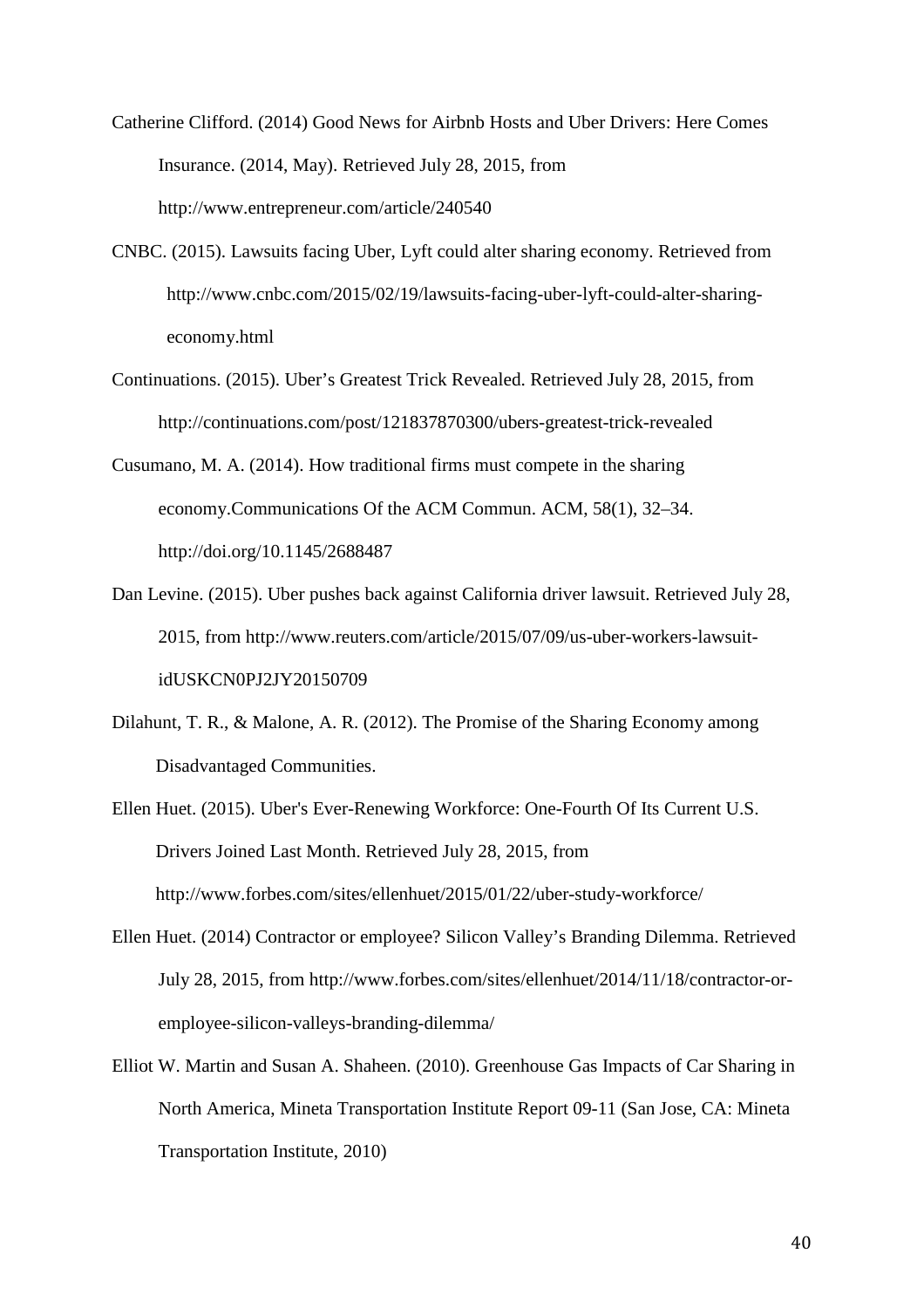Eva Grantsimran Khosla. (2015) Here's everywhere Uber is banned around the world - Business Insider. Retrieved from http://www.businessinsider.com/heres-everywhereuber-is-banned-around-the-world-2015-4#ixzz3h9vI59Cl

- Giana M. Eckhardt & Fleura Bardhi. (2015) The Sharing Economy Isn't About Sharing at All - HBR. (n.d.). Retrieved from https://hbr.org/2015/01/the-sharing-economy-isntabout-sharing-at-all
- Hall, J., & Kruger, A. (2015). An Analysis of the Labor Market for Uber's Driver-Partners in the United States.

Huey, E. (2015) What Happens To Uber Drivers And Other Sharing Economy Workers Injured On The Job? - Forbes. (n.d.). Retrieved from http://www.forbes.com/sites/ellenhuet/2015/01/06/workers-compensation-uber-driverssharing-economy/

- In Wake Of Kuaidi-Didi Merger, Uber Faces An Even Tougher Battle In China. Retrieved July 28, 2015, from http://www.forbes.com/sites/ellenhuet/2015/03/19/kuaidi-didimerger-uber-in-china/
- Isaac, M., & amp; Singer, N. (2015). California Says Uber Driver Is Employee, Not a Contractor. Retrieved July 28, 2015, from http://www.nytimes.com/2015/06/18/business/uber-contests-california-labor-rulingthat-says-drivers-should-be-employees.html?\_r=1

Izabella Kaminska. (2015) Sharing Economy Disruption, Maybe Not So Disruptive? FT Alphaville. Retrieved July 28, 2015, from http://ftalphaville.ft.com/2015/07/10/2134174/sharing-economy-disruption-maybe-notso-disruptive/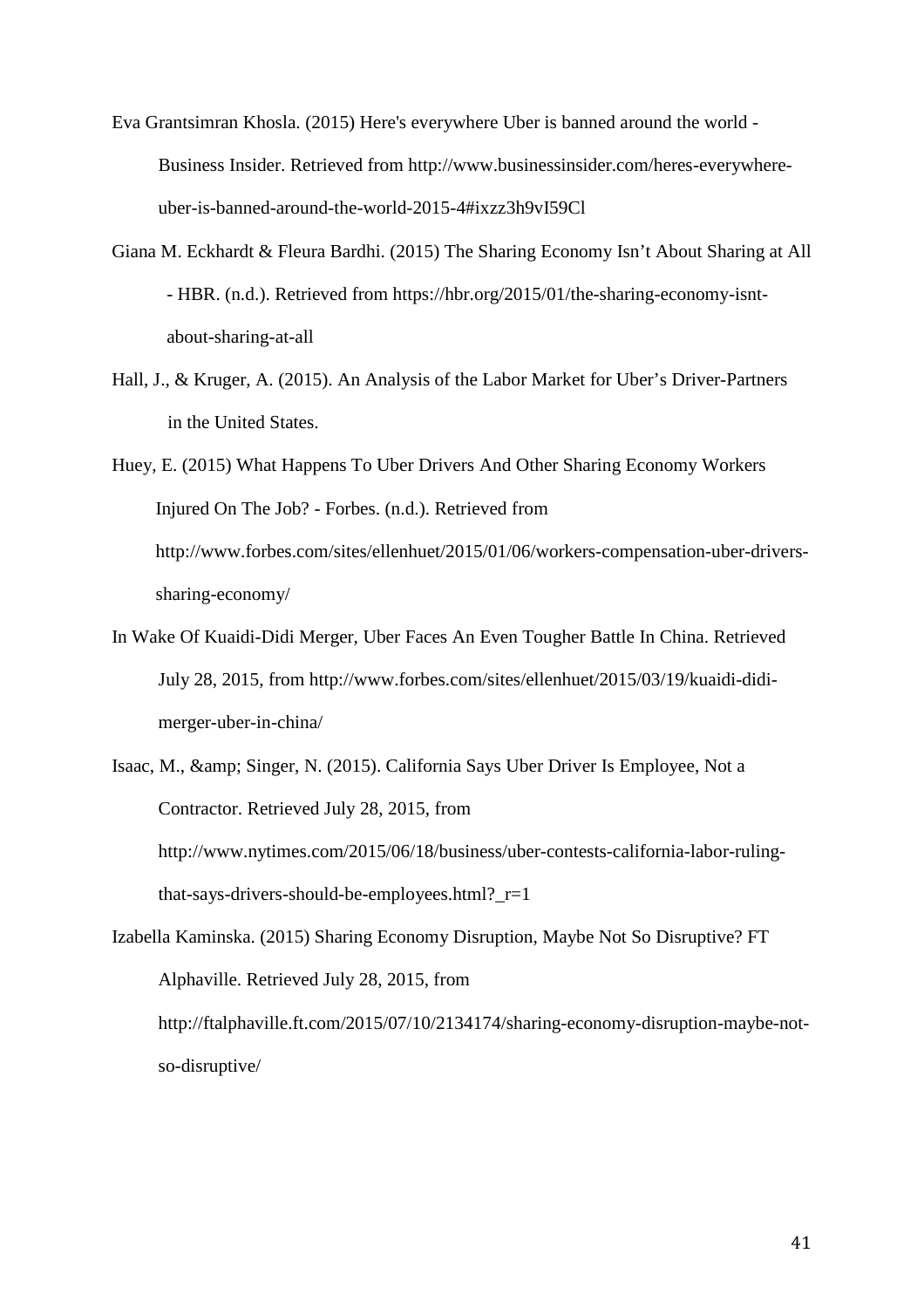- Jason Tanz. (2014) How Airbnb and Lyft Finally Got Americans to Trust Each Other. Retrieved July 28, 2015, from http://www.wired.com/2014/04/trust-in-the-shareeconomy/
- J., C., & J., C. (2014, August 14). A brief history of Uber . Retrieved from Techcrunch.com: http://techcrunch.com/gallery/a-brief-history-of-uber/slide/2/
- Jeremy Owyang. (2014) Sharing is the New Buying: How to Win in the Collaborative Economy. Retrieved July 28, 2015, from

http://www.slideshare.net/jeremiah\_owyang/sharingnewbuying

- Joe Mathews. (2014) Airbnb, Uber, Lyft: The Problem With the Sharing Economy. (n.d.). Retrieved from http://time.com/2924778/airbnb-uber-sharing-economy/
- Julian Agyeman. (2014). Moving Beyond the Sharing Economy: The Case for 'Sharing Cities'. - Just Sustainabilities. (n.d.). Retrieved from

http://julianagyeman.com/2014/07/beyond-sharing-economy-case-sharing-cities/

Juliet Schor. (2014). Debating the sharing economy. Great Transition Initiative.

- Jurevicius, O. (2013). VRIO framework explained | Strategic Management Insight. Retrieved from http://www.strategicmanagementinsight.com/tools/vrio.html
- Koopman, Christopher and Mitchell, Matthew D. and Thierer, Adam D., The Sharing Economy and Consumer Protection Regulation: The Case for Policy Change (December 8, 2014). http://dx.doi.org/10.2139/ssrn.2535345
- Lampinen, A., Bellotti V., Monroy-Hernandez A., & Cheshire C. (2015) Studying the "Sharing Economy": Perspectives to Peer-to-Peer Exchange CSCW'15 Companion Proceedings of the 18th ACM Conference Companion on Computer Supported Cooperative Work & Social Computing. Pp 117-121
- Makos, J. (2015). An Overview of the PESTEL Framework. Retrieved from http://pestleanalysis.com/pestel-framework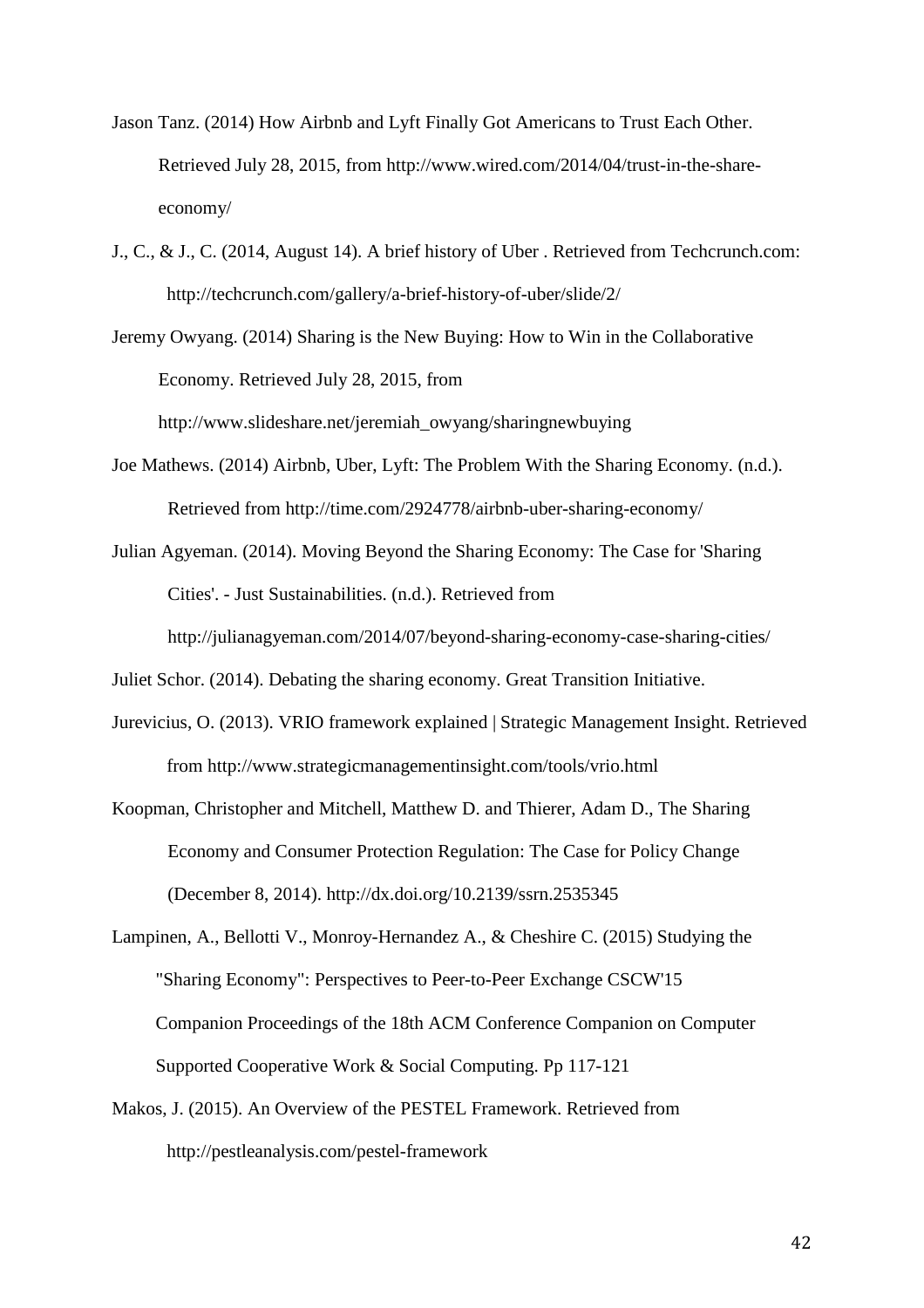- Matzler, K., Ceider, V., & Kathan, W. (2015). Adapting to the sharing economy.MITSloan Management Review, 56(2).
- Michael A. Cusumano. (2015) How Traditional Firms Must Compete in the Sharing Economy | January 2015 | Communications of the ACM. (n.d.). Retrieved from http://cacm.acm.org/magazines/2015/1/181613-how-traditional-firms-must-competein-the-sharing-economy/abstract
- Ministry of Transport. (2007). Land Transport Rule Operator Licensing 2007. Retrieved from https://www.nzta.govt.nz/resources/rules/operator-licensing-2007/#3
- Ministry of Transport. (2015). Small passenger services review. Retrieved from http://www.transport.govt.nz/land/small-passenger-services-review/#background
- Ministry of Transport. (2015). Questions and answers on SPSVS. Retrieved from http://www.transport.govt.nz/land/small-passenger-services-review/questions-andanswers
- Nitasha Tiku. (2014) Uber and Its Shady Partners Are Pushing Drivers into Subprime Loans. Retrieved July 28, 2015, from http://valleywag.gawker.com/uber-and-its-shadypartners-are-pushing-drivers-into-su-1649936785
- NZ Herald News. (2015). Diplomat's dinner on Uber menu. Retrieved from http://www.nzherald.co.nz/business/news/article.cfm?c\_id=3&objectid=11455745
- NZ Herald News. (2014). Taxis why you're paying so much. Retrieved from http://www.nzherald.co.nz/nz/news/article.cfm?c\_id=1&objectid=11256412
- NZTA. (n.d.). Work-time and logbook requirements. Retrieved from https://www.nzta.govt.nz/commercial-driving/commercial-safety/work-time-andlogbook-requirements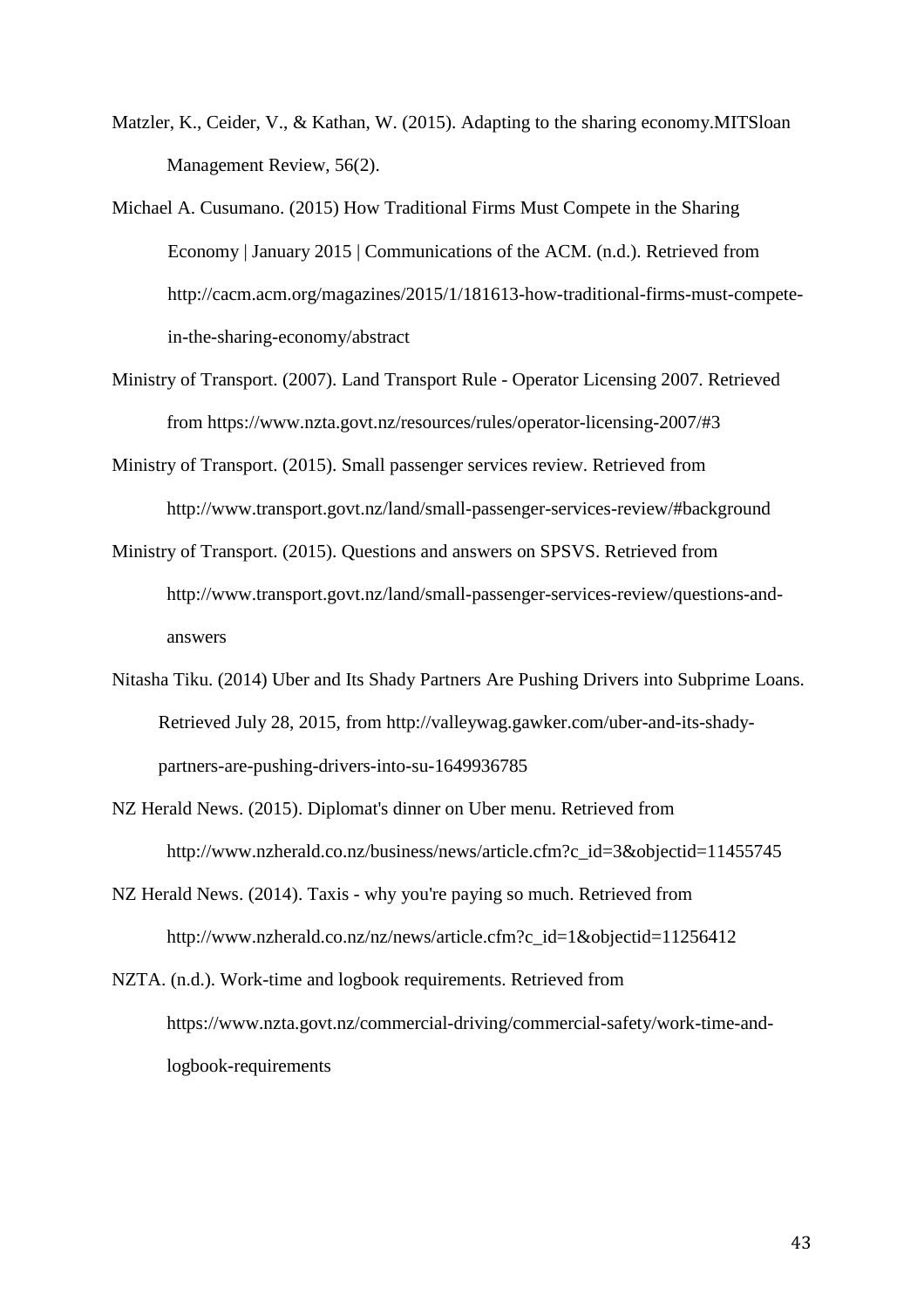- Olivia Becker. (2014) Not Everyone Is a Fan of the Sharing Economy | VICE News. Retrieved July 28, 2015, from https://news.vice.com/article/not-everyone-is-a-fan-ofthe-sharing-economy
- Orsatto, R., & Clegg, S. (1999). The political ecology of organizations: Toward a framework for analyzing business-environment relationships. Organization & Environment, 12,263-279.
- Orsi J. (2013). The Rise Of The Renting And Sharing Economy Could Have Catastrophic Ripple Effects | Business Insider. (n.d.). Retrieved from http://www.businessinsider.com.au/rise-of-the-renting-and-sharing-economy-2013- 8?op=1#the-share-of-renters-in-the-american-economy-has-risen-to-35-from-31 before-the-housing-crisis-1
- Parigi, P., & State, B. (2014). Disenchanting the World: The Impact of Technology on Relationships. Lecture Notes In Computer Science Social Informatics, 166–182. http://doi.org/10.1007/978-3-319-13734-6\_12
- Patrick J. Stewart. (2014) Reputation And The Sharing Economy Business Insider. (n.d.). Retrieved from http://www.businessinsider.com/reputation-and-the-sharingeconomy-2014-10?IR=T
- Pearson, A. (2014). Christchurch taxis amongst world's priciest | Stuff.co.nz. Retrieved from http://www.stuff.co.nz/travel/news/10248842/Christchurch-taxis-amongst-worldspriciest
- Penn J & Wihbey J. (2015) Uber, Airbnb and consequences of the sharing economy: Research roundup - Journalist's Resource. (2015, December). Retrieved July 28, 2015, from http://journalistsresource.org/studies/economics/business/airbnb-lyft-uber-bikeshare-sharing-economy-research-roundup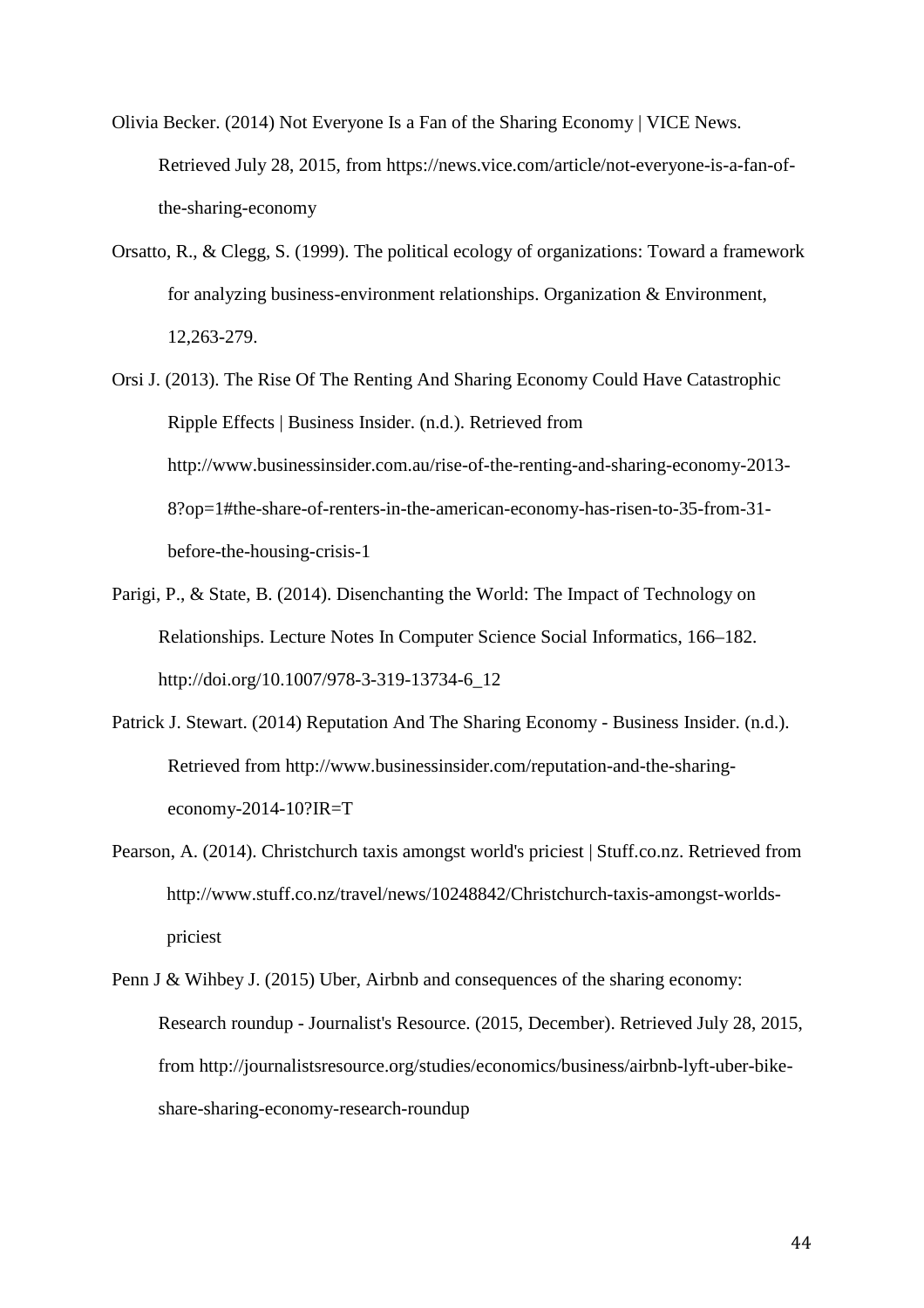PricewaterhouseCoopers. (2015). The Sharing Economy. Retrieved from https://www.pwc.se/sv/media/assets/consumer-intelligence-series-the-sharingeconomy.pdf

- Raz Godelnik. (2013) Does the Sharing Economy Really Have Catastrophic Impacts? Retrieved July 28, 2015, from http://www.triplepundit.com/special/rise-of-the-sharingeconomy/sharing-economy-really-catastrophic-impacts/
- Rebecca Smith. (2015). It won't kill Uber to treat drivers like employees Fortune. (n.d.). Retrieved from http://fortune.com/2015/06/19/it-wont-kill-uber-to-treat-drivers-likeemployees/
- Rothschild, D. M. (2014, April 9). https://theumlaut.com/2014/04/09/how-uber-and-airbnbresurrect-dead-capital/. Retrieved from https://theumlaut.com/2014/04/09/how-uberand-airbnb-resurrect-dead-capital/
- Stuff.co.nz. (2015). More than 1300 apply for Uber jobs in Christchurch. Retrieved from http://www.stuff.co.nz/business/industries/69860638/more-than-1300-apply-for-uberjobs-in-christchurch
- Stuff.co.nz. (2015). Police drop charges against 16 Auckland Uber drivers. Retrieved from http://www.stuff.co.nz/business/industries/69183393/police-drop-charges-against-16 auckland-uber-drivers
- Stuff.co.nz. (2015). Uber clocks 1 million rides in Auckland and Wellington. Retrieved from http://www.stuff.co.nz/business/industries/72356448/uber-clocks-1-million-rides-inauckland-and-wellington
- Stuff.co.nz. (2015). Taxi drivers in Brazil and Australia step up protests against Uber. Retrieved from http://www.stuff.co.nz/world/americas/71911359/taxi-drivers-inbrazil-and-australia-step-up-protests-against-uber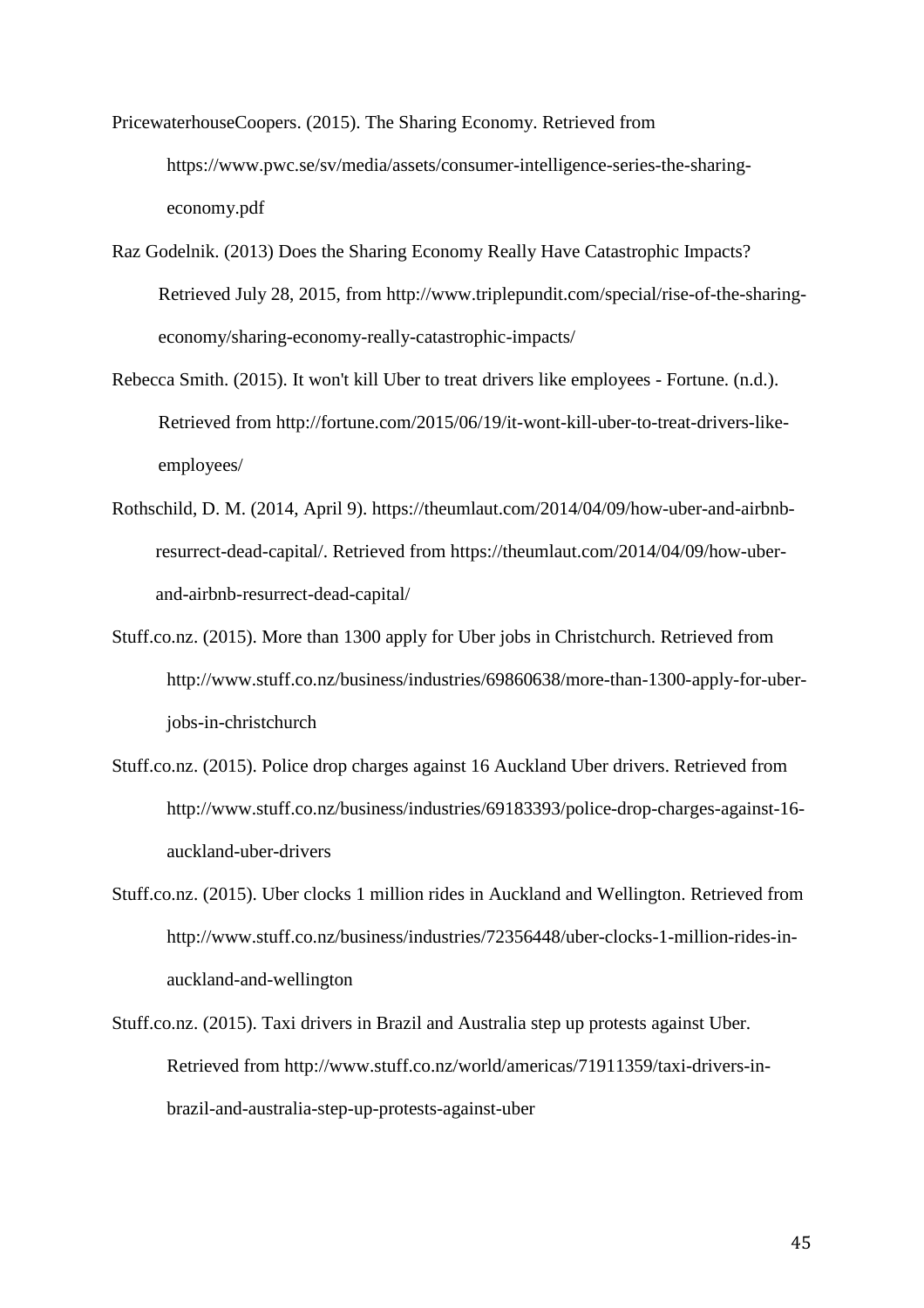Stuff.co.nz. (2015). Uber hotly anticipating result of Government's transport review. Retrieved from http://www.stuff.co.nz/business/better-business/72031567/uber-hotlyanticipating-result-of-governments-transport-review

Sundararajan, A. (2014). Peer-to-peer Business and the Sharing (Collaborative) Economy: Overview, Economic Effects and Regulatory Issues.

Te Ara Encyclopedia of New Zealand. (n.d.). Story. Taxis and cabs. Retrieved from http://www.teara.govt.nz/en/taxis-and-cabs/page-3

- TheStreet. (2015). How Uber Is Actually Killing the Value of a New York City Taxi Medallion. Retrieved from http://www.thestreet.com/story/13153924/1/how-uber-isactually-killing-the-value-of-a-new-york-city-taxi-medallion.html
- Tom Bawden. (2015) 'Sharing economy' won't become widespread because people crave their own material goods, says study - Science - News - The Independent. (n.d.). Retrieved from http://www.independent.co.uk/news/science/sharing-economy-wontbecome-widespread-because-people-crave-their-own-material-goods-says-study-10317074.html
- Tx Zhuo. (2015). Airbnb and Uber Are Just the Beginning. What's Next for the Sharing Economy. Retrieved July 28, 2015, from http://www.entrepreneur.com/article/244192

Uber. (2015). Legal. Retrieved from https://www.uber.com/legal/usa/terms

Uber. (2015). Required Licenses. Retrieved from http://www.driveuber.co.nz/requirements

United Drivers Network. Retrieved July 28, 2015, from https://www.facebook.com/uberdriversnetwork/timeline

Wikipedia. (2015). Uber (company). Retrieved October 22, 2015, from https://en.wikipedia.org/wiki/Uber\_(company))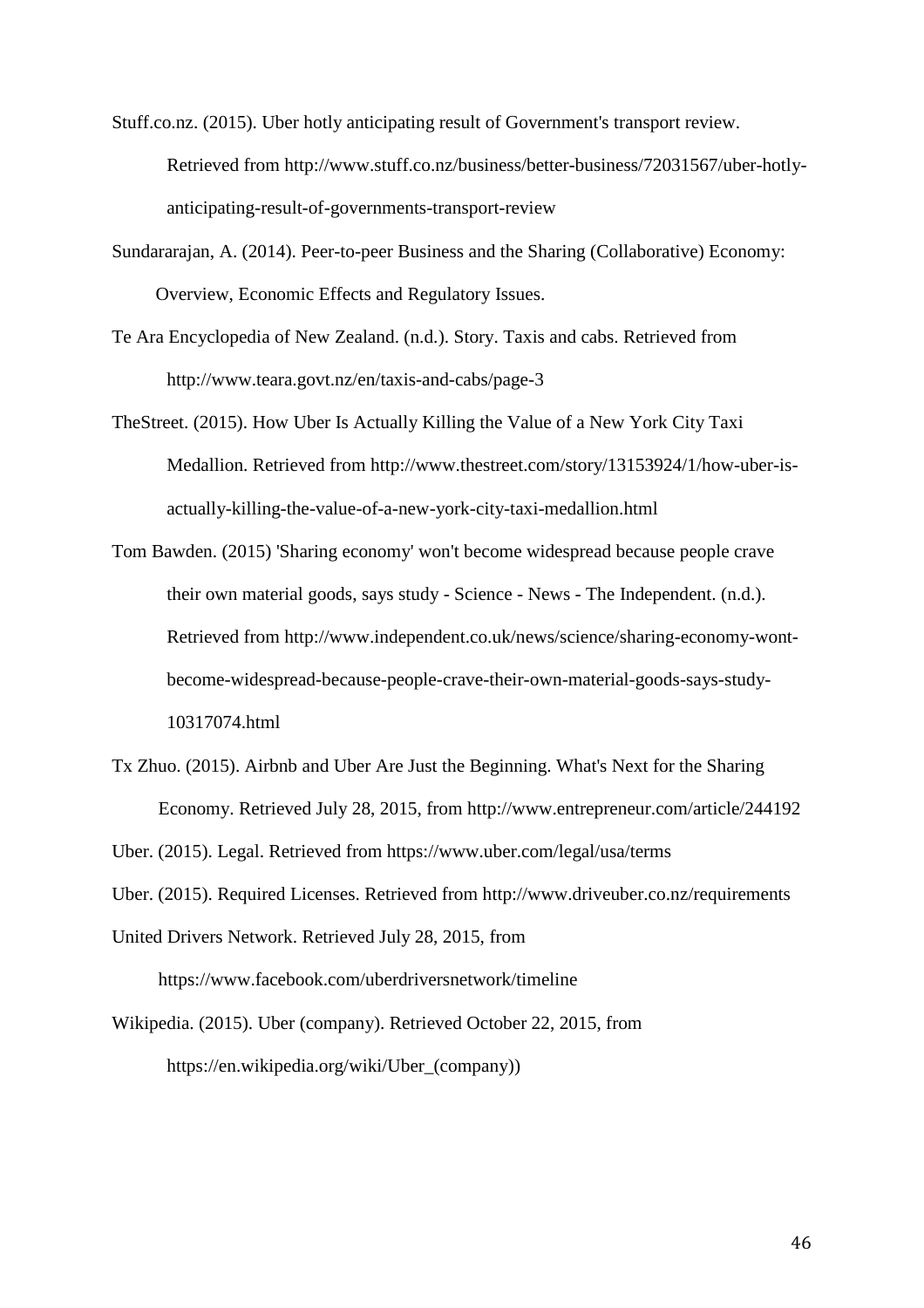- Will Coldwell. (2014) Airbnb's legal troubles: what are the issues? | Travel | The Guardian. Retrieved from http://www.theguardian.com/travel/2014/jul/08/airbnb-legal-troubleswhat-are-the-issues
- WSJ. (2015). Uber Valued at More Than \$50 Billion. Retrieved from http://www.wsj.com/articles/uber-valued-at-more-than-50-billion-1438367457
- Zervas, G., Proserpio, D., & Byers, J. (2015). The Rise of the Sharing Economy: Estimating the Impact of Airbnb on the Hotel Industry.

# **10 Bibliography**

Rauch, D. E. & Schleicher, D. (2015) Like Uber, But For Local Governmental Policy: The Future Of Local Regulation Of The "Sharing Economy. George Mason University Law and Economics Research Paper Series http://ssrn.com/abstract=2549919 Why Zipcar Is Not the #SharingEconomy. (n.d.). Retrieved from

http://authenticorganizations.com/harquail/2013/01/09/zipcar-is-not-the-sharingeconomy/#sthash.xUP0PN6h.dpbs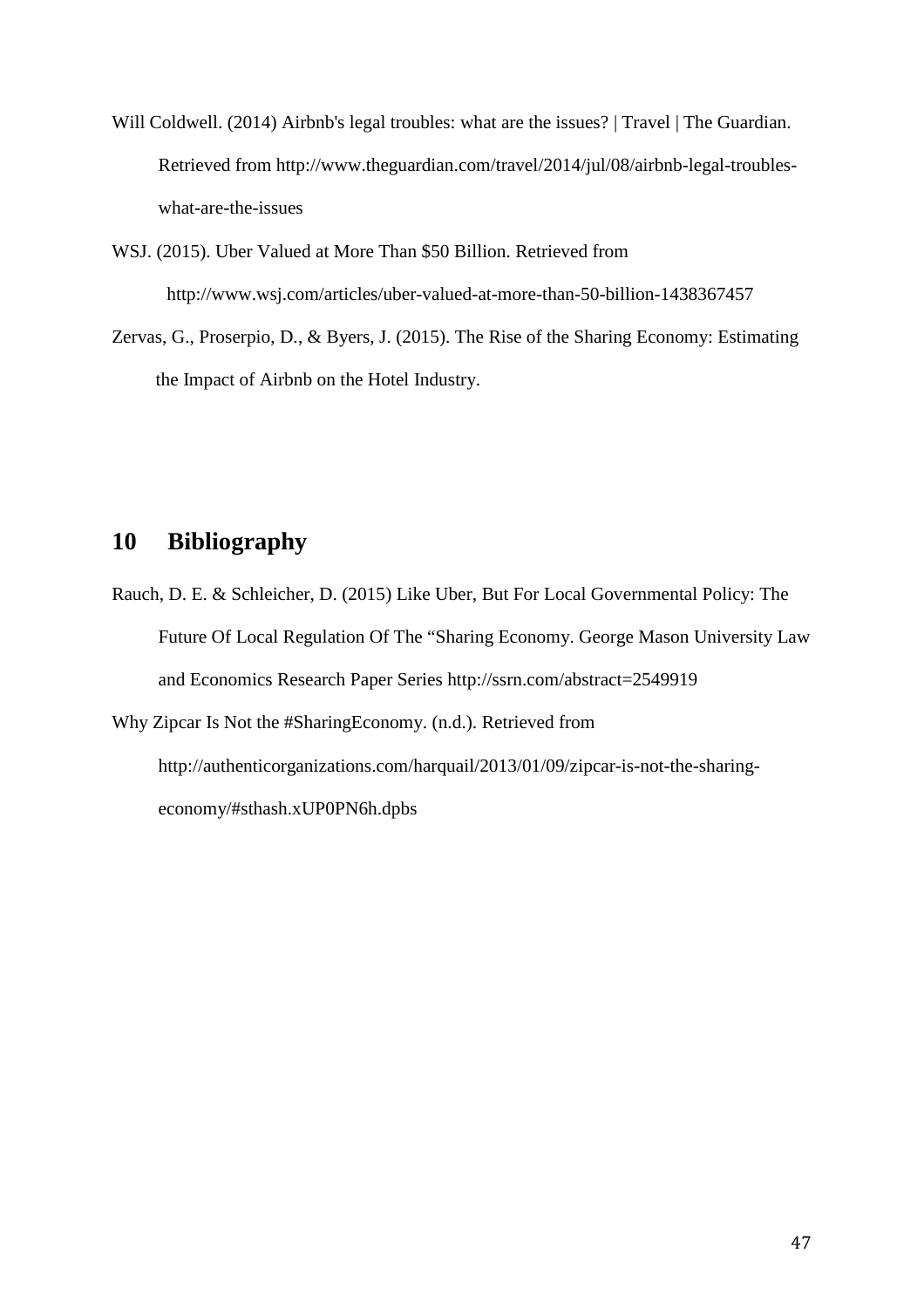## **11. Appendix**

#### **11.1 Interview script – NZTA**

- 1. How have the regulations come about?
- Taxis were regulated before 1989 in terms of the pricing and numbers. (Similar to New South Wales and New York today). In the past at around 1983, limousines and other types of vehicles wanted to become taxis. so, there was a review which led to a deregulation in 1989. It was also the time the government decided to deregulate for a lot of other trades like electricity and rails. Mainly the deregulation came about because of the ideology change in the government at around that time.
- 2. What are the principles and viewpoints from the New Zealand regulators? Is Uber a disruptor in the New Zealand industry?
- Uber is seen as an inevitable change, propelled by the technology we have today. If it is not Uber, it would be another ride-sharing company. Uber is definitely a disruptor to the taxi industry. It has more transparency with the feedback system, and is way more efficient than taxis.
- 3. Do you think that the current regulations are short in regulating businesses like Uber? Or is Uber playing with the loopholes of the regulations? Where are the shortfalls if that is the case? How can the shortfalls be addressed?
- Uber is sitting as a private hire service under NZTA. This section typically applies to limousines and special vehicles where users can book in advance to arrange a time and cost before using the services. As such, Uber has a much lower requirement than taxis for registration. One of the shortfall brought up by disgruntled taxi drivers is the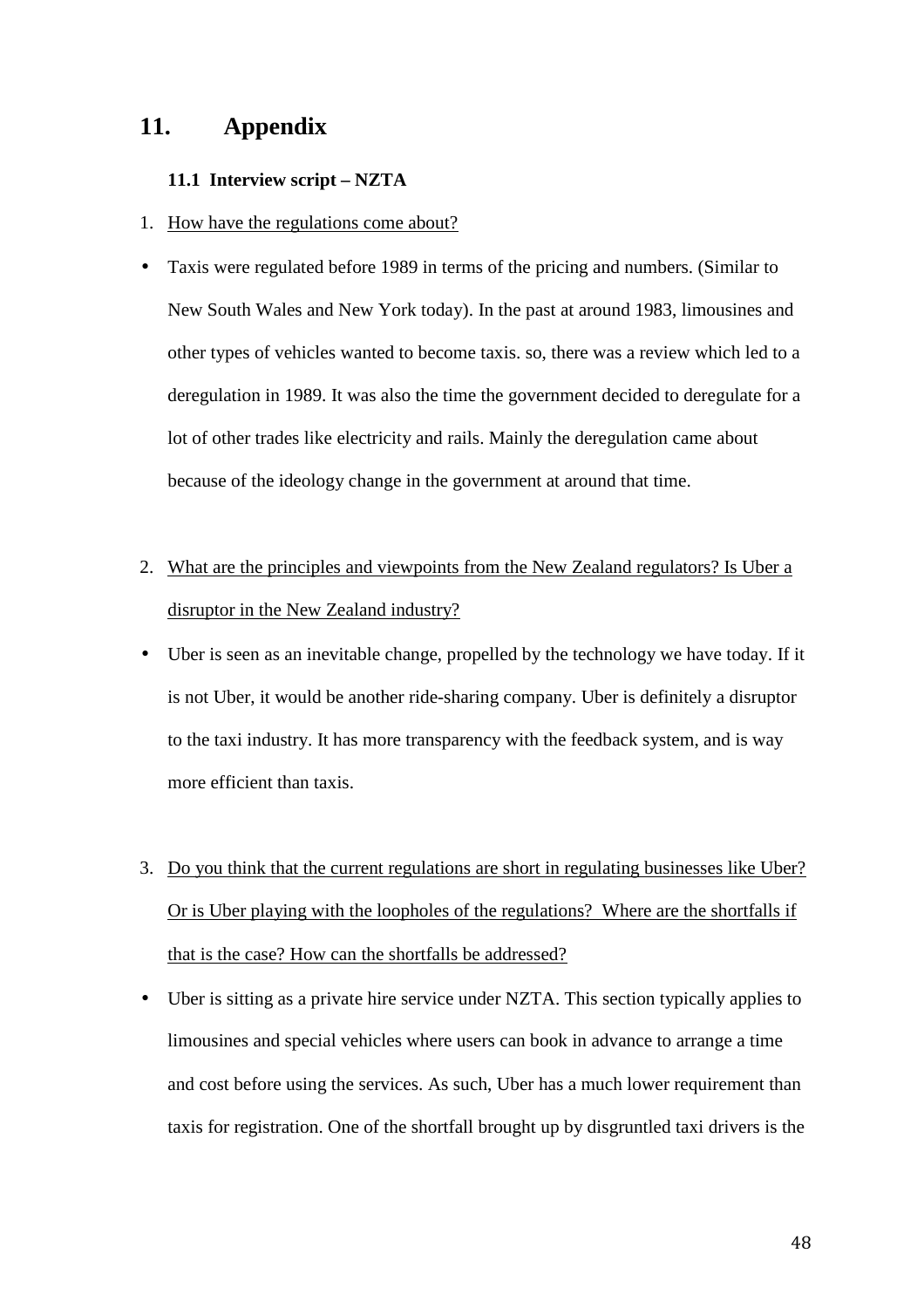camera requirement. Uber has lower compliance cost because it does not need to have in-car cameras.

3a. Taxi drivers disgruntlement - How to address the loss of businesses for the taxi drivers who have put in investments into the business based on the current state of law?

Whenever there is a disruption in the business environment, it is only natural that one party or more will be affected / sacrificed. Taxi drivers and the federation have been lobbying with the government but it is not the government's intention to favour one party over another.

> 3b. Barrier to entry for taxi market - Uber runs on the model of having drivers to use their private cars during the idle hours to make the extra income. It has very low overheads and liabilities. In comparison, barrier to entry for taxi companies is much higher, given that there needs to be proper training, a more formal contractual agreement between the firms and the drivers, insurance, security cameras ...etc. How would the regulations respond to the stark disadvantage that taxi companies currently face.

• Ministry of Transport is currently doing a review on the existing regulations to try to level the playing field between ride-sharing businesses and taxis.

> 3c. Possibility of monopoly if Uber gets bigger - It is probably still early to say but there are strong trends in different parts of the world and in history that technology companies tend to end up with a 'winner takes all' situation. We see that in many sharing economy firms like eBay, Facebook and all. How can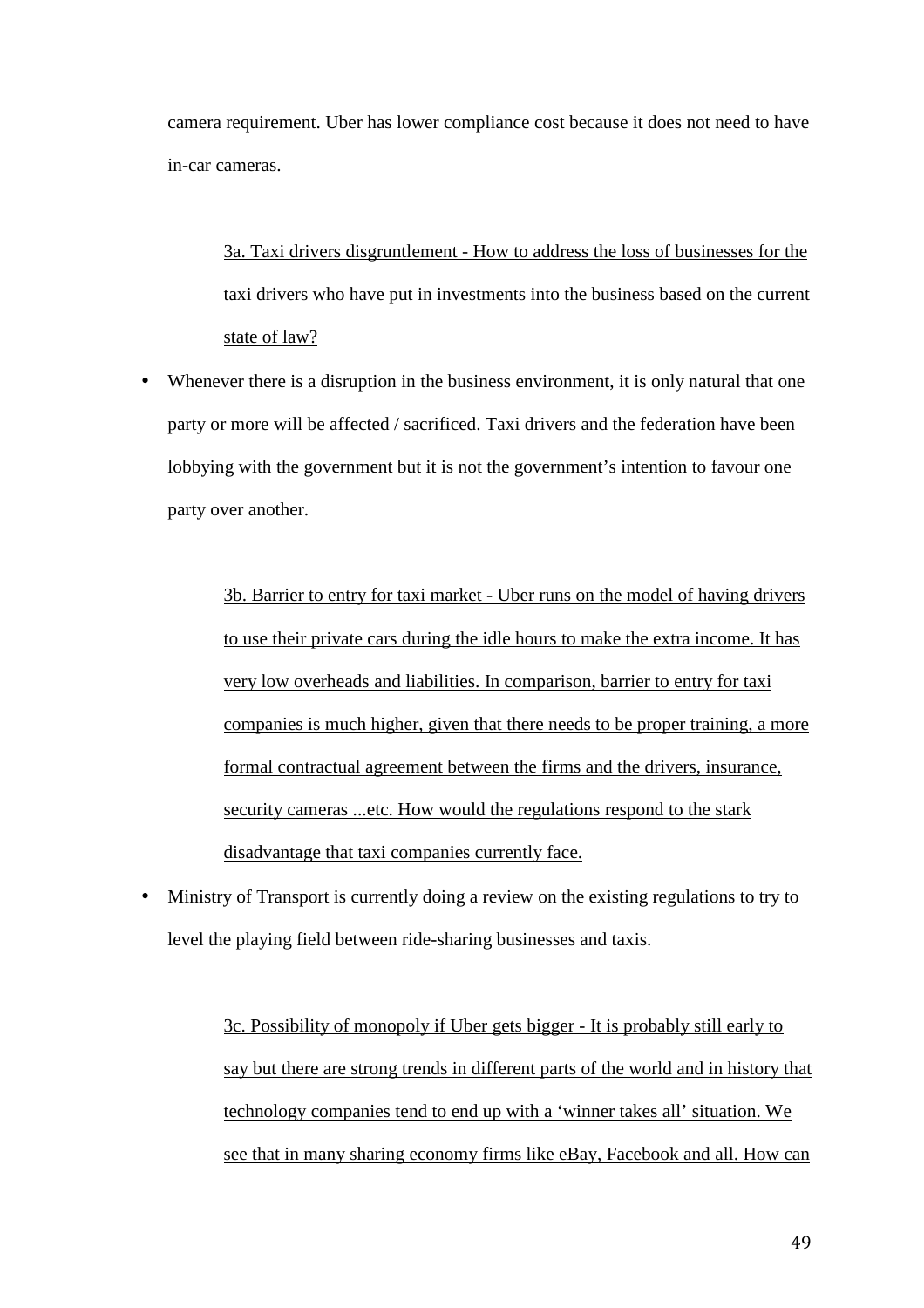the regulations respond to the possibility of Uber controlling the economy through a monopoly?

• It is currently not a concern to the government because Uber is not monopolising. Also, it is predicted that taxi companies and other upcoming app companies will raise their competition and control Uber from monopolising.

> 3d. Insurance / safety concerns - Understanding that all Uber drivers are mandated to have a p-endorsement license to get into the business, what is the regulators' take on the rest of the differences between Uber and taxi companies: e.g. requirements on insurance / safety for Uber rides?

• Uber has a transparent system that allows feedbacks to be given to individual drivers instantly after each ride. It is easier to keep track of which drivers are doing their jobs well and it provides reference and assurance for other riders. Also, it has a GPS system that can tell where the car is, along with the identifications of the contractual parties. Uber is using a different ways of responding to safety issues from taxi companies and it is not about Uber being slack in terms of safety. The regulators need to take into consideration the balance of safety and compliance costs so that the business can survive.

> 3e. Employment classification issues: Uber contractors are deemed as employees in the eyes of the laws in California, U.S. because it exercises sufficient controls over its contractors. Where does New Zealand stand in this?

That employment classification issue only applies to the U.S. law and does not have direct implications to New Zealand Uber drivers. Currently, most of the taxi drivers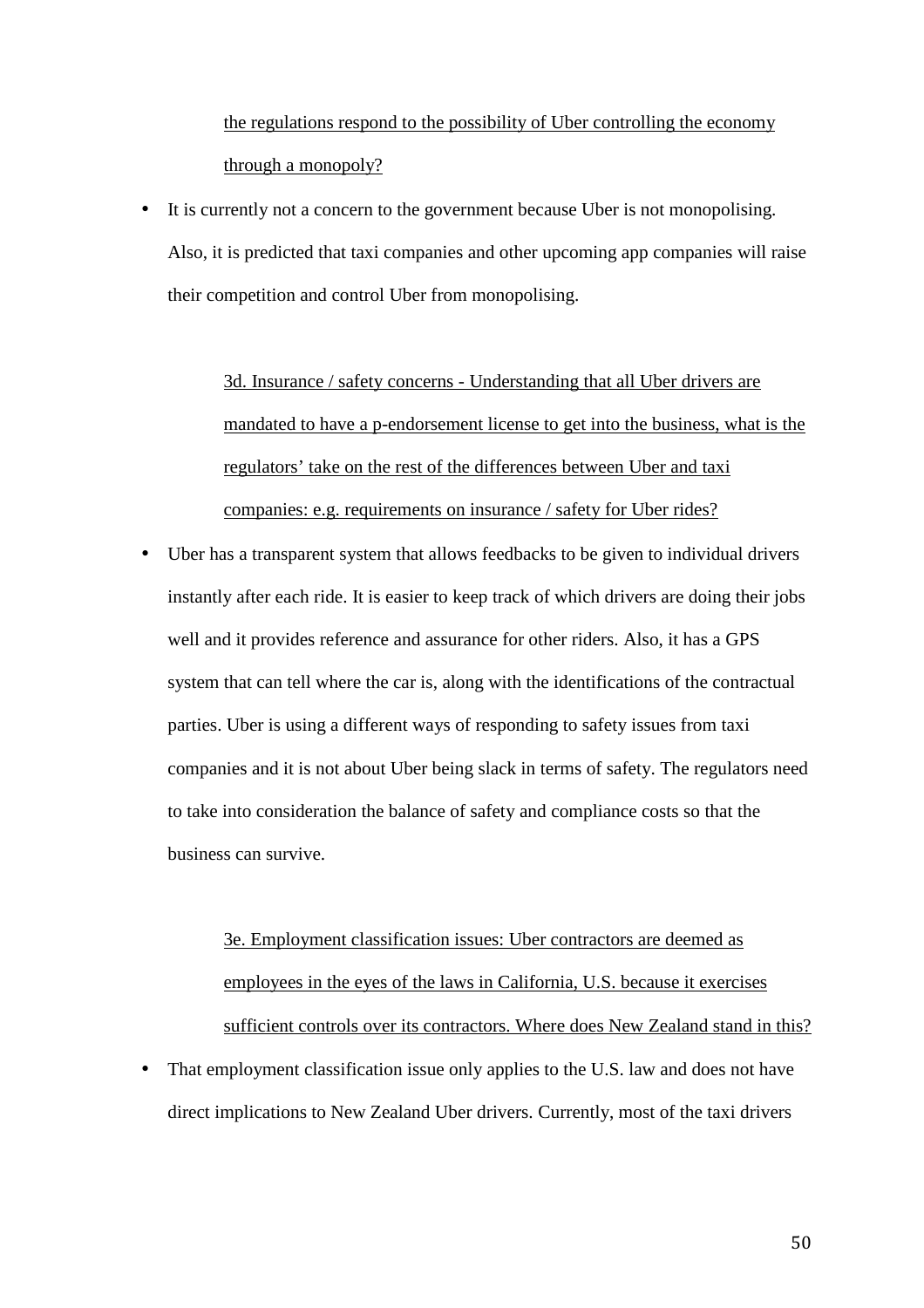are independent contractors so it would not be much different between that and Uber drivers.

- 4. What would you like to see in the future for New Zealand? Do you think that Uber will be morphed into a similar model as current taxi companies eventually?
- Taxi companies will catch up with technology and innovate to stay in the competition.

### **11.2 Interview script – NZTF**

- 1. History of regulations and deregulation of taxis
- Taxi in New Zealand is deregulated 15 years ago.
- Removed cap on number of cabs and fixed fee
- Taxis rose from 2000-7500 thereabouts
- 2. What are the regulations around taxis? What role does TaxiFed play?
- Maintain a certain standard for taxis
- TaxiFed only represent 50% of the taxis in New Zealand, but by maintaining a high standard, the taxis under TaxiFed represent ⅔ of the revenues earned by all taxis.
- Example of quality assurance: Higher than standard requirements on service quality, & regular camera checks. TaxiFed taxis use less than 10 years old cars. (Airport taxis requirement: less than 5 year old)
- Insurance requirement is stated by government. Average of \$250 a month, paid by drivers. Drivers also pay levy and for the in-car cameras to use the taxis. (Some taxi companies operate differently)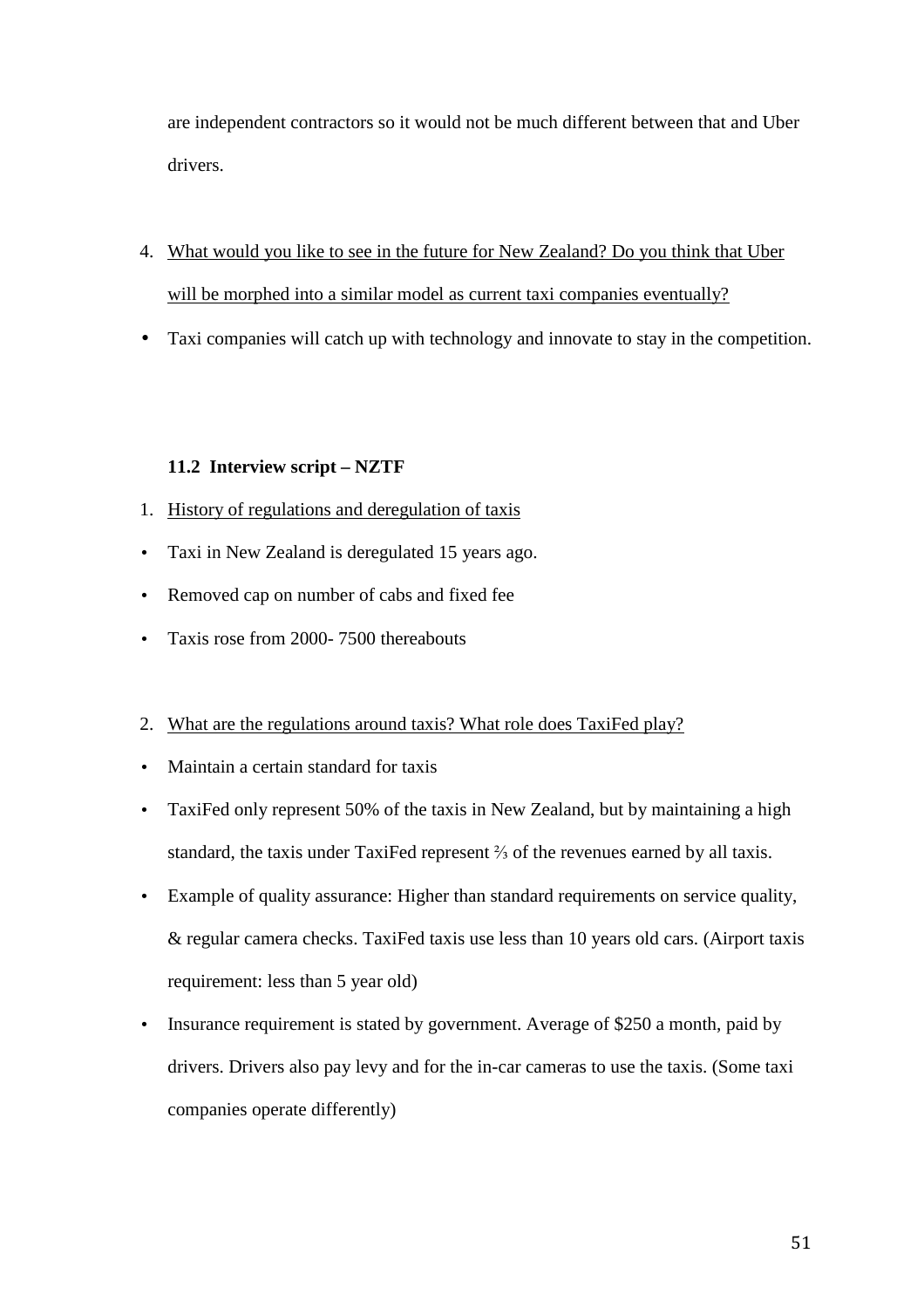- Taxis usually have about 0.5% complaints coming in. Of which, most of the complains are of minor issues or originate from misunderstandings. Taxi companies would resolve the complaints accordingly.
- TaxiFed also acts as the voice between taxi drivers and the companies, and the government
- 3. What are the most significant overheads of a taxi company apart from insurance and cameras?
- Marketing and running cost for dispatching service
- For drivers, mostly the levy or franchise fee to pay for
- 4. Uber and the need for insurance.
- Uber's insurance only provide protection when there is a passenger in the car. It is a legally grey area because drivers are not protected when they are on their ways to pick passengers up.
- (How many incidents past years, and what is the problem resolution rate unanswered)
- 5. With the introduction of Uber, is there a drop in taxi business?
- Not much is felt in New Zealand yet.
- In Australia, Uber occupies 5-15% of the market while in New Zealand, Uber's market share is only about half a percent. In the past 18 months, Uber has grown by 100,000 trips while there was an increase of a million trip by the taxis in New Zealand.
- Uber does not have the same effect in New Zealand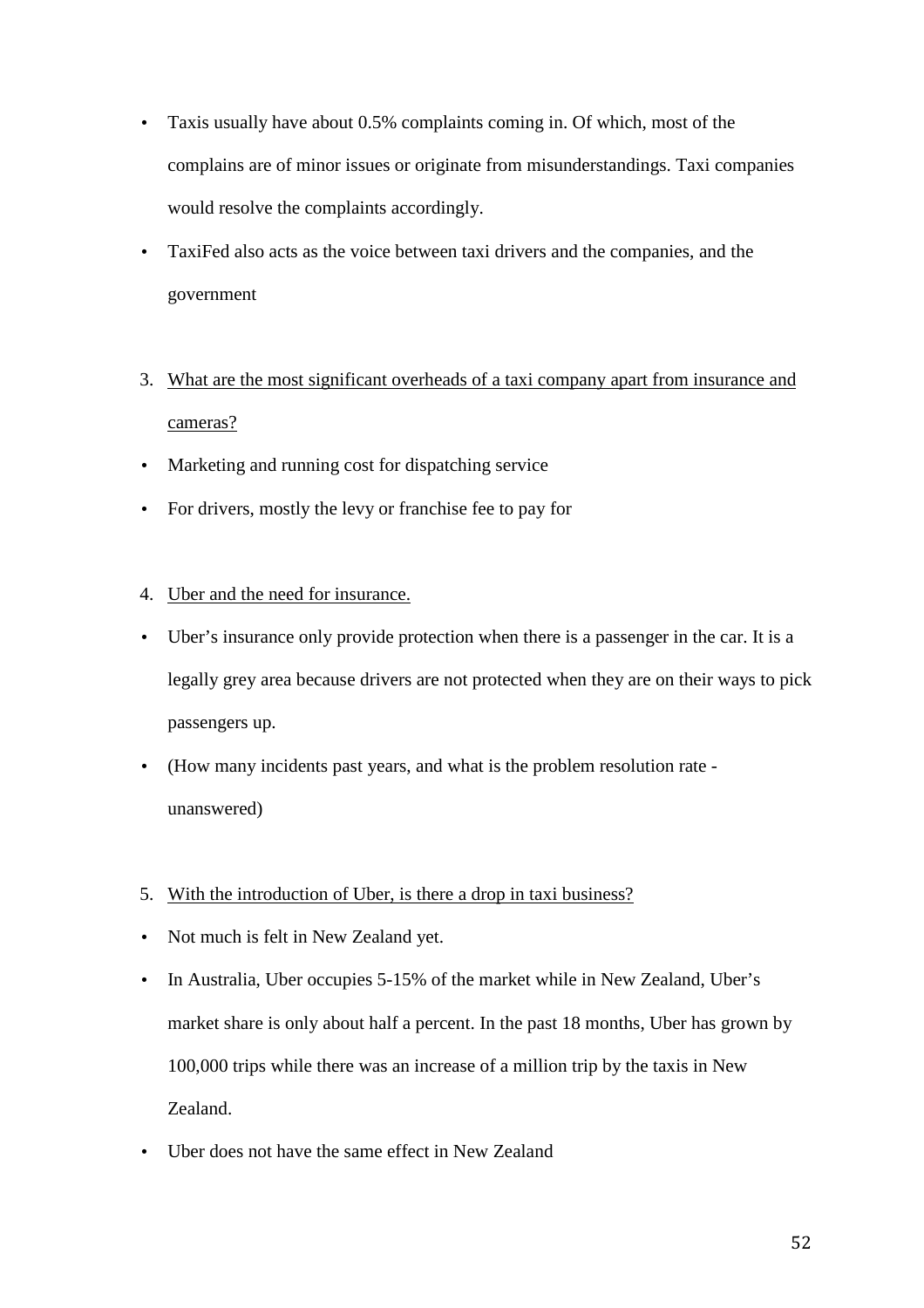- Uber plays with pricing to try to acquire more businesses but the consumer's perception for taxi is not about pricing but more of convenience and quality. Uber does not have enough drivers to make sure the supply is enough to provide for consumers. That is not convenient.
- New Zealand has never been lacking taxis. Taxis are of higher quality and about the same price. The draw of Uber is not strong.
- In other countries, 70% of the Uber drivers are non-commercial drivers and the sharing model work better. However, in New Zealand, all drivers require pendorsement. The company is not big on sharing. (Side track: Uber is currently lobbying in the government to remove this requirement)
- New Zealanders do not have the propensity to accept the new concept of ride-sharing yet (even if it truly happen). It is too distant from the local culture. At courtenay place, different taxis wait in a row and allow consumers to select the most optimal taxi to them. Taxis are not commodities but distinct brands of quality transport vessels.

#### 6. What is the response from taxi companies towards Uber's entrance?

- Taxi is deregulated and New Zealand welcomes the competition, provided Uber tweaks its business to rectify some of the issues they have, operating in New Zealand context. Example is the need to put in cameras in cars.
- Taxi companies are learning the good things from Uber like the technological advancement in communicating with and serving customers.
- Taxi drivers are a little worried about how regulations or this competitor may evolve over time.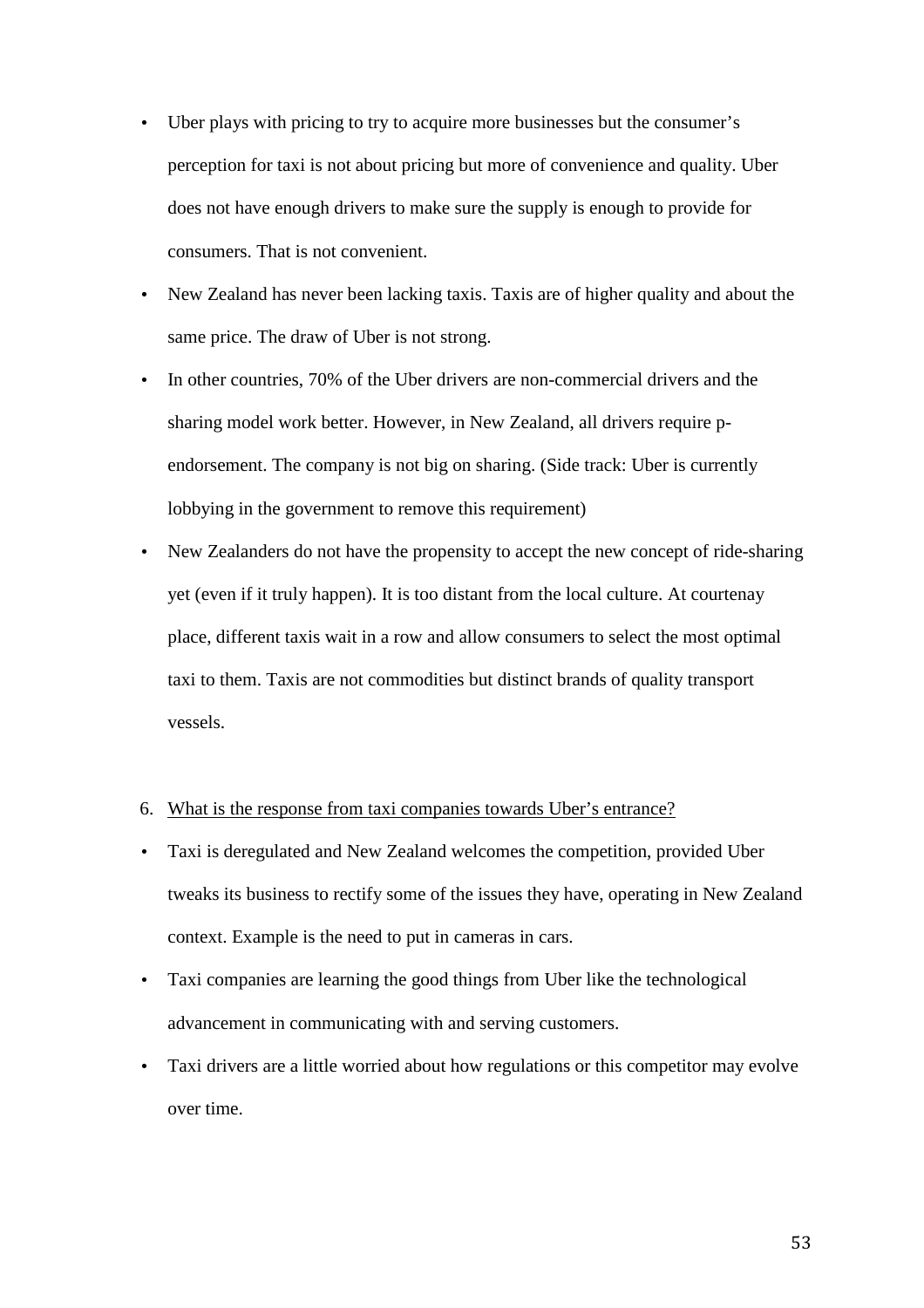#### 7. Other information

- Capital Taxis are not under the umbrella of TaxiFed. They do not have a dispatch centre and taxis are only by hailing. Their policy is that taxi drivers can drive for Uber anytime as long as drivers pay their levies.
- Uber raised its cut to 33% in Auckland. It also controls when the surge pricing starts. Drivers are in the disadvantage due to the lack of control in pricing or profit margin.
- Non-commercial drivers are unlikely to take part in Uber because of the costs of making just a small handful of trips.
- Taxi companies in New Zealand are generally run under the contracting (co-op) models with the drivers. They run into the same problem as Uber in terms of landing in a legally grey area of whether the contract of drivers are sufficient to be regarded as an employment contract. This is still not clear.
- In-car cameras are very important because it deters crimes, and also provides clear footage of crime should they happen. After the installation of cameras, there is a drop of 40% in-car crimes in taxis. Uber prides itself in the use of GPS to track where and who the driver is. However, without real life footage, disputes can potentially drag on for months because of the lack of clear evidence (he says she says scenarios).

#### **11.3 Interview script – Combined Taxis**

- 1. Tell me a little about your company. How do taxi drivers typically get into the industry and why do they work for you?
- Wellington Combined Taxis is the largest carrier in Wellington. There are 503 taxis, taking up 53% of the taxis on the Wellington roads. Next competitor has 130 taxis.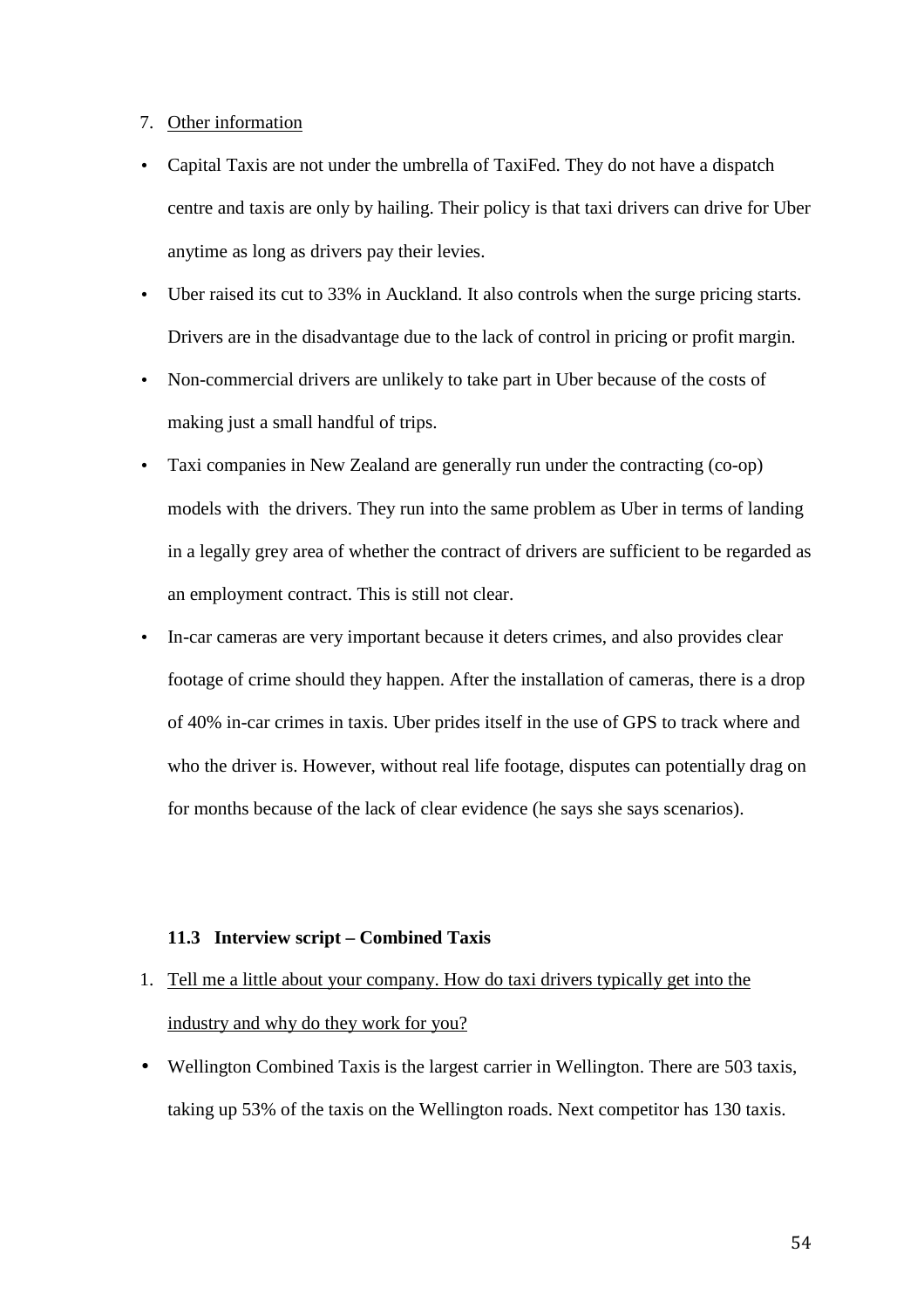Market leader in Wellington. Taxi drivers are on a waiting list to be part of Combined Taxis.

- Wellington Combined Taxis owns 45% of blue bubble. (Auckland co-op owns 45%, Christchurch blue star owns 10%) Currently there are a few ways customers can book. There is a call centre, a blue bubble app, as well as an upcoming blackberry app. The blue bubble app has undergone a round of improvement and is going to incorporate more functions than the uber app.
- Wellington Combined Taxis owns 35% of taxi charge, a settlement company that allows taxis to receive credit payments.
- 2. Do taxi drivers typically have high bargaining power over the taxi companies? Do people move from one employer to another?
- Not really. Taxi drivers have very little say over the taxi companies.
- Taxi drivers tend not to leave the company unless they are kicked out, there are training programmers focused on the technical knowledge.
- 3. What is the contractual arrangement between drivers and the company? What liabilities are there?
- Shareholders-drivers need to own their own cars, specified by the company. Franchise system where 50% of the shareholders are also driver. The rest of the shareholders lease their cars to professional taxi drivers. There are about 400 shareholders in the company.
- Cars need to be less than 7 years old, in order to go to the airport. Drivers need to wear uniforms. There are trainings for drivers to get into the profession.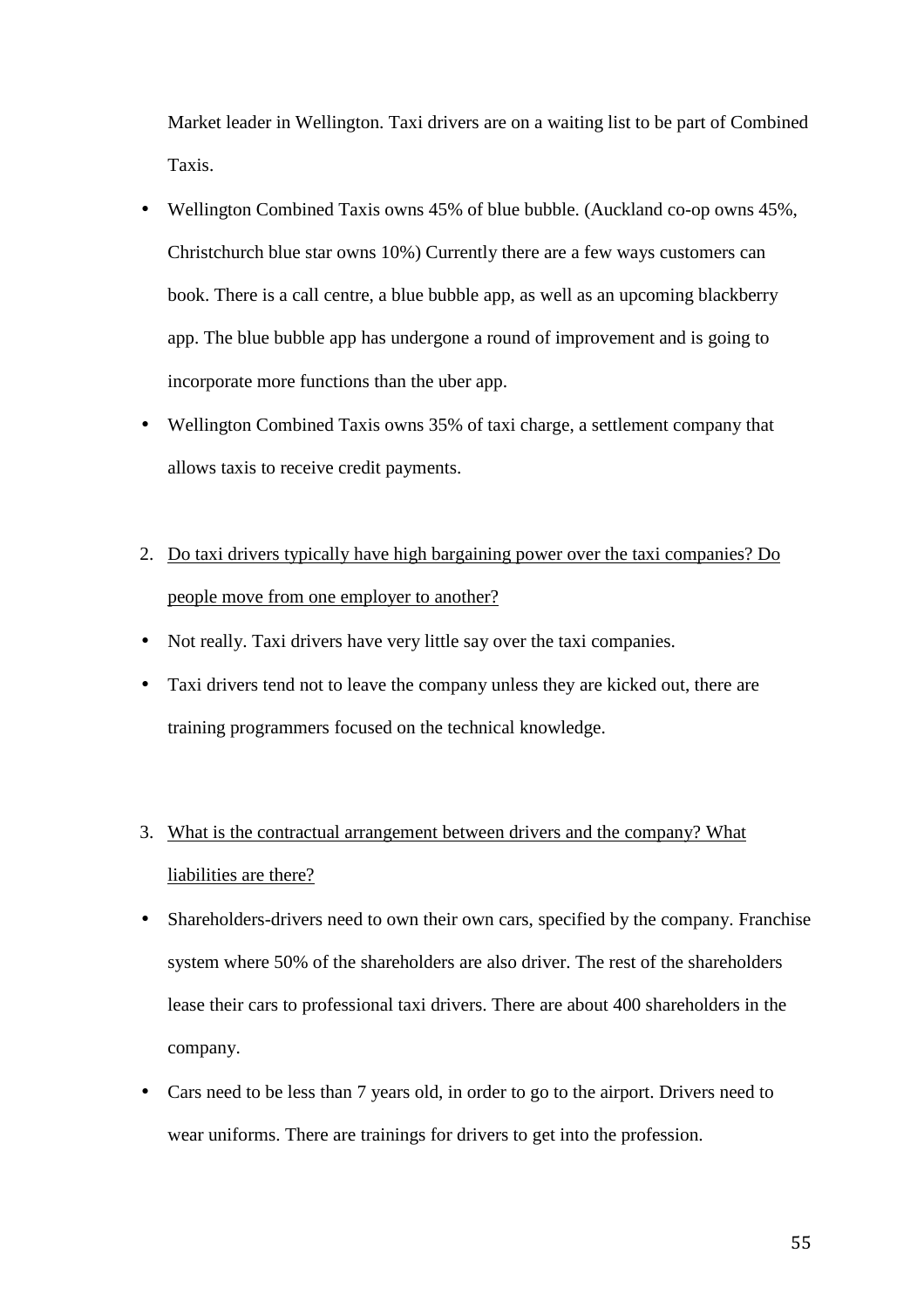- There is a long line of drivers waiting to work for Wellington combined. Drivers often get 'sacked' when there is any wrongful behavior. the company is strict about that. Once a driver leaves Combined Taxis, he / she cannot go back to Combined Taxis within two years cool off period.
- 4. As we all know, there are some basic requirements to run a taxi business in New Zealand. Insurance and cameras are two that I know of. Are there other requirements that differentiate taxis from a private hire?
- Drivers can only work 14 hours a day at maximum, by law. The 14 hours is counted continuously from the time drivers start work in a day.
- 5. Roughly, how much is the turnovers, and what are the key overheads for a taxi business?
- Turnover is low. Largest and strongest company in Wellington. Lease, insurance and petrol.
- 6. Problem resolution rate: What is the significance of the role of the taxi company in the taxi ride contract? Are there many issues in the past that require the taxi company to step in to mediate or control for? How many claims are successful or how many problems are resolved?
- There are 61 complaints in August whereby all are resolved. Taxi companies need to report the complaints back to NZTA. By law, taxi companies need to have such a dispute resolution process.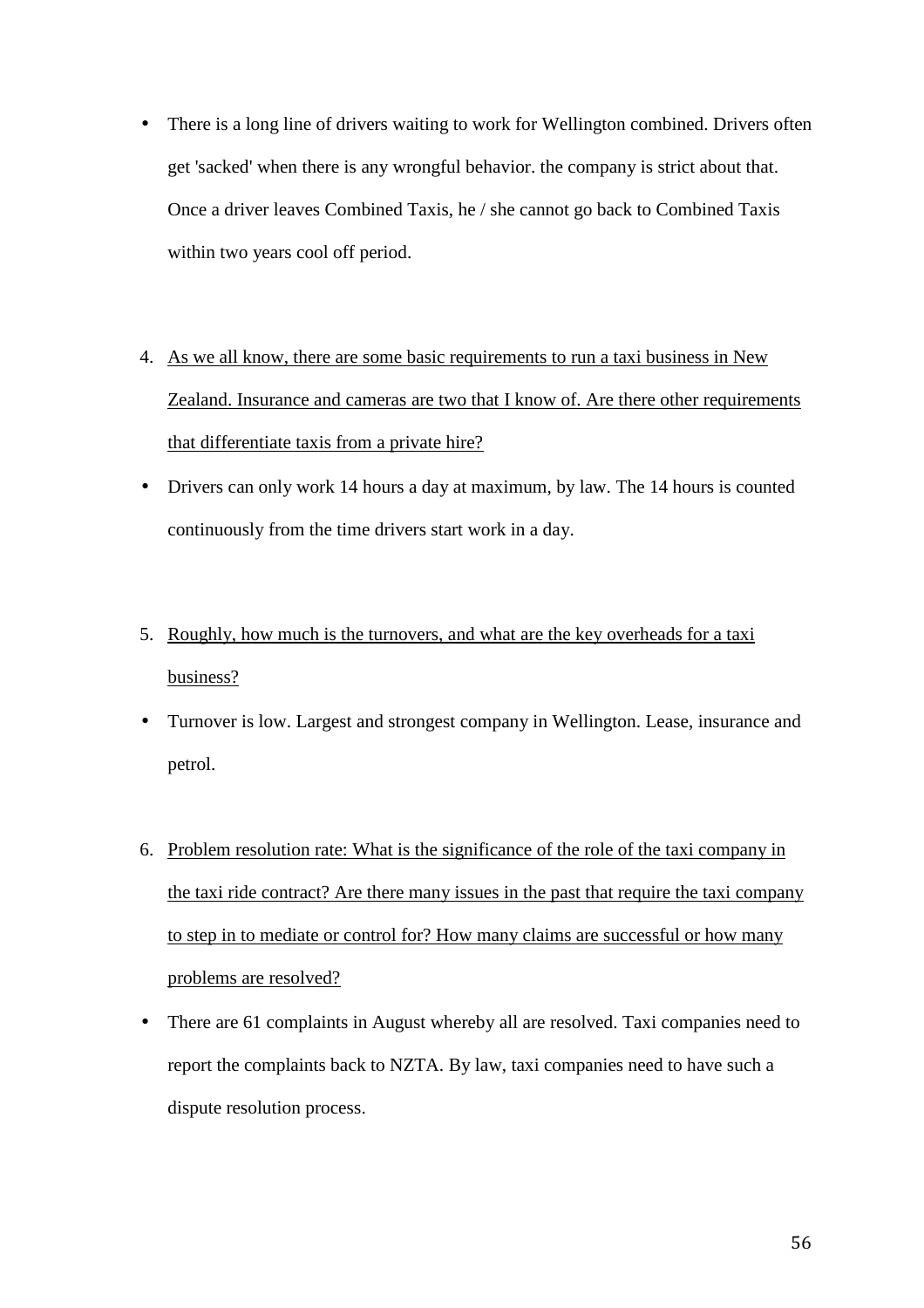- 7. How much do taxi drivers typically earn per month, and how busy are they? Do they have a lot of downtime?
- There is a significant divergence between the good drivers and the leisure drivers. Some drivers know their way around well and know where to capture business. Many of the drivers (about 150 of them) are retirees who just want to take it easy. The good ones can earn about \$100,000 per annum.
- 8. With the introduction of Uber, has there been a drop in taxi business? Do you foresee a drop / further decline? What is your company's response to Uber?
- There is an increase of business  $(YoY)$ . Taxis are about quality here, which is a different market from Uber's target audience. In New Zealand, the competition is different from other countries. There is no limit to entry for taxis and no price restrictions. It is already existing in a naturally competitive state. There is an estimate of 85 uber cabs in Wellington. The number is not growing much and Uber has been having difficulties starting its operations in Christchurch.
- The company is looking at new training programme to improve its customer's service as a means to differentiate itself as the market leader. It is also developing an improved version of its existing app that is meant to improve beyond what Uber app can do. Uber app is really very convenient and there are good lessons learnt from there.
- 9. Do you think there are drivers in your company that would moonlight or quit the company to join Uber?
- The drivers from Combined Taxis signed anti-competitive agreement and are not allowed to drive Uber. In Wellington, the city is quite small and each car has a GPS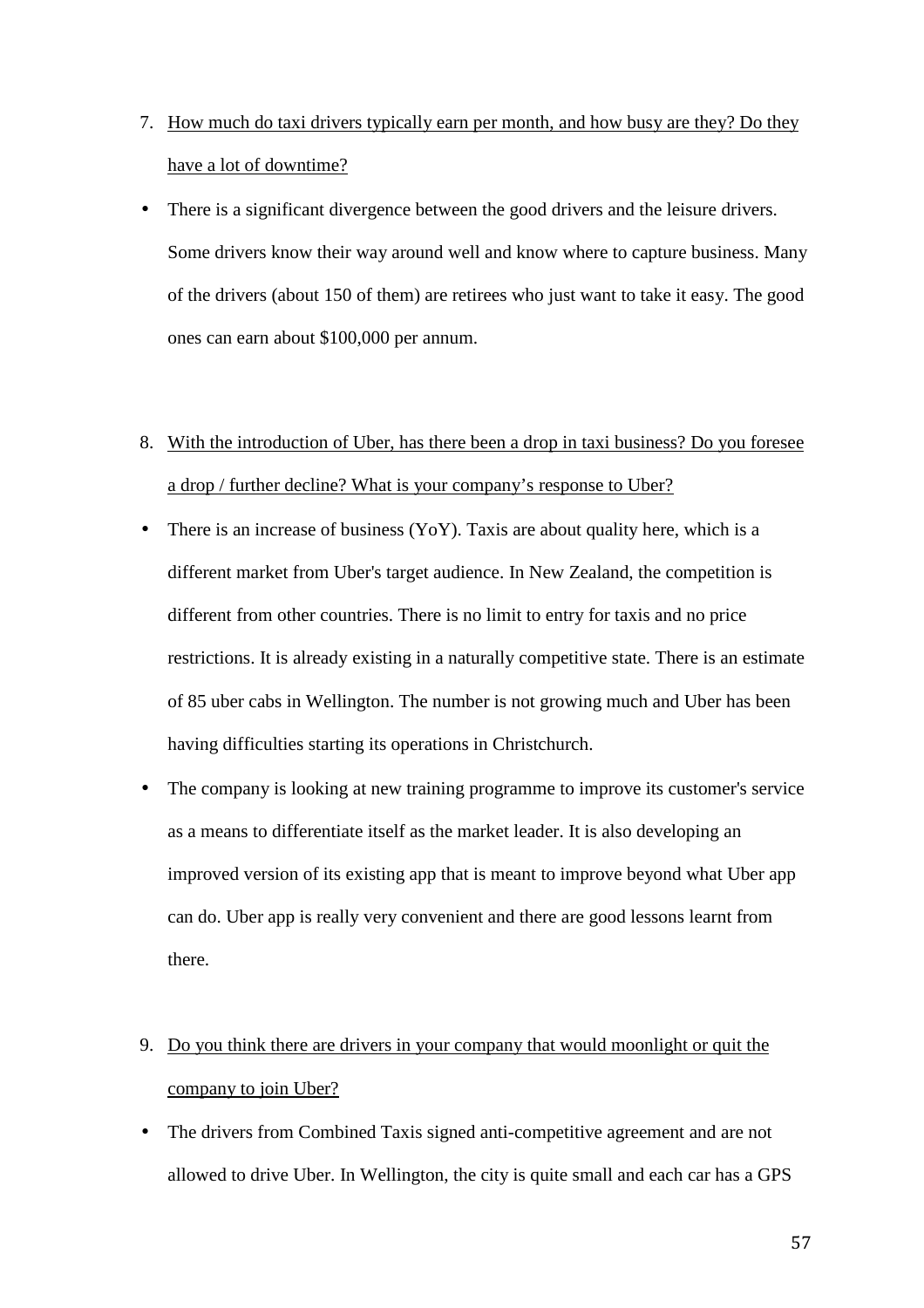that monitors where the taxis are. It also serves as a checking mechanism to see if the drivers have breached the maximum driving hours allowed by law. In addition, it is rather easy for drivers to spot another driver getting an uber job on the roads, so enforcement is relatively uncomplicated.

- Uber rides are typically about 50% in terms of price for each ride. Combined Taxis has a good reputation being the largest taxi company in Wellington. It has many corporate and government contracts and private hire requests that the dispatch system would offer to the drivers. Taxi drivers are typically unwilling to switch to Uber from Combined Taxis. There has been no increase in taxi drivers quitting after Uber came along.
- 10. What do you think about Uber, and if given a choice, where would you like to see change in? (Regulations, taxi industry… etc.)
- Regulations to have a level playing field. Uber currently has lower compulsory business costs despite operating similar to a taxi.
- Private hire or taxi: they should have the same requirements if the regulations on taxi are meant to protect consumers. Should not have any difference.

#### 11. Do you think Uber is just another taxi company in disguise?

• Uber prides itself as a technology company or a private hire company. But essentially for consumers, they ask for an uber car and one turns up in matter of a few minutes. Consumers decide the location and there is only agreed rate (not price) beforehand. That is the whole idea of how taxis operate.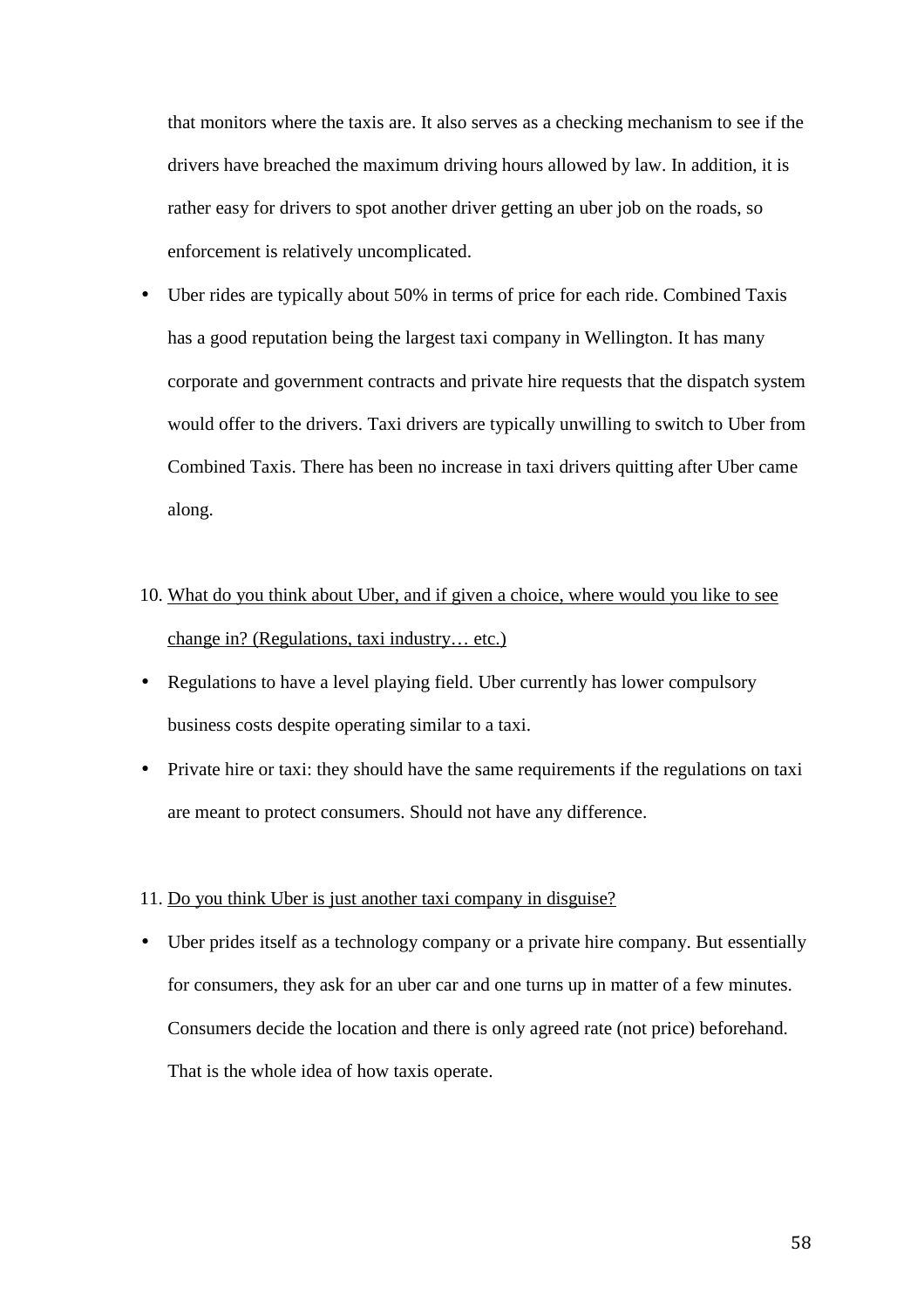### **11.4 Interview script – Green Cabs**

- 1. Tell me a little about your company. How do taxi drivers typically get into the industry and why do they work for you?
- Green Cabs is a taxi company that has strong values in upholding a sustainable business practice. It is currently operating in Auckland, Queenstown and Christchurch.
- There are about 80 cars in Wellington. Drivers are all independent contractors who have to own their own taxi car in order to operate. Green Cabs specifies hybrid cars.
- It does not believe in buying carbon credit to offset environmental impacts. It believes in doing tangible work towards the environment. As such, the company invests money into agroforestry programmers to rehabilitate forests.

# 2. Do taxi drivers typically have high bargaining power over the taxi companies? Do people move from one employer to another?

• Taxi drivers have to follow the rules set forth by the law and by the company in general. They do not have high bargaining power over the taxi companies and they do not tend to switch. However, when Green Cabs tried to lower its prices hoping to attract more customers, many drivers became hesitant to work for Green Cabs as the lower prices was seen as a threat on their take-home wages.

# 3. What is the contractual arrangement between drivers and the company? What liabilities are there?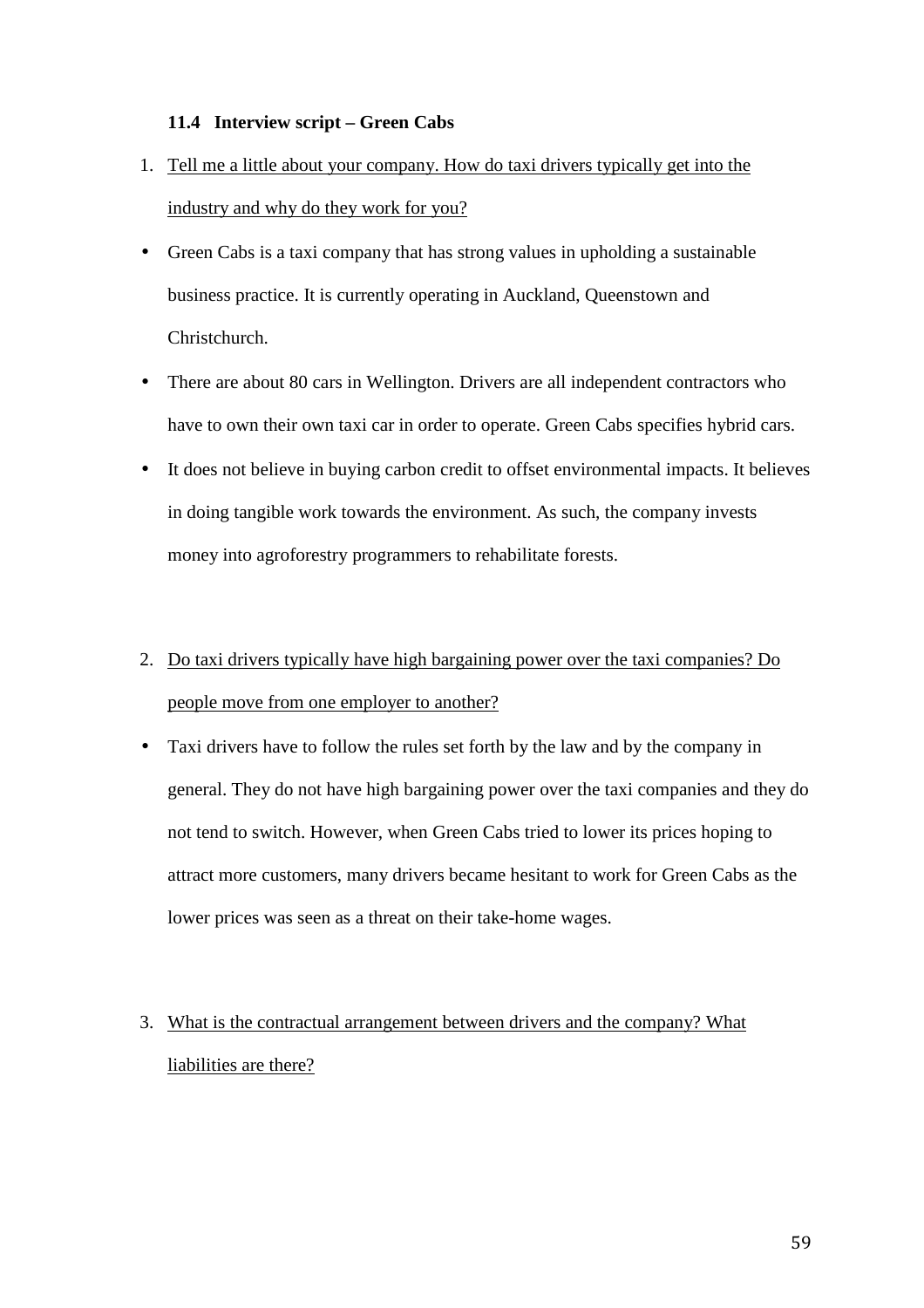- Similar system as other cab companies, independent contractors who need to own their cars. The company acts as a dispatch centre by taking calls and online bookings to distribute to individual drivers.
- 4. As we all know, there are some basic requirements to run a taxi business in New Zealand. Insurance and cameras are two that I know of. Are there other requirements that differentiate taxis from a private hire?
- 5. Roughly, how much is the turnovers, and what are the key overheads for a taxi business?
- 6. How much do taxi drivers typically earn per month?
- Taxi drivers earn about 50 to 110k per annum.

-

-

- 7. With the introduction of Uber, has there been a drop in taxi business? Do you foresee a drop / further decline? What is your company's response to Uber?
- There is an increase of business (YoY). Green Cabs will not be doing anything to 'fight' Uber although it recognizes the convenience the app provides for consumers.
- The company believes that Uber is a service company that uses technology as a platform and it can expand to a large variety of services. Uber drives prices down and promotes capitalism in its more efficient form. If companies like Uber continues to operate and automate, we will have a larger income gap as the lower income group will get increasingly poorer.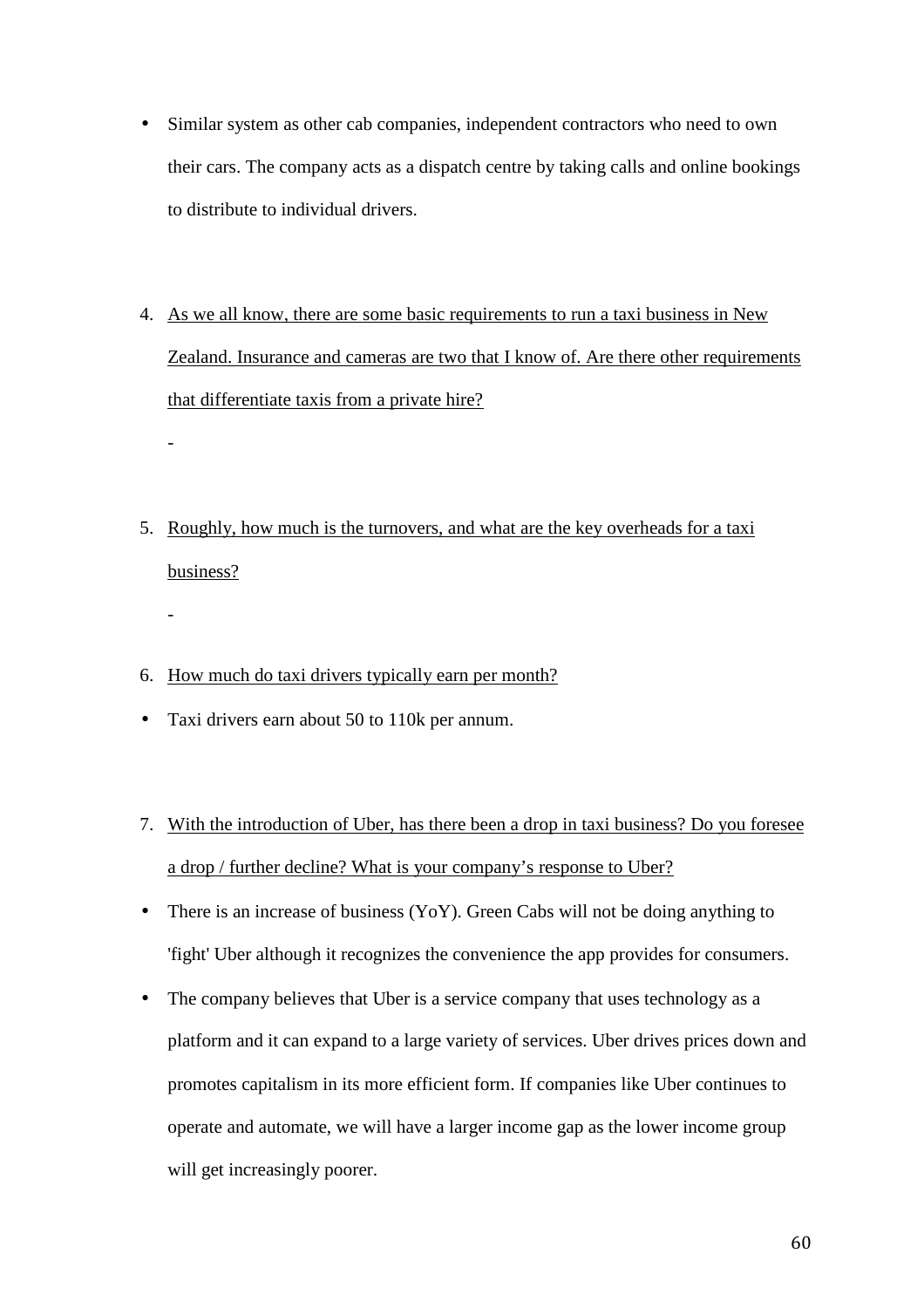• The company does not support the ideology of the businesses like Uber and does not want Green Cabs to go into that position. Also, Green Cabs do not think it needs to compete with Uber as they are serving different market audiences. NZ market is deregulated and there isn't a massive gap for Uber's value proposition to make a difference in.

# 8. Do you think there are drivers in your company that would moonlight or quit the company to join Uber?

- Drivers are not allowed to work for other companies when they are driving Green Cabs, and so far, there hasn't been drivers quitting more after Uber entered the market.
- 9. What do you think about Uber, and if given a choice, where would you like to see change in? (Regulations, taxi industry… etc.)
- Taxi companies should look into trimming the inefficiencies. One is that drivers can only drive a maximum of 14 hour straight. This limits the ability for drivers to capture the two peak hours periods, resulting in having too many taxis idling during off peak hours and too few taxis to handle the peak. There should be a way to use data to better manage the number of taxis on the road.
- Using a more efficient way of monitoring demand, taxi drivers can reduce work time from 14 to 12 hours but still deliver the same service in the community (eradicate the non-productive waiting time for taxi drivers). A way to do that is to allow drivers to break their hours into 6 hour shifts to give more flexibility to them.

#### 10. Do you think Uber is just another taxi company in disguise?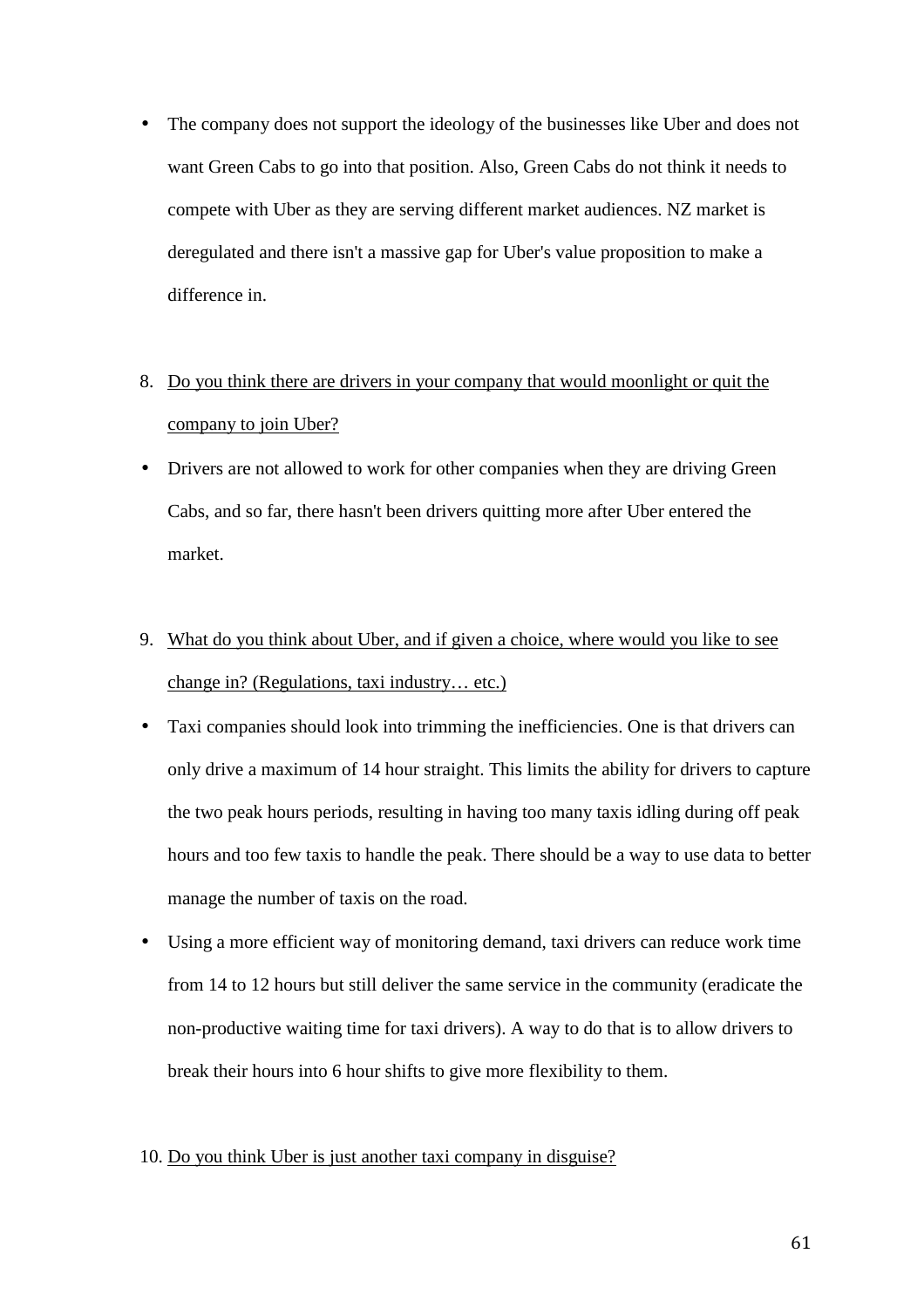• Uber is a platform business that can be replicated for a number of other fields. If it grows bigger, it will not only be confined in the transportation sector. The idea is the same and the platform can be easily replicated for other services.

#### **11.5 Combined interview script – Uber driver-partners**

- 1. Are you a taxi driver? What motivated you to join Uber?
	- 1) Yes. Extra time after shift.
	- 2) Yes. Idling time.
	- 3) Yes. Extra time. Have driven for almost a year now.
	- 4) Not anymore. Can go on holiday anytime you want.

5) Not at the moment. Took a long vacation from work due to an overseas family visit and have yet to get back to drive taxi.

- 6) Yes. Extra time to pick up some money.
- 7) Yes. Extra money to be earned.

8) Yes. Extra source of income. Easy to take down the signs and do the additional business.

9) Not really. Used to be a taxi driver but is currently jobless. He was working for

Uber as the main source of income.

10) Yes. Idling time.

11) Yes. Extra hours from taxi driving. And the added flexibility is very good.

- 12) No. Drives a construction vehicle by day and have extra hours to spare.
- 13) Yes. Good money from Uber. Better than taxi.
- 14) No. IT administrator as a day job. Extra income.
- 15) Yes. Taxi company not getting enough jobs in.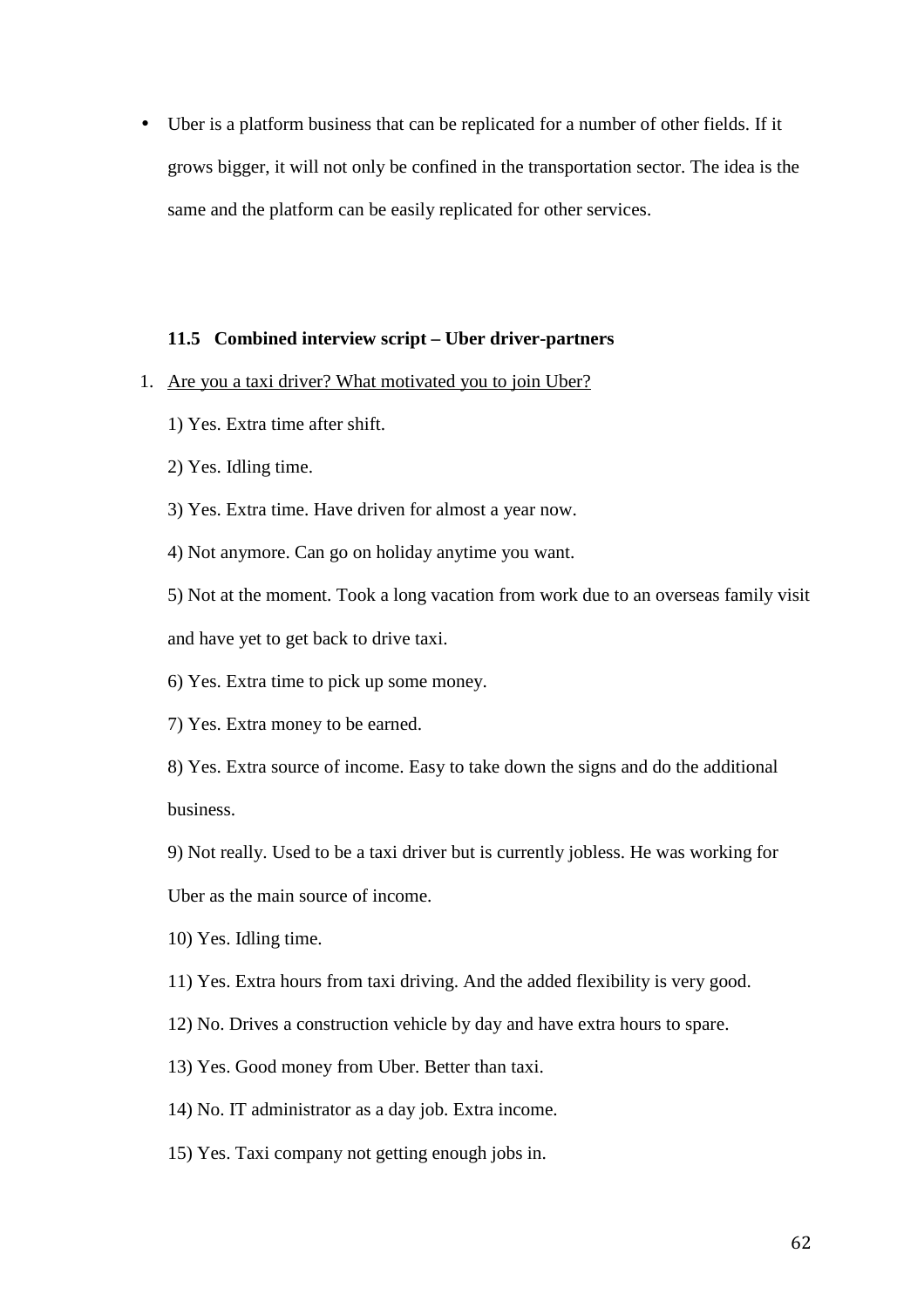16) Yes. Just trying out the new thing. Have only joined for a month.

# 2. Do you enjoy driving for Uber? Do you think you will continue driving Uber or increase your hours?

1) Yes. Uber helps fill up the time that is otherwise just wasted. Will continue to drive Uber.

2) Yes. Only if time allows. There are limits to the time a taxi driver can be on the roads.

3) Yes. Uber helps fill up the time that is otherwise just wasted. Capital Taxi company allows its drivers to drive for Uber as and when they want so it is a win-win situation for the drivers.

4) Yes. Definitely. Have already converted to drive Uber full-time. (Retiree)

5) Maybe. Will hope to do Uber as a side-line and have taxi as the main job.

6) Yes, but the earning is very low on Uber. In consideration of the commuting time to and back from a job, it does not seem to be worth the time. May try it for a while more and give up on Uber if it does not make economic sense.

7) Yes. It is very convenient for riders and this is the future of taxis. He will definitely look at converting to full time Uber.

8) Yes. Not enough jobs from the taxi company. Will continue Uber as a part-time.

9) Not really. Once I find a job I will stop driving for Uber. It does not earn enough.

10) Yes. Stay as a part time.

11) Yes. Stay as a part time. Enjoy the flexibility of being able to earn extra money from taking side job.

12) Yes. Stay as part time and work as and when there is time off work to spare.